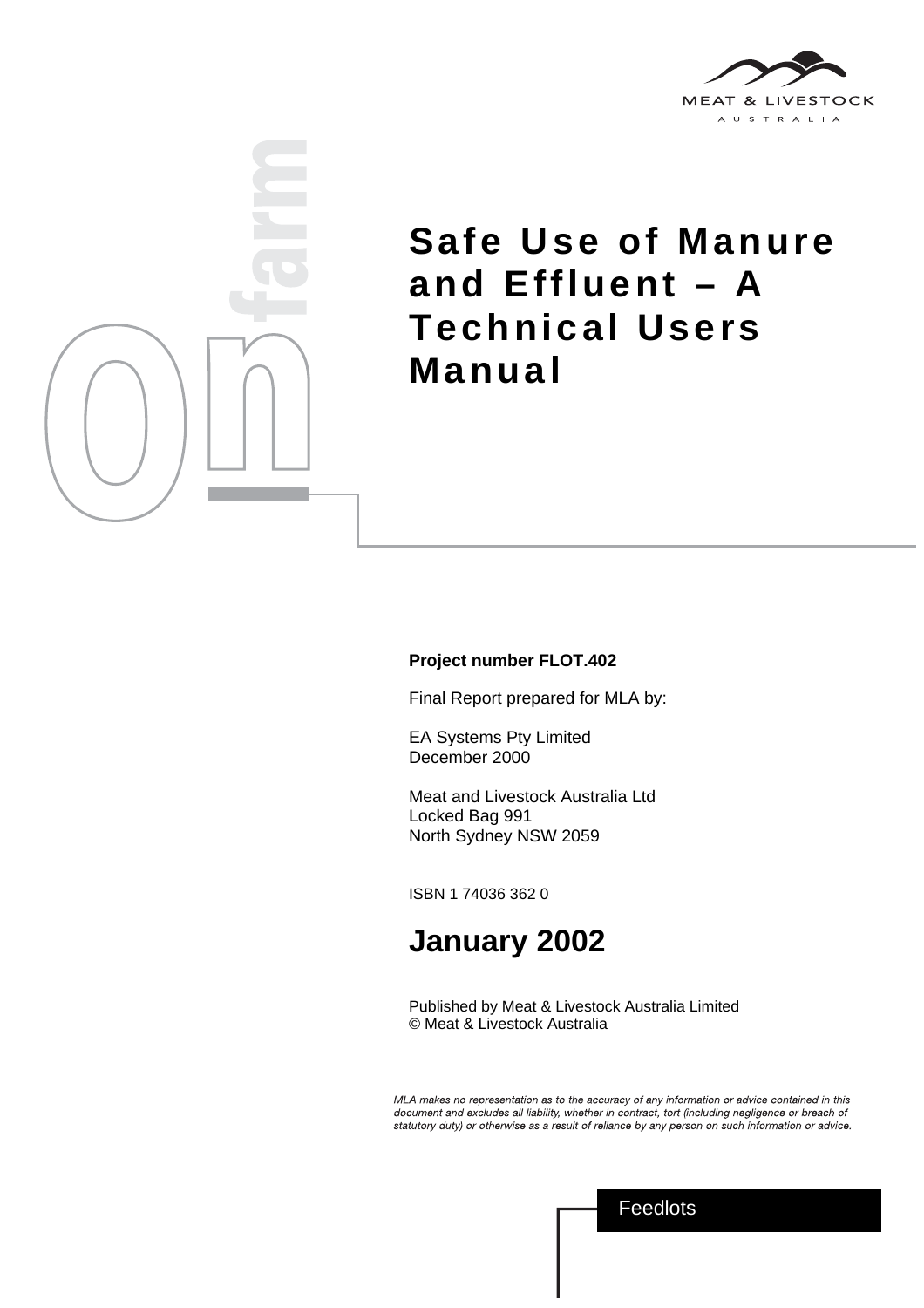#### **1 INTRODUCTION**

Manure or "muck" is one of the world's oldest and most reliable commodities. It can be used to prevent land degradation and improve rural property returns and values. Effluent or waste water is a valuable source of water and nutrient. At times it requires careful management if it contains appreciable levels of 'salt'. Many farmers and graziers overlook the potential benefits of application of manure and effluent to their crops and pastures because the use and convenience of inorganic fertilisers has become common place.

Intensive livestock industries including feedlots, piggeries, and poultry systems generate large quantities of manure. The gross capacity of these industries are about 900,000 cattle (1,500,000 head/yr), 307,000 sows (3,100,000 pigs/yr) and an estimated 17 million hens. These industries are important to Australian agriculture as they add significantly to the value of meat products. Together they generate over 4,000,000 tonnes of manure and many gigalitres of effluent.

Feedlots consume significant amounts of quality feed grains. It is for this reason that most feedlots (and other intensive livestock industries) are located within grain growing regions (see [Figure 1\)](#page-1-0). Feedlots generate about 1.1 to 1.5 million tonnes of manure and 6,200 ML of effluent each year.

Critical issues for the reuse of these by-products are;

- most of the manure from intense animal industries are applied to land surrounding the facility but haulage costs limit the radius of use.
- effluent use is typically restricted to the feedlot farm.
- the quality of the manure and effluent and its over application to land which causes nutrient imbalances and excess levels of salts and especially sodium<sup>[1](#page-37-0)</sup>.
- defining economically viable and environmentally safe reuse practices



<span id="page-1-1"></span>The Meat and Livestock Australia funded project FLOT 202 "Safe Utilisation of Feedlot Manure and Effluent" has studied the effects of manure and effluent on soils and crop production. It has identified key land and manure application management practices that are needed to minimise nutrient loss to the environment. Indeed, safe use of manure can achieve a reduction in runoff and nutrient losses. It has redefined the value of manure and shown that manure is both undervalued and an important soil conditioning product needed to recover degraded land areas. This manual aims to highlight and clarify the issues critical for safe use of feedlot manure and effluent.

<span id="page-1-0"></span>**Figure 1** Location of Feedlots throughout Australia.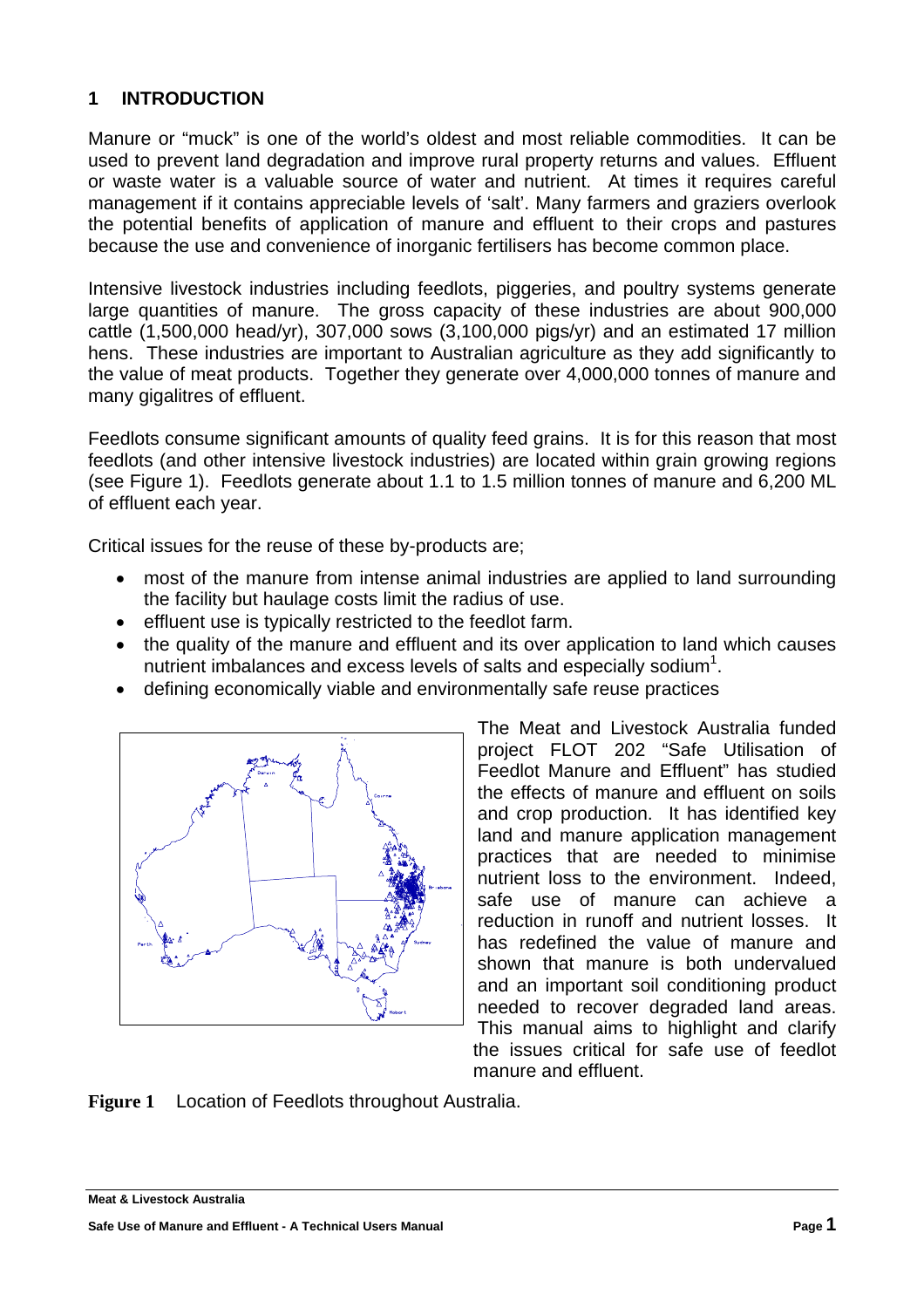#### **2 CHARACTERISTICS OF MANURE**

The characteristics of manure vary across the different intensive livestock systems. Beef feedlot manure is different to that generated by a dairy, pig or a poultry system. Differences occur in the chemical composition of the manure and also the rate of mineralisation of the manure. Tabulated values for the physical and chemical characteristics of fresh manure are presented in [Table 1.](#page-2-0) These data are indicative values only and are provided so that comparisons can be drawn across the manure types.

| $ny$ or any matter)                                                                                                                                            |                          |                                                                                                                                                                                                                                                              |             |                |  |  |
|----------------------------------------------------------------------------------------------------------------------------------------------------------------|--------------------------|--------------------------------------------------------------------------------------------------------------------------------------------------------------------------------------------------------------------------------------------------------------|-------------|----------------|--|--|
|                                                                                                                                                                | Animal Type <sup>#</sup> |                                                                                                                                                                                                                                                              |             |                |  |  |
| Parameter                                                                                                                                                      | <b>Beef</b>              | Dairy                                                                                                                                                                                                                                                        | <b>Pigs</b> | <b>Broiler</b> |  |  |
| Total Manure (kg)                                                                                                                                              | 58                       | 86                                                                                                                                                                                                                                                           | 84          | 85             |  |  |
| Urine (kg)                                                                                                                                                     | 18                       | 26                                                                                                                                                                                                                                                           | 39          | N/A.           |  |  |
| Total Solids (kg)                                                                                                                                              | 8.5                      | 12 <sub>2</sub>                                                                                                                                                                                                                                              | 11          | 22             |  |  |
| Volatile Solids (kg)                                                                                                                                           | 7.2                      | 10                                                                                                                                                                                                                                                           | 8.5         | 17             |  |  |
| Total Kjeldahl Nitrogen (%)                                                                                                                                    | 4                        | 3.75                                                                                                                                                                                                                                                         | 4.73        | 5.0            |  |  |
| Ammonia Nitrogen (%)                                                                                                                                           |                          | 0.67                                                                                                                                                                                                                                                         | 2.64        | $3.20^{3}$     |  |  |
| Total Phosphorus (%)                                                                                                                                           | 1.1                      | 0.78                                                                                                                                                                                                                                                         | 1.64        | 1.36           |  |  |
| (Available) Ortho-Phosphorus (%)                                                                                                                               | 0.35                     | 0.51                                                                                                                                                                                                                                                         | 1.09        | 1.1 $^{2}$     |  |  |
| Potassium (%)                                                                                                                                                  | 2.47                     | 2.42                                                                                                                                                                                                                                                         | 2.64        | 1.82           |  |  |
| Calcium (%)                                                                                                                                                    | 1.65                     | 1.33                                                                                                                                                                                                                                                         | 3.0         | 1.86           |  |  |
| Magnesium (%)                                                                                                                                                  | 0.58                     | 0.59                                                                                                                                                                                                                                                         | 0.64        | 0.68           |  |  |
| Sodium (%)                                                                                                                                                     | 0.35                     | 0.43                                                                                                                                                                                                                                                         | 0.61        | 0.68           |  |  |
| C:N ratio (approx.) <sup>2</sup><br>$\#$ $\sim$ $\sim$ $\sim$ $\sim$ $\sim$<br>the contract of the contract of the contract of the contract of the contract of | 10<br>$\cdots$           | 12 <sub>2</sub><br>$\epsilon$ and $\epsilon$ are the contract of the contract of the contract of the contract of the contract of the contract of the contract of the contract of the contract of the contract of the contract of the contract of the contrac |             | 8              |  |  |

<span id="page-2-0"></span>

|  |                   |  | <b>Table 1.</b> Fresh Manure Production and Characteristics (Manure = Faeces + Urine) <sup>2</sup> . |  |  |  |
|--|-------------------|--|------------------------------------------------------------------------------------------------------|--|--|--|
|  |                   |  | (Units expressed on a kg-wet basis per 1000kg live animal mass or as a % per                         |  |  |  |
|  | kg of dry matter) |  |                                                                                                      |  |  |  |

Differences in species exist and may vary with age, feed ration, breed and handling

These data show that only 25% of the nitrogen (N) and 30% of the phosphorus (P) in fresh beef manure is in the available form and the remainder is in a complexed organic form. The availability of N and P in pig manure is higher than that of beef manure and the availability of N and P is greatest in poultry manure. However, the carbon content of the beef and dairy manure is greater than that of pig and poultry manure because of the considerable amount of fibrous material in the feedstuffs.

Different ration composition, intake levels and stresses affect the amount of nutrient retained in the body and voided in the fresh manure. The effects of weather, storage, and post-harvest treatment alter the "as excreted" values. Manure from feedlots can vary greatly in quality and much of the variance can be attributed to changes in commodity type and quality used in the formulation of the diet and the methods used in the collection and storage of the pen manure. The intake of minerals through drinking water can also have a significant effect on manure quality and especially deleterious 'salts' such as sodium (Na[\).](#page-1-1) On the other hand broiler shed manure has less variability because of the high degree of standardization in confinement systems, ration formulations and production systems.

Each type of manure has a fertilizer value and potential positive effect on soils through the addition of organic matter to the soil. However, the relative worth of manure can be considered in terms of the quantity and rate of supply of plant macro-nutrient (e.g., N, P, Potassium (K), and Sulphur (S)) and the amount of complex Carbon (C) added to the soil.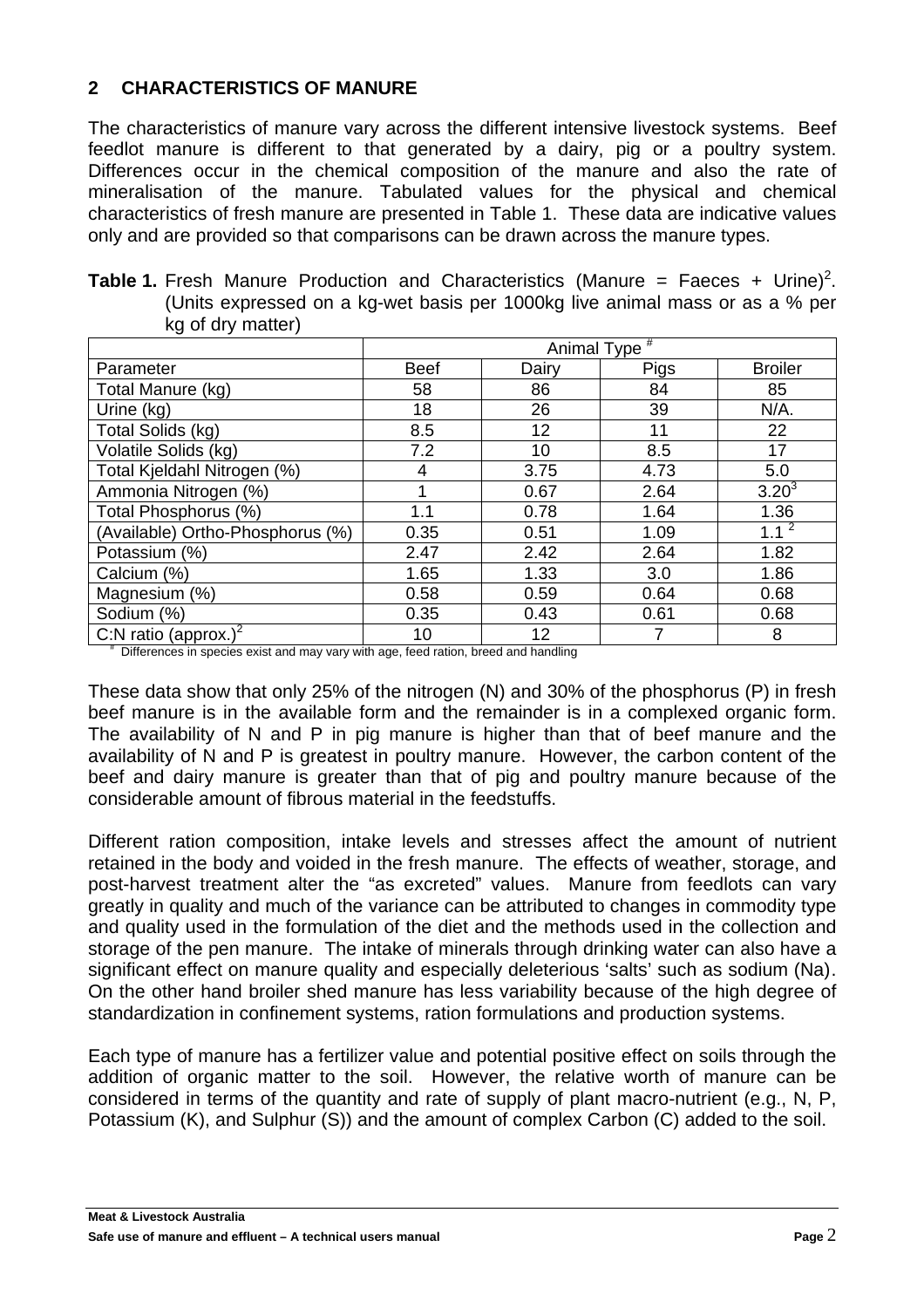When manure is added to the soil the amount of nutrient that can be supplied to the plant is affected by two factors;

- the amount of nutrient in the manure already in the available form (i.e. inorganic compounds such as nitrate and orthophosphate), and,
- the rate of mineralisation once it is added to the soil (i.e. the rate that complex organic molecules are broken down into the simple inorganic compounds).

Microbes break down the organic compounds. The rate of biological conversion of the organic matter will influence the supply of nutrient over time and this rate of conversion is called the decay rate and is typically expressed as a percentage change from the original amount added to the soil over time.

The rate of nitrogen mineralisation depends on,

- the concentration of total nitrogen in the manure,
- the amount of urea or uric acid form (organic nitrogen in the urine fraction),
- temperature and moisture conditions,
- amount of organic N (or N that can be mineralised) already in the soil, and,
- the C:N ratio

The type of nitrogen excreted is dependent upon the animal. Poultry excrete a high percentage of N as uric acid. Mammals excrete about half of their nitrogen in urine as urea and the rest in faeces as undigested organic matter and synthesized microbial cells. It is important to note that both uric acid and urea are quite unstable and are rapidly decomposed by microorganisms. This N is converted to ammonium. The N in faeces is released far more slowly and at a rate dictated by the activity of microbes.

The complex organic molecules in manure are a food and energy source for microbes. Microbes typically require a source of carbon and nitrogen for their metabolism. Therefore, the mineralisation rate is affected by the C:N ratio found in the manure As the data in Table 1 show the C:N ratio of manures is less than 20:1 which is considered to be an ideal balance between the two elements. At high C:N ratios (e.g. 100:1 which is found in timber products) the limited amount of N is taken up by the microbes and immobilized as organic N. This N is only released once the quantity of C is significantly reduced. On the other hand where the C:N ration is low (e.g. less than 15:1) a significant N loss will occur until the ration increases. Nitrogen is lost to the atmosphere when microbes convert nitrate to nitrous oxide or nitrogen gas.

Composting of feedlot manure can remove much of the variability found in the raw product. However, this comes at the expense of a significant reduction in both C and N as the microbes break down the complex organic matter. While this stabilizes the C:N ratio a significant amount of ammonia nitrogen is lost to the atmosphere. Composting generally results in increased concentrations of other nutrients such as P, K, Ca, and S.

The manure types do have different fertilizer and soil ameliorant values because of their chemical attributes and their subsequent effects on soil chemistry and microbial activity. Poultry manure has a comparatively large amount of available nutrient, low C:N ration and as a result its addition to soils results in a large amount of nutrient being available for plant uptake in year one and only a limited amount of nutrient being supplied in latter years through the break down of complex forms. It only contributes a small amount of C the soil.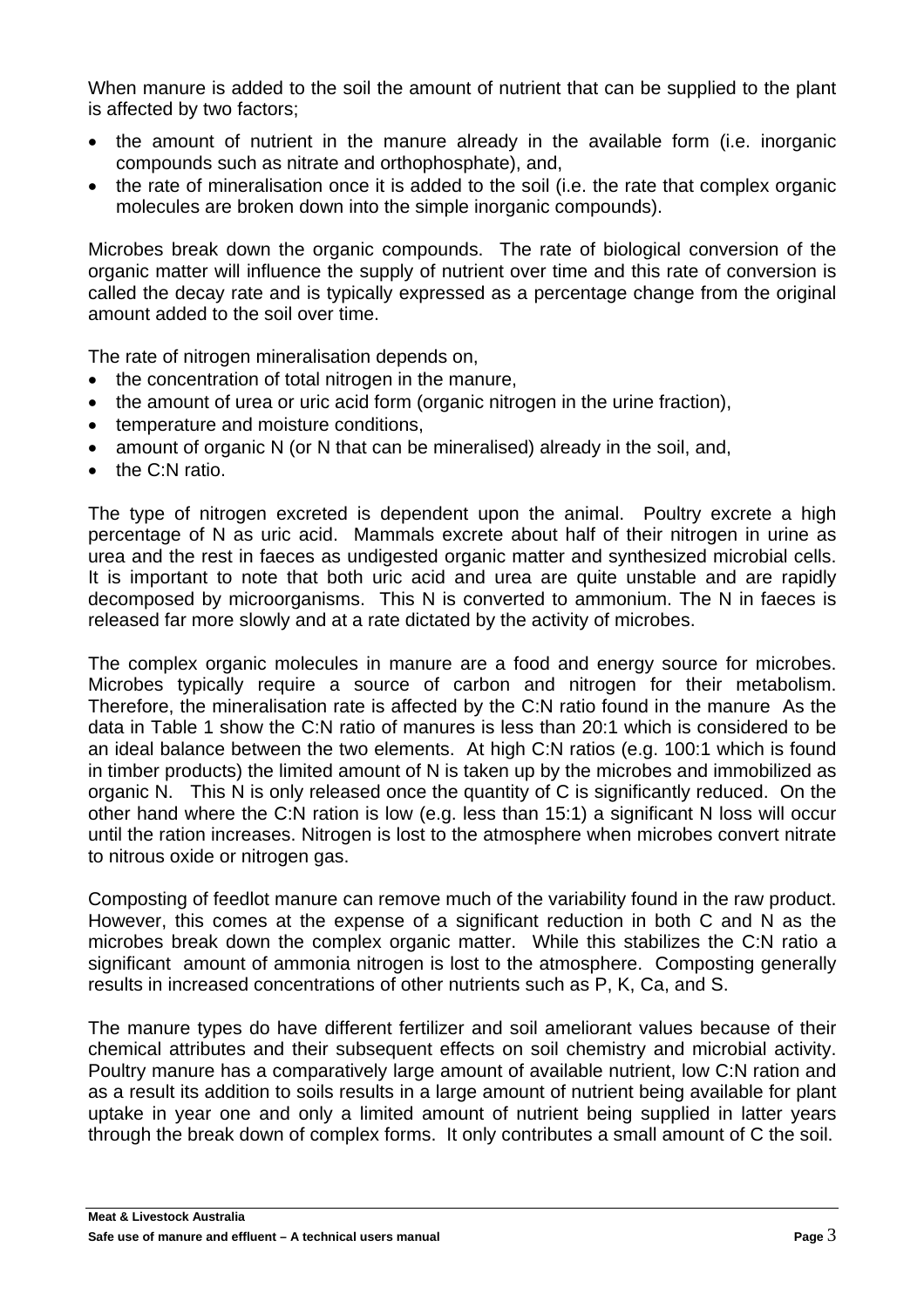The dynamics of the addition of beef cattle manure to the soil are quite different. Less of the added nutrient is available in year one but there is a subsequent and steady release in later years two, three and four through the decomposition of the complex organic matter. Importantly, the addition of this organic matter has a far greater and sustained positive effect on the soil than that of pig and poultry manure because it remains as a long term food source for microbes and soil binding agent. In the latter case, the improvement in soil structure attributed to the added organic carbon or soil organic matter (SOM) can increase infiltration and thus reduce runoff, increase soil water storage and thus increase the potential for plant productivity.

Manure contains many other nutrients apart from nitrogen and it is a valuable source of fertiliser. The 'equivalent' inorganic fertiliser value of feedlot manure is about \$45-65 per tonne on a dry basis and \$30-50 per tonne on a wet basis. This value is based on the gross amount of nutrient that it contains. While some nutrient becomes available through microbial decomposition some nutrient is also lost to the environment or is bound with soil compounds in forms not recoverable by plants. The latter processes occur with all inorganic fertilisers.

While increased nutrient availability can be obtained through inorganic fertiliser applications, it is obvious that a significant factor in obtaining higher crop yields through the use of organic fertilisers (manure) is through increased levels of SOM. The SOM can make up more than 50% of the soil cation exchange capacity, which means it is a key mechanism of holding water and nutrient (see Section [5.2\)](#page-11-0).

Manure directly from a pen has different attributes to stockpiled manure. Stockpiling of manure usually results in reduced moisture and increased nutrient concentrations. [Table](#page-4-0)  [2](#page-4-0) shows the amount of nutrient in 1 tonne of manure in a dry and wet basis. Stockpiled manure is a valuable source of fertiliser. The equivalent fertiliser value of manure is about \$55 per tonne on a dry basis and \$39 per tonne on a wet basis.

| Element   | Range         | Average | kg/T         | kg/T           |
|-----------|---------------|---------|--------------|----------------|
|           | (% DM)        | (% DM)  | (dry manure) | (wet manure)   |
| N         | 1.16-1.96     | 2.04    | 20.4         | 14.3           |
| P         | $0.74 - 1.96$ | 0.81    | 8.1          | 5.7            |
| K         | $0.9 - 2.82$  | 2.20    | 22.0         | 15.4           |
| Ca        | $0.81 - 1.75$ | 1.63    | 16.3         | 11.4           |
| Mg        | $0.32 - 0.66$ | 0.90    | 9.0          | 6.3            |
| <b>Na</b> | $0.29 - 1.43$ | 0.57    | 5.7          | $\overline{4}$ |
| S         |               | 0.42    | 4.2          | 2.9            |
| CI        |               | 1.24    | 12.4         | 8.7            |
| Fe        | $0.09 - 0.55$ | 0.21    | 2.1          | 1.5            |
| Zn        | 0.005-0.012   | 0.0154  | 0.154        | 0.108          |

<span id="page-4-1"></span><span id="page-4-0"></span>Table 2. Average Chemical Analysis of Beef Cattle Feedlot Manure<sup>[4](#page-37-3)</sup>.

Most information on manure application rates has been based on research in the United States. Typically, the availability of N has been the major determinant in the calculation of manure application rates. The rate of manure decay, and hence release of nitrogen, is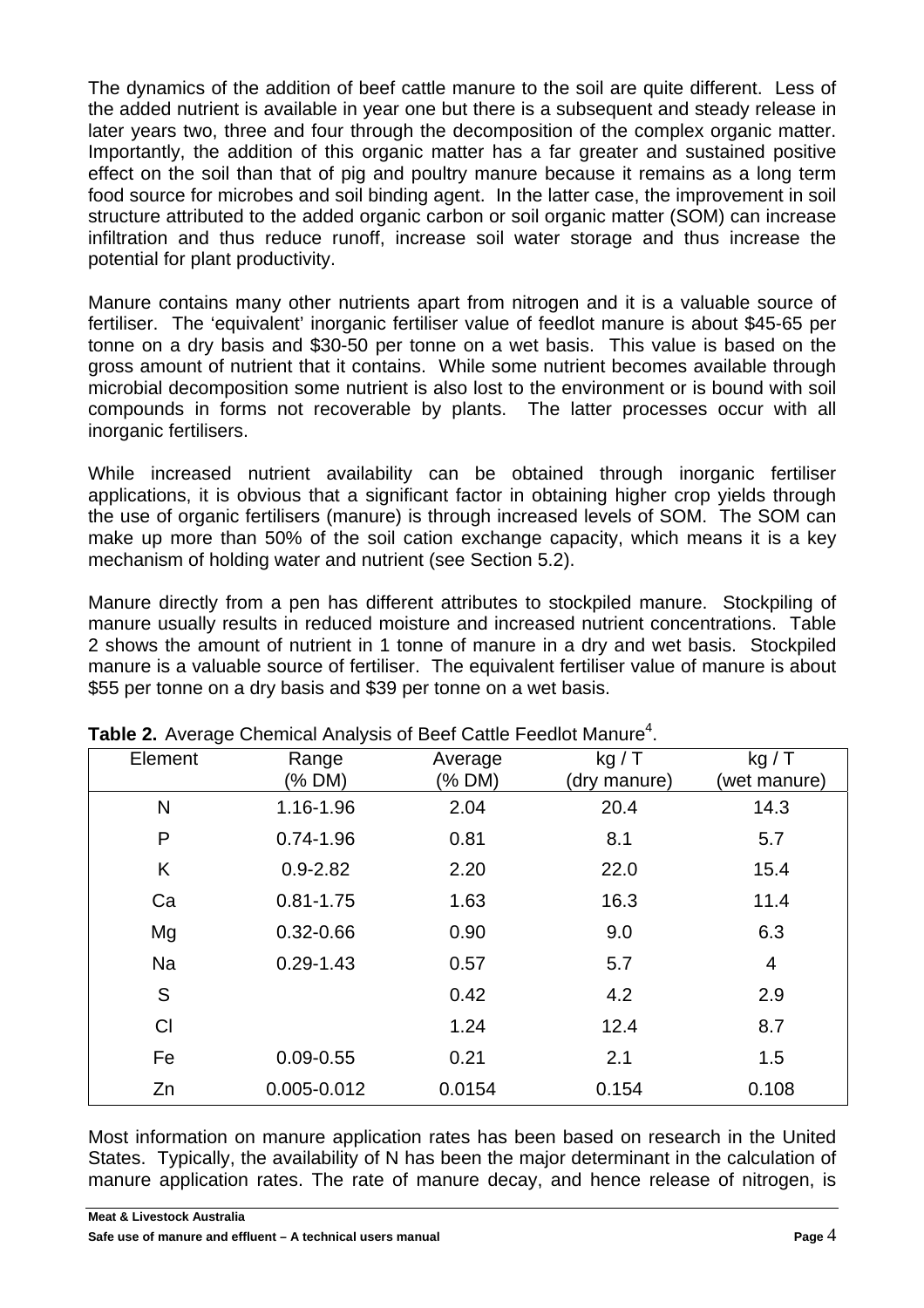variable and dependant on the nutrient, particularly nitrogen content and the age of the manure. In the United States the residual effects of decomposed manures on inorganic N fertiliser uptake by maize showed that after three years of maize production without N fertiliser the N mineralisation potential of the treated soil was reduced to that of the original soil<sup>[5](#page-37-4)</sup>. Apparent fertiliser recoveries of N and P are low for this reason and also due to losses of N as NH<sub>4</sub> volatilised from the surface spread manure<sup>[6,7](#page-37-5)</sup>[.](#page-37-5) The mineralisation rate of two manures with different nitrogen contents are presented in Figure  $2^8$ [.](#page-37-6) Clearly, the nitrogen availability during year one varies greatly and rages from 30% for well aged manure to over 60% for fresh manure. These data are likely to be different in Australian conditions.



Nitrogen in two manures (Pratt et al., 1973)

Recent studies in Australia have been used mass balance calculations to determine "sustainable" manure application rates (see Section [4\)](#page-8-0). They show that in many cases P or K should be the limiting element. One of the major unknowns in estimating safe application rates of manure using elements other than N is their mineralisation rates. It is clear that the mineralisation rates of P and K and other elements in feedlot manure has not been widely studied nor published. Recent research indicates that the long term availability of P and K in manure is about equal to that of commercial fertilisers.

Manure can contain some deleterious salts. Of primary concern is sodium (Na). Excessive soil Na accumulation is likely with continued heavy application of high sodium content manure. However, this is unlikely to be a problem with typical application rates of average sodium content manure. The use of gypsum and lime can be used to offset imbalances between Calcium (Ca) and Na if the need arises.

### **- IMPORTANT - NOTES, HINTS AND TIPS**

- Beef cattle feedlot manure has a sustained release of nutrient and has a greater soil conditioning value than other manures.
- Raw manure is variable in quality and price, ranging from \$3 \$20 per tonne (wet).
- Less salt in rations and drinking water means less salt in manure.
- Composted manure is higher quality product and value adds to the product with prices being \$10 - \$30 per tonne (wet). It has a stable C:N ratio and more P, K and S than raw manure.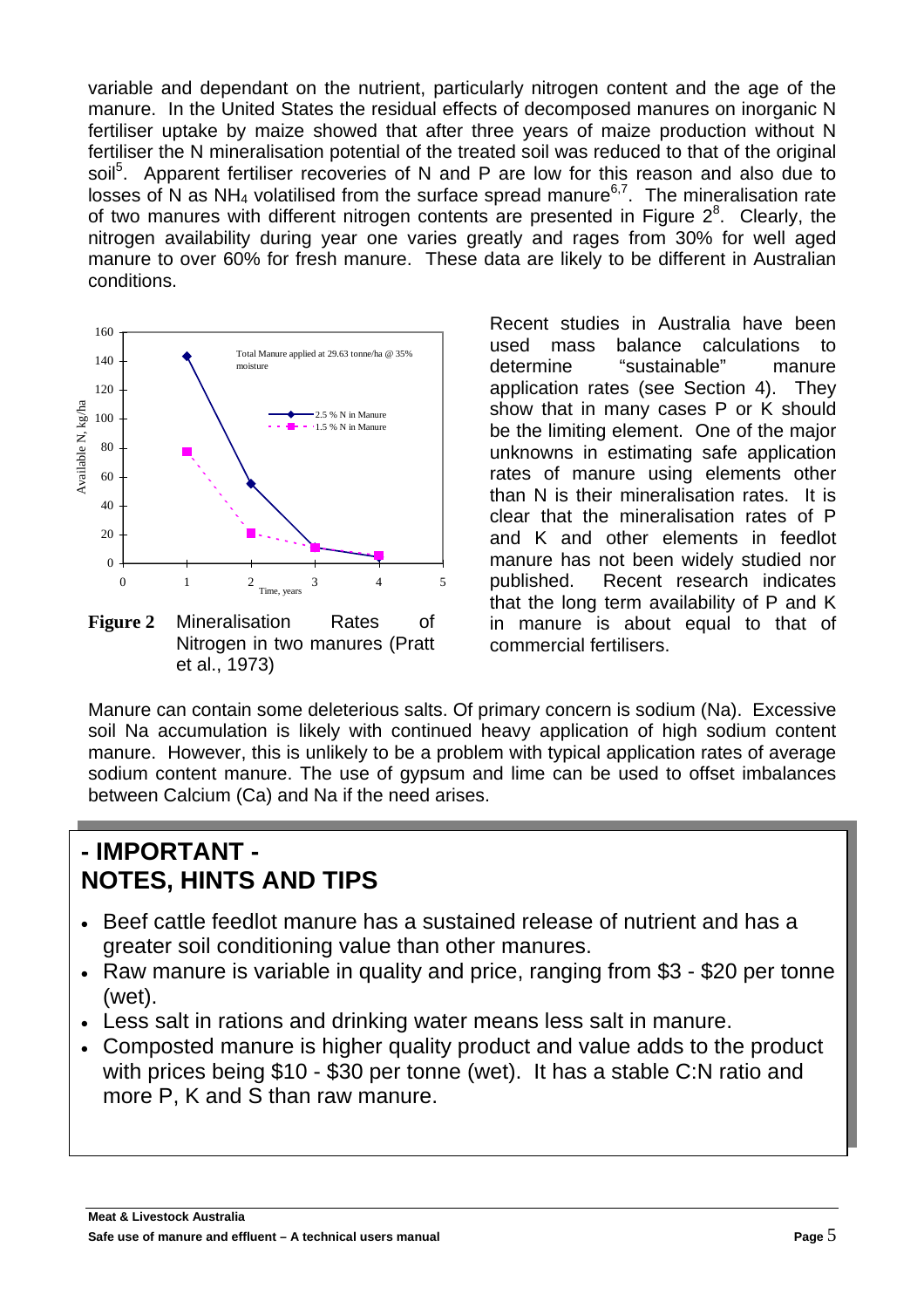#### **3 CHARACTERISTICS OF EFFLUENT**

Effluent contains nutrients and water that are valuable to plant production. However many of the soluble salts excreted by animals readily pass into rainfall-runoff, either by being washed off the pen surface and/or dissolving in the flows. As a consequence, the chemical make up of fresh rainfall-runoff is typically characterised by the presence of entrained organic matter and a relative abundance of soluble ions such as nitrate, orthophosphate, sulphate, and the cations sodium and potassium.

The attributes of effluent discharged into a holding pond change markedly through time. The changes start occurring immediately, and are triggered by the rapid decomposition of the organic matter carried by the rainfall-runoff flows. Typically the decomposition process strips all oxygen from the water body and as a result, anaerobic decomposition processes take over. This may cause the pH of the water body to change markedly, and will cause both precipitation and disassociation of some compounds in the water body.

Over time the decomposition process will stabilise effluent and qualities may then remain reasonably static in the short term. A reduction in nitrogen and phosphorus content will occur as decomposition of complex organic molecules continues. Nitrogen is lost by volatilisation and phosphates are precipitated from the water in combination with elements such as aluminium, calcium and iron. Water is also lost from the water body through evaporation. If the effluent is stored for long periods of time, these processes will lead to increasing concentrations of sodium, and at times potassium, and a general reduction in most other plant macronutrients.

While plants require potassium in significant quantities they have almost no need for sodium. The addition of sodium to the soil in excessive quantities will lead to soil structural decline through sodicity (disproportionate levels of sodium in the soil), and potentially salinity problems. This will result in crop yield reductions.



**Figure 3** General overview of biological activity in effluent treatment pond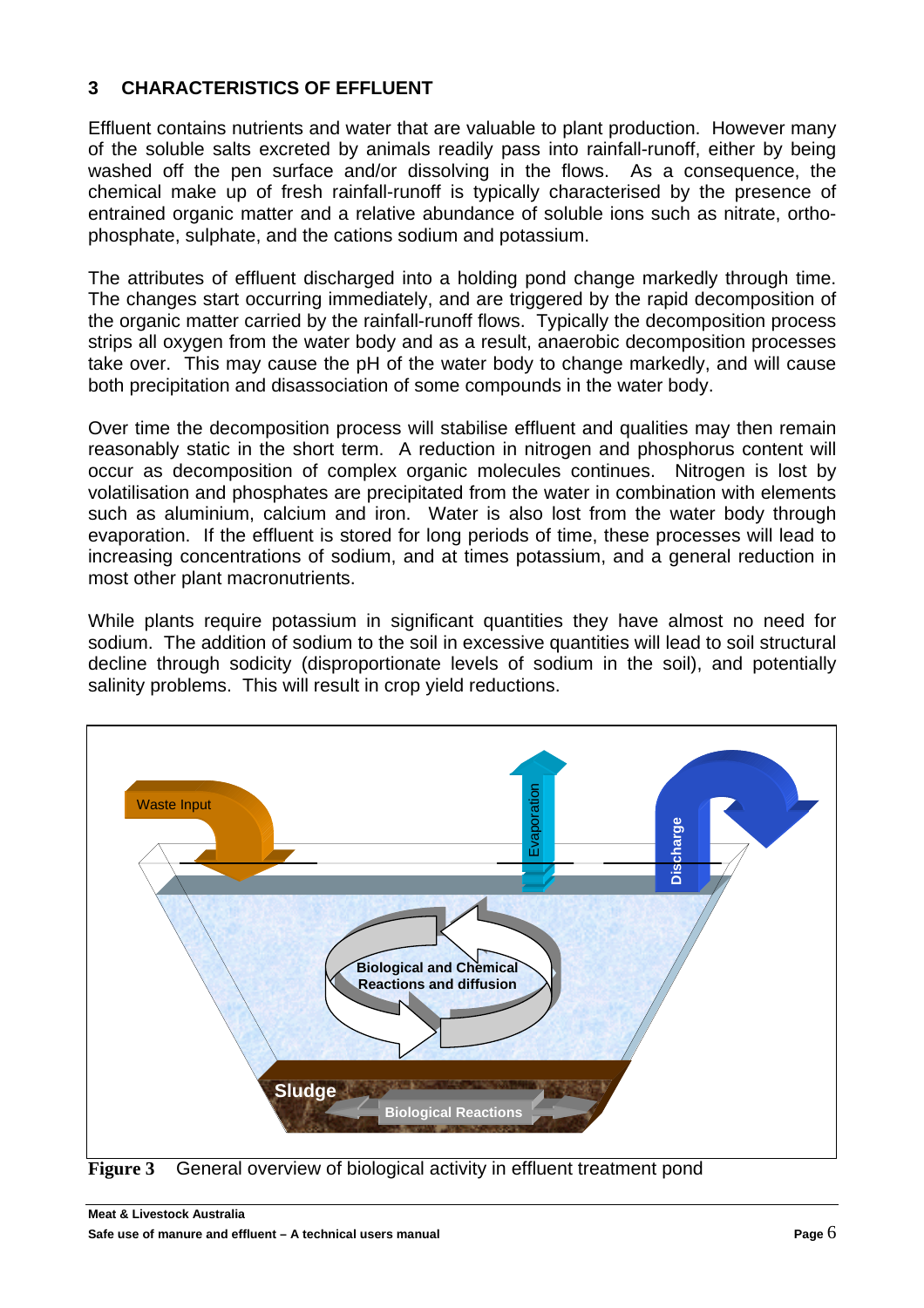The decomposition process in a pond also creates some very small weakly charged organic compounds that can remain dissolved in the effluent ('solutes' - see Section [5.4\)](#page-13-0). Among these are minute phosphorus based organic compounds that can move through a soil when effluent is excessively applied. Interestingly, they can also be generated in a soil through incomplete decomposition of any organic matter. Over application of effluent can cause the loss of these compounds in seepage and thus the passage of nutrient into ground waters. The best means of managing this phenomenon is to ensure that deep drainage from the soil profile is managed and most importantly the soil structure remains aerated and biologically active. This promotes complete decomposition of organic compounds and the generation of plant available ions. The addition of excessive amounts of sodium actively works against this objective (see Section [7\)](#page-24-0).

Effluent is a high strength waste as illustrated by the observed levels of total N, P and K from Australia and the United States [\(Table 3\)](#page-7-0).

| ີ                 |                          |                     |                                  |
|-------------------|--------------------------|---------------------|----------------------------------|
| Component (Total) | US<br>Sweeten (1989)     | Australia           | kg per 1 ML<br>(Australian data) |
| (mg/L)            |                          |                     |                                  |
| N                 | 720.55<br>$(286 - 1155)$ | 190<br>$(12-396)$   | 190                              |
|                   | 103.76<br>$(26-440)$     | 50<br>$(3-142)$     | 50                               |
|                   | 2370<br>(985-9102)       | 1515<br>$(28-6003)$ | 1515                             |
|                   |                          | 420                 | 420                              |

<span id="page-7-0"></span>**Table 3.** Average Chemical Analysis of Beef Cattle Feedlot Effluen[t](#page-4-1)

The net worth of effluent is therefore directly influenced by:

- its chemical make up and therefore its fertiliser value;
- the equivalent value of irrigation water it contains;
- the cost of clean water needed to dilute it and sustain crop growth when there is no effluent available; and
- the amount of soil additives required for maintenance of soil health.

Therefore, while effluent may have a gross worth of \$250/ML the need for clean irrigation water and additives, such as gypsum or lime, can reduce its overall value.

### **- IMPORTANT - NOTES, HINTS AND TIPS**

- Longterm storage of effluent in ponds results in an increased concentration of 'salts' and loss of nutrients in the water and less water for irrigation: Ultimately there is a reduction in the waste waters value.
- Some effluent can be saline and it should not be applied to seedlings.
- Reducing 'salt' in rations and drinking water (especially sodium and potassium) will minimise 'salt' levels in effluent.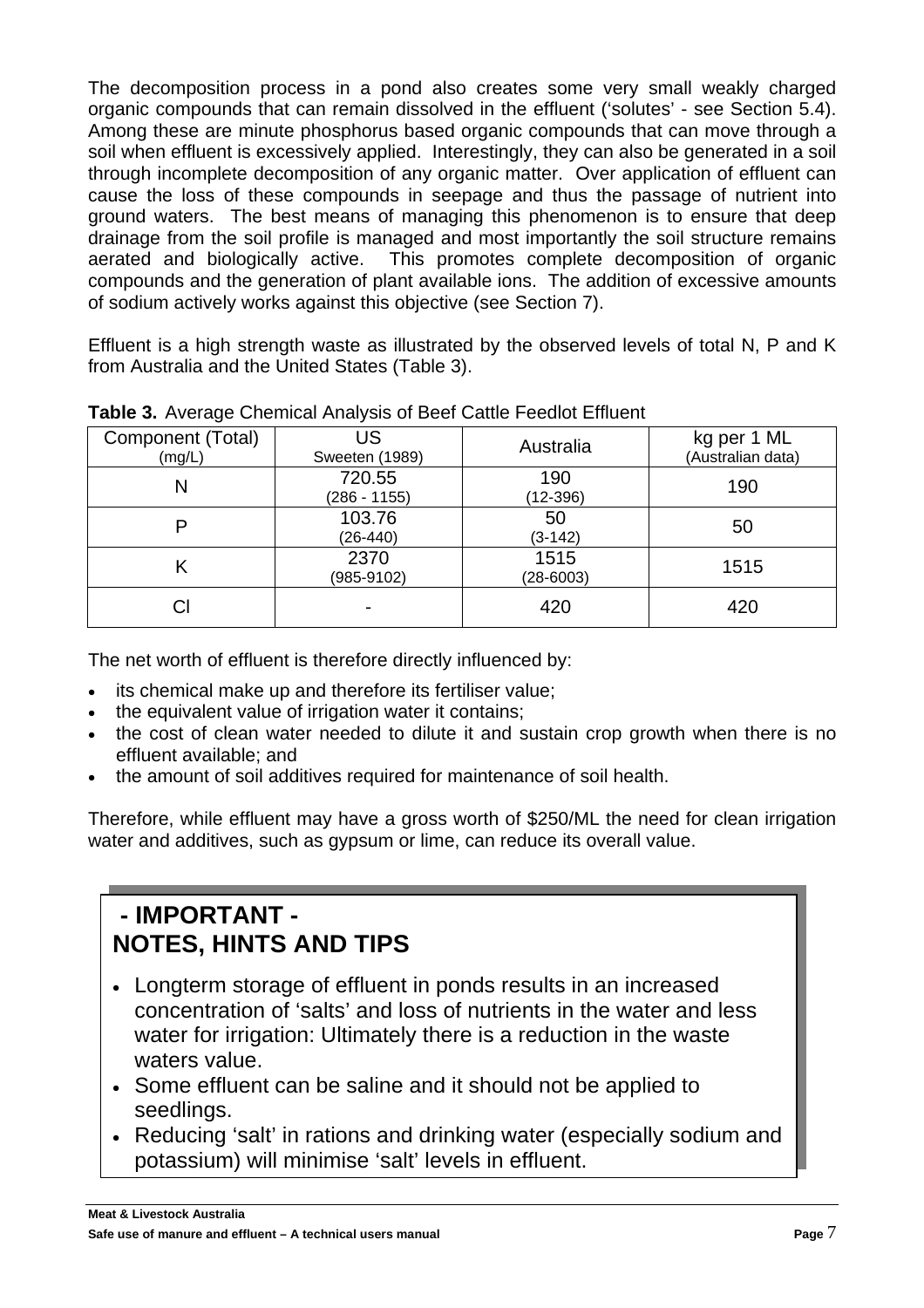#### **4 THE SOIL – PLANT SYSTEM AND SOIL NUTRIENT MANAGEMENT**

There are six major elements that are required for plant growth. Carbon, Oxygen (O), Hydrogen, Nitrogen, Phosphorus and Sulphur form 95% of the mass of all plants, animals and micro-organisms. Soil organic matter is the major supplier of P and S and is essentially the sole source of N. C, O, and H are primarily obtained from  $CO<sub>2</sub>$  and  $O<sub>2</sub>$  in the atmosphere and  $H_2O$  from the soil solution. Water is the main agent in moving solutes in the soil profile and an important one in conveying them to root surfaces $9$ [.](#page-37-7) It is now widely accepted that under given growth conditions roots uptake of a solute is related to its concentration in the soil solution and the extent that it is buffered by the soil. Therefore, soil fertility and health must be maintained to feed the plant water, nutrient and salts.



<span id="page-8-0"></span>**Figure 4** Plant - Soil Dynamics

A 'mass balance' approach to defining safe application rates to a waste reuse area aims to balance the inputs of water, nutrient, and salt into the land area supporting the soil-plantatmosphere system, with the removal of nutrient and salt by a crop, assimilation of nutrient and salt by the soil, and the losses by gas, runoff, and leaching.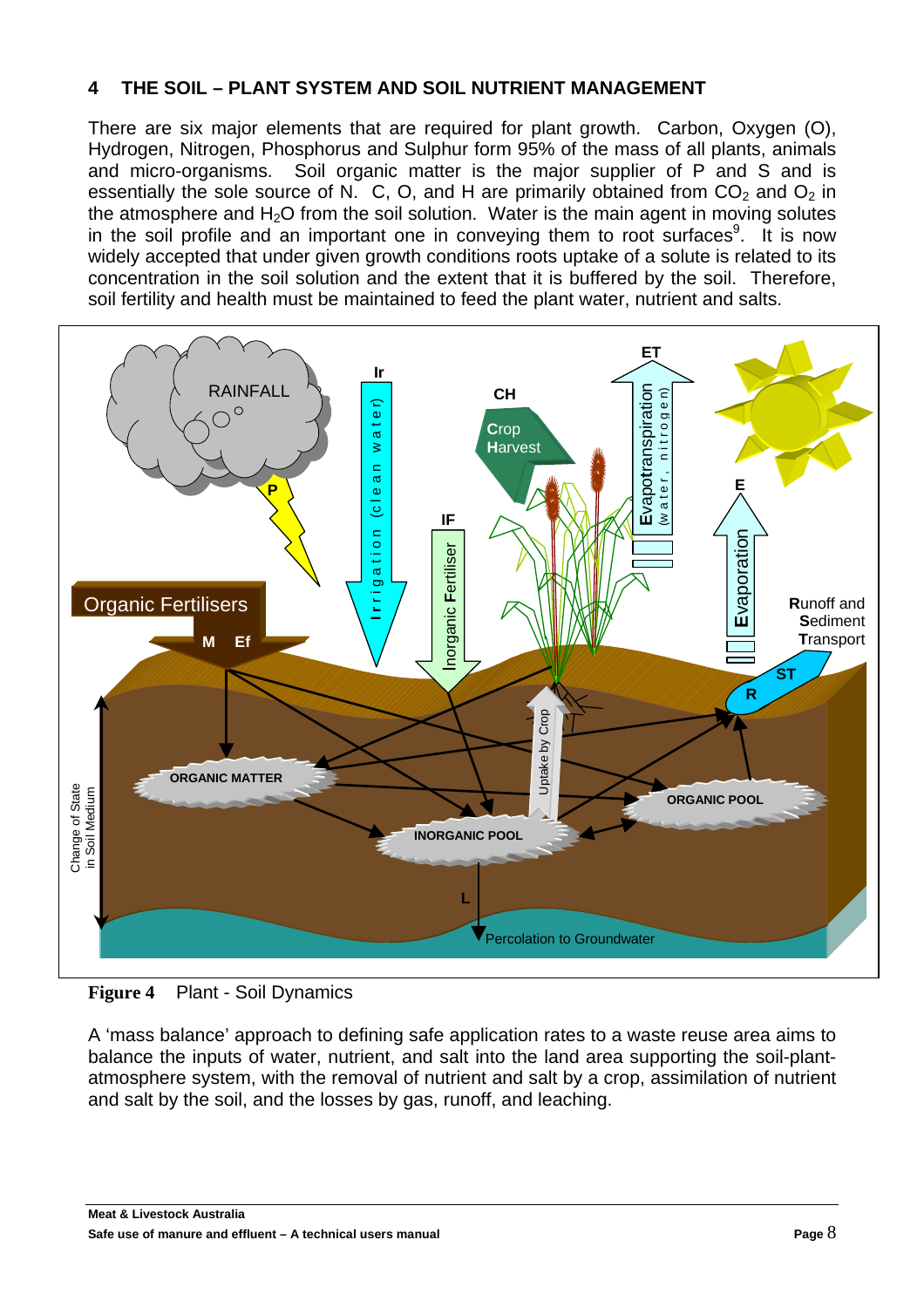The mass balance for the soil-plant system shown in Figure 3 can be described by the equation below;

$$
\Delta S = P + M + Ef + Ir + IF - CH - R - ST - L - ET - E
$$

 *where,* 

<sup>∆</sup>*S* = net change of state in the soil.  $P =$  precipitation (input)  $M =$  manure application (input)  *Ef* = effluent application (input)  $Ir =$  clean water irrigation (input)  $IF =$  inorganic fertiliser application (input)  $CH =$  crop harvest (output)  $R =$  rainfall-runoff (output)  *ST* = sediment transport (output)  *L* = percolation (output)  *ET* = evapotranspiration (output)  $E =$  evaporation (output)

Each of the above variables represents a mass of water, a nutrient or a salt. At times, a variable can be excluded from the equation because it has no significant bearing on the mass balance of a particular element. For example little salt is removed during soil water evaporation, and in a mass balance of salt, this loss by evaporation can be excluded.

<span id="page-9-0"></span>The mass balance approach has been theoretically applied to abattoir, piggery and feedlots and their waste utilisation areas<sup>10,11,12</sup>. The use of the calculation including a "lifespan" for land disposal areas has also been applied to mass balance theor[y.](#page-9-0) In this case, the soil is considered to act as a finite sink for nutrient accumulation and when this capacity is exceeded (that is it becomes saturated), the area cannot be further used as the excess nutrient will migrate from the site. The time taken to saturate the soil defines the "lifespan". In the case of P, The 'lifespan' of a P sorption isotherm for a full soil profile is used to define the size of the sink. It is equal to the sink divided by the net annual application of [P.](#page-9-0) However, reliance on the soil to act as a sink for phosphorus is fraught with problems and may result in increased and significant environmental impact (see Section [0\)](#page-20-0). This is not recommended.

Leaching, rainfall-runoff, and soil erosion are key vectors for the loss of nutrient and salt from the system. However, few data exist on these losses from land areas receiving feedlot wastes. Moreover, few acceptable limits have been defined for the losses or the build up of nutrient in a soil. Most criteria that have been described are directly related to soils that have exhibited deficiencies. Few data exist on the levels that are considered to be 'high' or luxuriant in a soil (see section [5.5.1\)](#page-19-0).

It is suggested that the prudent option for soil nutrient management is one of allowing levels of plant macro nutrients to build to a level where plant production is not limited and excess nutrient leakage is not excessive. This means that once a soil nutrient level has reached a level above 'adequacy' a balance should be struck between application rate and removal rate. This prevents the abuse of a soil through overloading that inevitably limits its life (and the life of a business), yet allows for maximum agricultural production. This approach will also cause the least environmental harm. The cation balance must also remain reasonably balanced with neither salinisation nor soil sodicity occurring (see section [5.4\)](#page-13-0).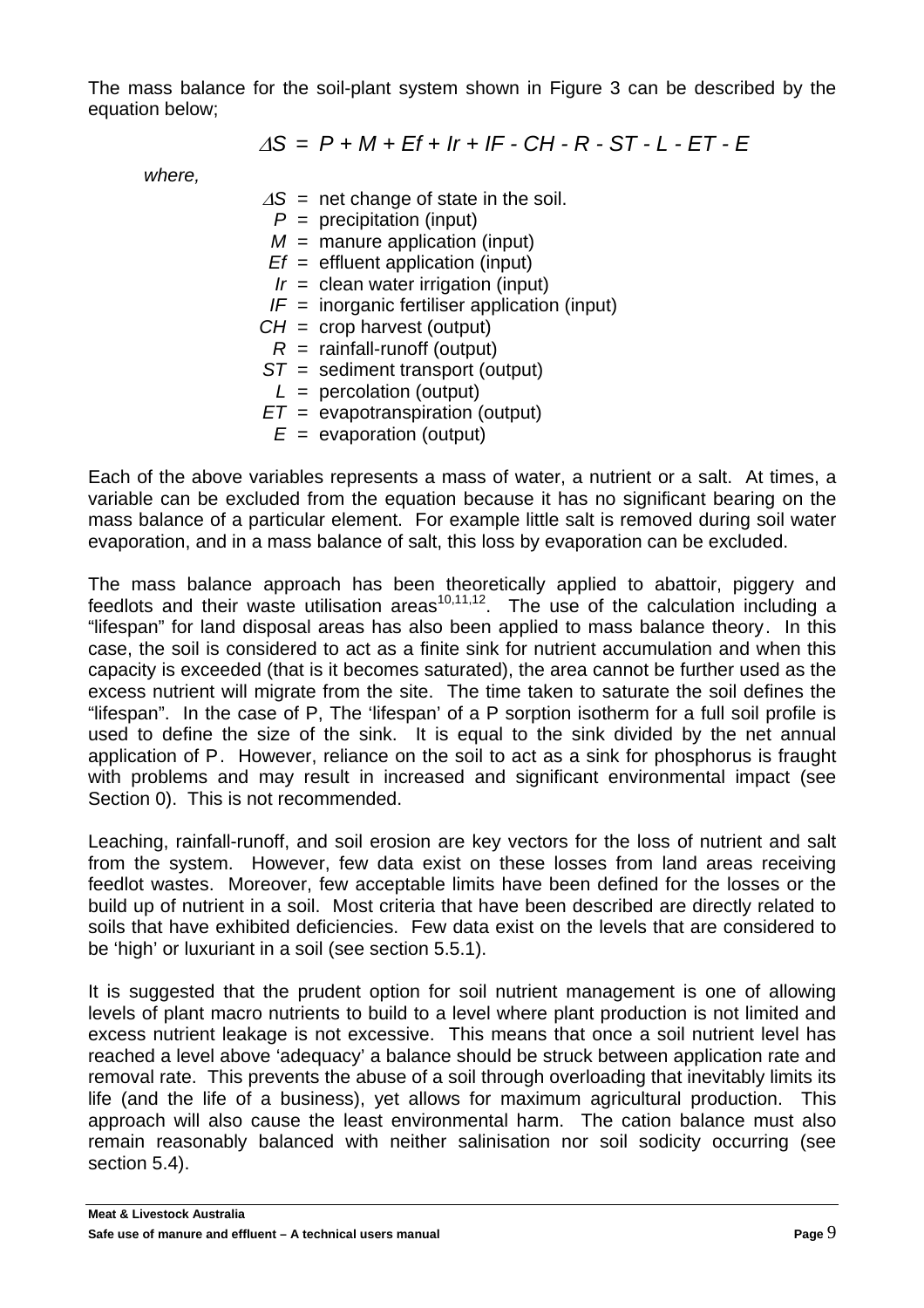In summary, it is now considered that safe or 'sustainable' waste utilisation is achieved when:

- most nutrients are captured by plant growth,
- soil nutrient stores are above the level needed to meet plant demands,
- soil nutrient levels are not at levels above 'break out' values where nutrients bleed excessively into the environment (these levels are, in most cases, below saturated concentrations),
- soil nutrient levels are in reasonable balance such that toxicities are not created by oversupply or deficits, and
- some leaching of salts occurs but at levels that do not degrade existing ground waters.

# **- IMPORTANT - NOTES, HINTS AND TIPS**

- Soils loose excess nutrient at increased rates well before they become "saturated"
- So don't use a "lifespan" method for determining application rates because you will loose nutrient (and therefore \$\$) and damage the environment well before the lifespan is reached
- Farmers should aim to match gross nutrient application rates with crop removal rates for a 3 year program

### **5 SOILS AIN'T JUST SOILS**

#### **5.1 Introduction**

Australia is an arid continent with poor soils and a scarcity of water. Australian soils are low in organic matter (SOM) and many nutrients including phosphorus (P) and sulphur (S). Continuous farming with low residue return rates and cultivation reduces SOM levels. Therefore, SOM levels in most Australian soils have been in steady decline for decades, if not centuries. The low SOM levels in many Australian soils reduces their health and resilience against nutrient loss by leaching and erosion of soil. Simply, the soil-plant system becomes 'leaky' and less productive. Because the soil is 'leaky' more nutrient and water is lost to the environment. This is the primary reason why nutrient losses into watercourses have increased and water tables have risen. These processes cause degradation of Australia's streams and land. Manure is a source of organic matter that can be applied to soils to improve the health and nutritional status.

A number of different physiochemical and biological processes occur in soil and can reduce constituent concentrations or immobilise pollutants to reduce potential risks<sup>13</sup>. These include microbial processes associated with rhizosphere, biological oxidation and mineralisation, nitrification and denitrification, immobilisation by adsorption on ion exchange sites, binding onto organic matter, precipitation in to insoluble compounds, complexation, chelation and incorporation into lattice structures. The effectiveness of the soil as a filter depends on the extent of these mechanisms, which in turn, depends on soil characteristics such as texture, porosity, organic matter content, cation exchange capacity, redox potential and pH (different soils have different capacities for nutrients and pollutant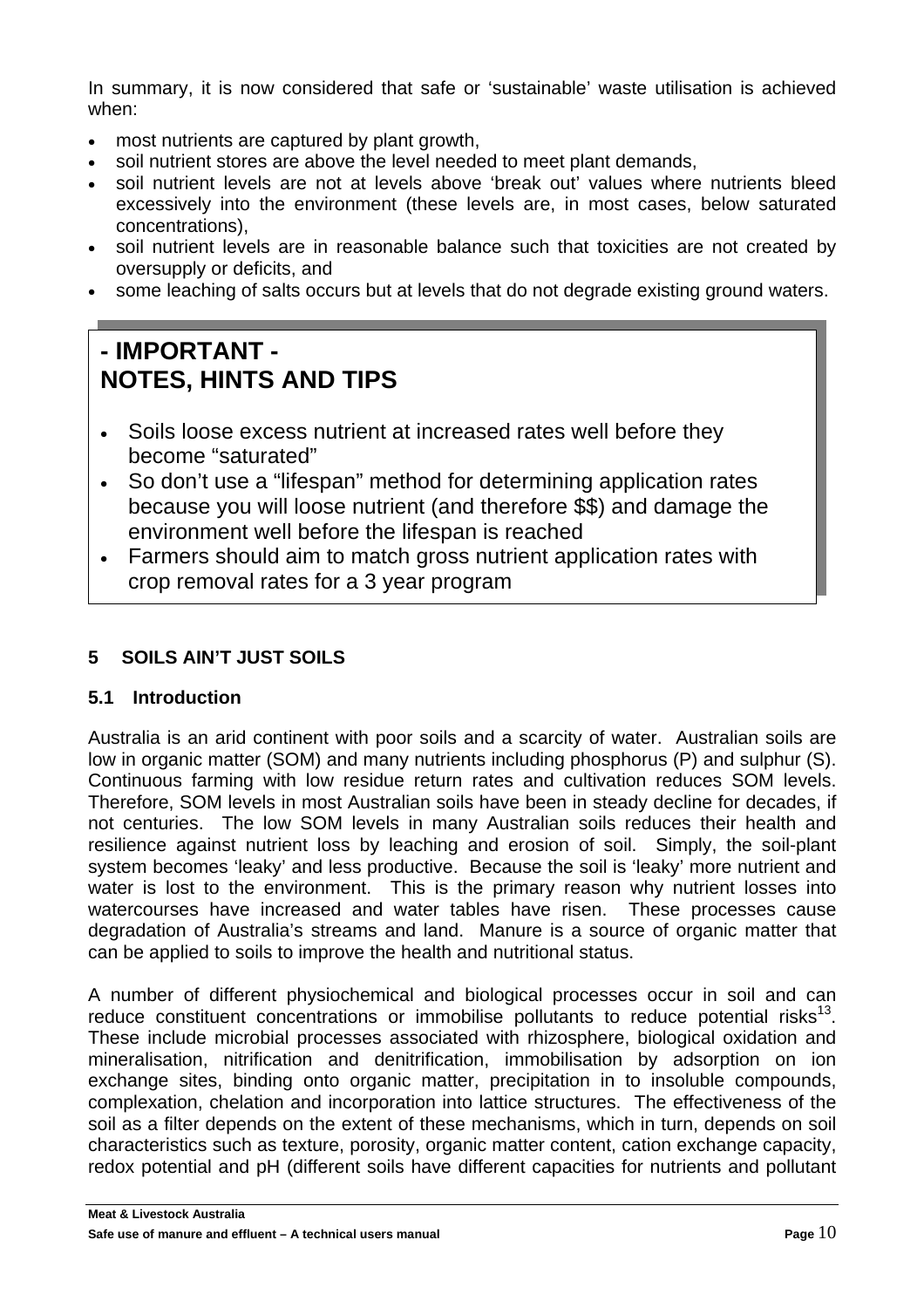reduction) as well as climatic considerations such as temperature and rainfall. The processes need to be well understood for effective utilisation of manure and effluent.

Removal processes for raised nitrogen in soil include immobilisation of organic nitrogen, and adsorption of ammonia, the first breakdown product of proteins, by soil particles as ammonium ion. Nitrate ions, however, are extremely mobile in soil. If not taken up by plants or lost to the atmosphere as denitrification products, nitrate will be leached and contaminate groundwater. Successful denitrification requires a nitrate supply, a supply of readily available organic carbon and anoxic conditions but also warm temperatures.

#### <span id="page-11-0"></span>**5.2 Components of a Soil**

The soil matrix is structured of various sized particles. The quantities of sands, silts, clays and humus found in a soil is directly influenced by the parent materials from which the particles were derived, weather and climate and mans influences. The surfaces of these particles contain charges. In the case of sands, silts and clays the charge sites or exchange sites are predominantly negative. The amount of charge also various between the different sized particles. [Figure 5](#page-12-0) shows that the sand particles have the least amount of charge while the clay particles the most. The type of clay particle also affects the amount of charge. Expansive clays such as black earths found on the Breza Plains, New South Wales and Darling Downs, Queensland have a large component of montmorillinite clay particles. These clays have the most exchange site of all clay types.

The charged sites on soil particles attract and hold oppositely charged particles. Of particular importance are the cations. They have positive charges and are therefore held on the exchange sites. The gross amount of exchange sites is indicated by the measurement of the soil "cation exchange capacity" which is related to the gross amount of cations (Calcium (Ca), Magnesium (Mg), Potassium (K), Sodium (Na) and Aluminium (Al)) held in exchangeable forms.

The decomposition of organic matter produces humus. The humus is an amorphous compound, has a large surface area, is highly charged (though it has a generally net negative balance) and has a strong tendency to form complexes with micronutrient cations. The humus fraction of the soil organic matter contributes most to cation exchange capacity, the cation exchange sites of which occur on certain reactive groups. The number of such groups tends to increase as the organic matter decomposes so the cation exchange capacity (CEC) of the organic fraction may change over time. The soil organic matter can contribute up to half of the total soil cation exchange capacity and should not be discounted as a significant supplier of plant cations.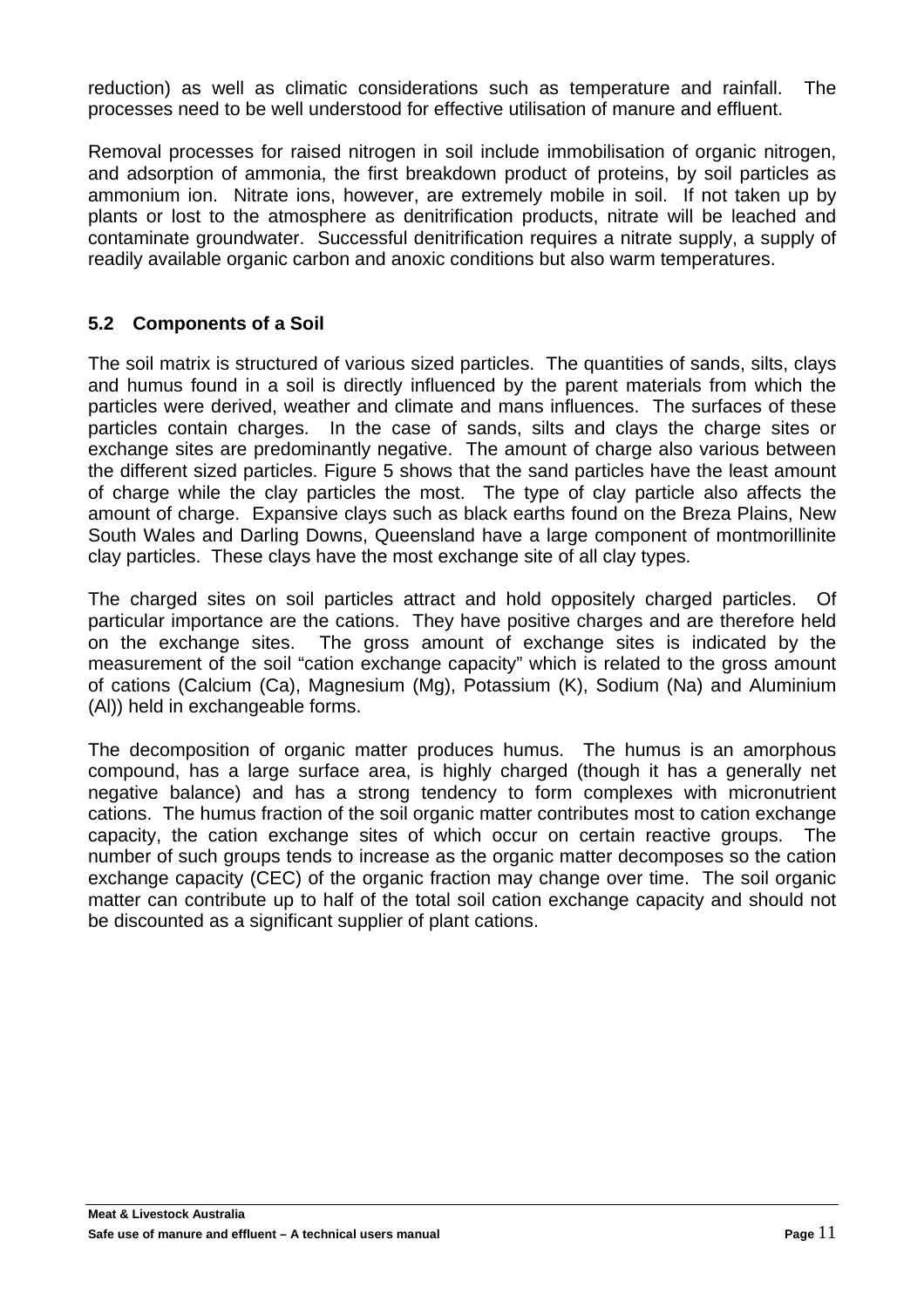<span id="page-12-0"></span>**Figure 5** Components of a Soil

| ਼<br><b>Sand</b>    | <b>Silt</b>                 | <b>Humus</b>               |                            |
|---------------------|-----------------------------|----------------------------|----------------------------|
| Large Particle Size | <b>Medium Particle Size</b> | <b>Small Particle Size</b> | <b>Small Particle Size</b> |
| Nil - Low Charge    | Low - Medium Charge         | Medium - High<br>Charge    | High to extreme<br>Charge  |
|                     | $\blacksquare$              |                            | + - + - +<br>$- + - + -$   |

The chemistry of a soil is made up of three components. The readily available component is reasonably mobile and will move in water passing through the soil lattice. The exchangeable component includes the available component and also the ions that are attached to 'exchange' sites on organic and clay particles. The exchangeable component gives a good indication of the proportion of the pool that is accessible to plants. Indeed most soil chemistry tests for exchangeable ions attempt to mimic the interaction between the plant and the soil. An example of this is the use of DTPA for the extraction of cations from soil. It is a chelating agent that mimics the removal of ions from the exchange sites in a similar manner to roots. The total component includes the available and exchangeable ions and also the elements that are tightly bound in organic matter, and inorganic compounds.

### **- IMPORTANT - NOTES, HINTS AND TIPS**

- Clay particles in soil have a lot of negative charge.
- SOM has even more charges than the most highly charged clays, with some positive and a lot of negative charges.
- CEC provides a relative indication of a soils number of charged sites.
- The amount of charge in soil affects its ability to hold onto nutrients and water that plants can use.
- It takes longer to correct soil problems in a clay than in a sandy loam.

### **5.3 Role of SOM**

Soil organic matter (SOM) is of interest for three main reasons: (i) it is the source of energy for biological activity, (ii) its effect on physical properties of the soil, and (iii) the nutrients supplied to plants following its decomposition<sup>14</sup>. Soil organic matter consists of two components; the original plant material and that originally modified from plant tissues and its partially decomposed derivatives and, the humus. The original material consists of mostly undecomposed plant matter (eg. roots, tops of plants and manures). The main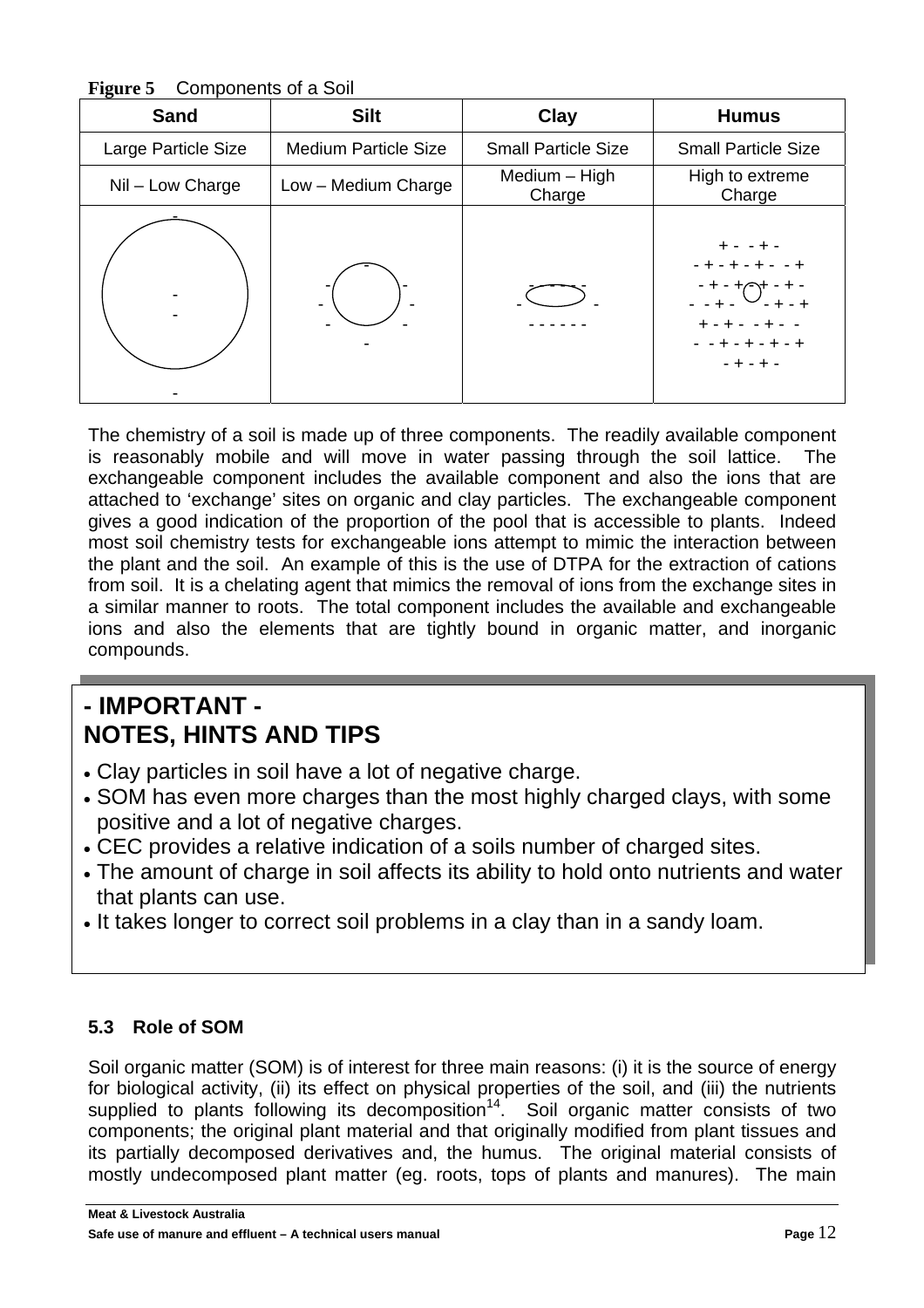building block of organic matter is carbon. In addition to carbon, SOM is composed of H, O, P, N, and S.

Humus is a gelatinous substance derived from the decomposition process. This, together with some sugars is the glue that helps hold together mineral particles to form aggregates whilst colouring the soil black or brown<sup>15</sup>. Its capacity to hold water and nutrient ions is far greater than that of clay. Humus therefore adds greatly to a soils capacity to promote plant growth. The influence of organic matter goes well beyond its ability to supply plant nutrients. Organic matter is transient in the soil and it must be renewed constantly through the return of crop residues, or the addition of sludges, manures and/or effluent.

<span id="page-13-1"></span>Increased levels of organic matter in the soil profile benefits its physical, chemical and micro-biological properties and should be maintained at as high a level as possible in order to sustain the productivity and health of the soil<sup>16</sup>. Microorganisms and the products of organic matter decomposition help soil particles form larger soil aggregates<sup>17</sup>. Organic matter acts as a "granulator" in the soil and is largely responsible for the loose friable nature of productive soils. Larger aggregates result in larger soil pores that permit the rapid transfer of oxygen and water into the root zone. Research has shown positive correlations directly between soil microbe populations and crop yields.

#### <span id="page-13-0"></span>**5.4 'Salts', Solutes, Sodicity and Salinity**

Solutes and salts are not different chemical compounds *per se.* While they are not mutually exclusive groupings, it is important to define some differences. A solute can be loosely described as any dissolved substance, whereas a 'salt' is a compound of basic and acid radicals where the whole or part of its hydrogen is replaced by a metal or metal-like radicals. An example of a solute is a soluble protein or a sugar, such as glucose or a simple compound like ammonium phosphate. Salts include common table salt (sodium chloride NaCl), which dissociates in water as sodium (Na<sup>+</sup>) and chloride (Cl) ions. A significant difference between the behaviour of solutes and salts is their effect upon water chemistry. Sugar, for example is soluble in water but does so without altering the electrical conductivity (EC) of the liquid, however common salt (NaCl) causes a large increase in EC for a relatively small addition. Salts are, in essence, a subset of solute compounds.

Excessive accumulation of nutrients such as phosphorus (P) in a soil may result in a bleeding of both ionic and organic P (P salts and solutes respectively) to the environment. It has been found that in intensive dairy pasture systems on sandy loam soils a significant amount of P leaving the soil in leachate was as poorly charged organic P compounds (solutes) rather than the orthophosphate ion or P 'salt'[18.](#page-37-13) However when soluble P compounds are added to soils, much of the P is rendered insoluble within hours through processes of adsorption and precipitation, with the former being the most important<sup>19</sup>.

Nitrogen, whether sourced from wastewater or produced naturally from symbiotic relationships of bacteria and plants or soil microorganisms, behaves differently to either phosphorus, potassium or sodium. It may be a solute in the form of non-ionic organic acids, or in an ionic form as ammonium ( $NH_4^+$ ), nitrite (NO<sub>2</sub>) or nitrate (NO<sub>3</sub>) ions. Thus, mechanisms to prevent the loss to the environment of potential pollutants, whether they be essential biotic nutrients as solutes or 'salts', requires a range of strategies.

Australia has 30% of its soils affected by "sodicity" which is an excess of sodium 'salts'. Sodic soils are a result of higher than desirable amounts of sodium attached to the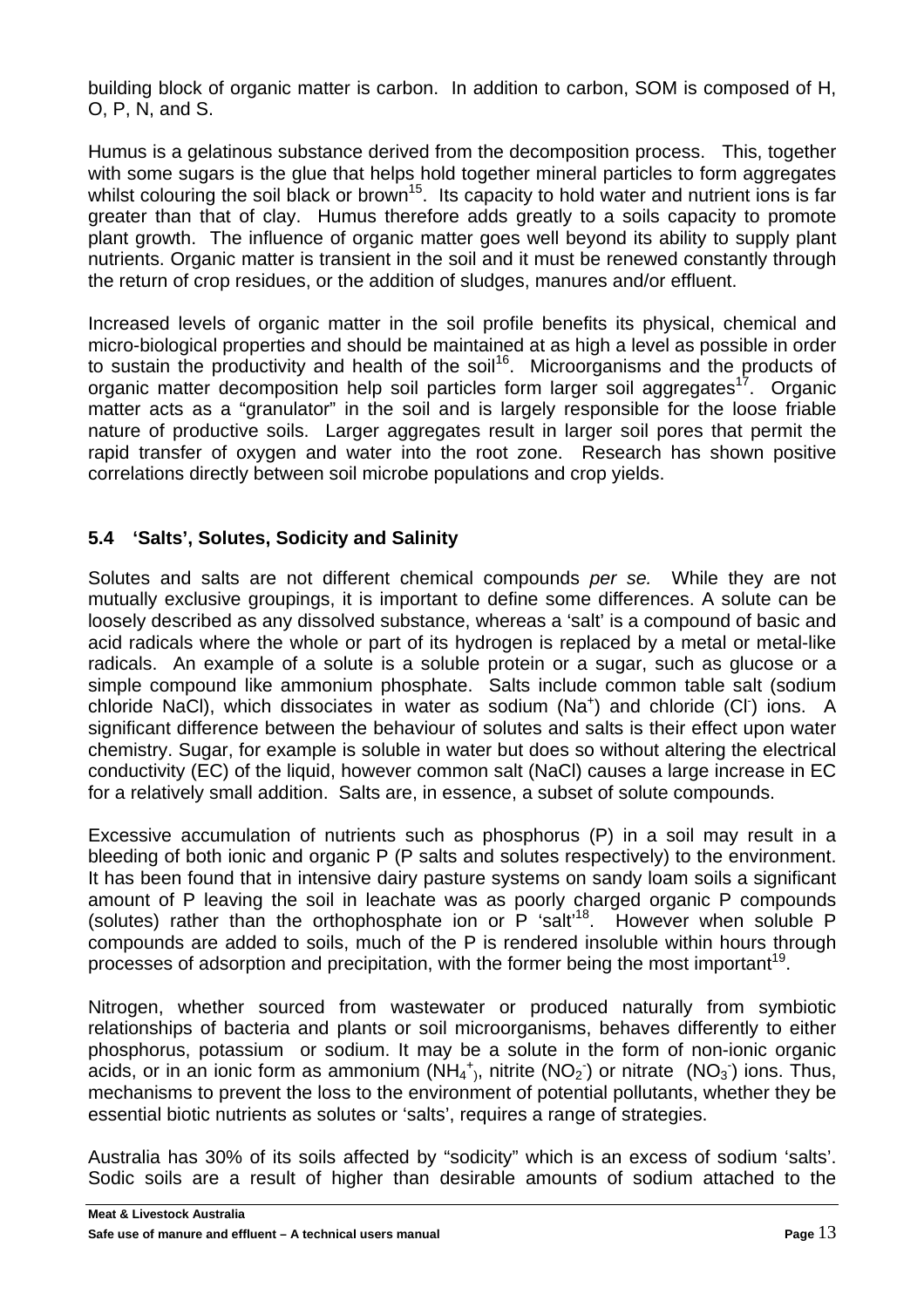charges associated with clay soil. This is typically referred to as the soil Exchangeable Sodium Percentage (ESP). Soils with an ESP grater than 6% are considered sodic. Soil sodicity promotes swelling and dispersion of wetted clay particles causing a collapse in soil structure and/or surface crusting. Such a breakdown in soil structure reduces both the size and amount of pores found in the soil and subsequently reduces a soil's permeability to air and water<sup>20</sup>. It also reduces soil strength and resistance to root movement. Once soils have collapsed infiltration into and percolation within the soil is grammatically reduced. To ameliorate sodic soils, gypsum is applied to allow calcium ions to replace the sodium ions on the clay particles.

Naturally occurring "saline" soils affect approximately 6% of Australian soils with increasing areas occurring due to European farming practices. Saline seeps occur where rising ground water levels bring naturally occurring and applied salts to the surface or where soil erosion strips a site of its topsoil and exposes naturally high saline subsoil. Soil salinity is discussed further Section [5.4 above.](#page-13-0)

Saline and sodic soils can be treated with calculated and designed applications of manure (OM) and effluent to stabilise and improve soil structure to prevent erosion or plant appropriate deep rooting pasture species or trees so that the water table is lowered and salts are kept at sub surface levels.

Crop yield can be affected by saline soils and the application of saline water. Soil salinity is an excess of soluble 'salts' that cause an adverse osmotic gradient between the plant and the soil. This results in water moving from the plant to the soil and it essentially starves the plant of water and nutrient. The plant once starved of the water and nutrient can then succumb to the affects of a toxic soil environment. Plants growing in an area of saline soil exhibit symptoms of retarded growth, lack of vigour, darkening of leaves, chlorosis or necrosis of the leaves and premature wilting.

Saline soils pose a problem for crop production because they limit the types of crops that can be grown based on their tolerance or sensitivity. Saline soils reduce crop yield and the efficiency in which crops are grown. The impact of salinity on crop performance can be calculated using the formula detailed below<sup>21</sup>:

$$
Yr = 100 - B(ECse - A)
$$

where

 $Yr =$  relative yield

- $A =$  Salinity threshold above which yield is affected
- $B = \%$  yield reduction per dS/m above the threshold
- ECse = average root zone salinity  $(dS/m)$

Highly tolerant crops are barley and triticale. Crops with a moderate level of tolerance of saline soils include, wheat, oats, sorghum, and maize. As a general rule sand loam and clay soils with an electrical conductivity above 0.4dS/m and 0.7dS/m are considered saline. However, the effect of salinity on plant yield are dependant upon the plants tolerance of saline conditions (ie 'A' will vary from species to species).

In summary, soil has a limited ability to adsorb nutrients and therefore cannot be continuously loaded with out leakage of nutrients in various solute and salt forms as it approaches saturation. Imbalances in the loading of solutes and salts can also result in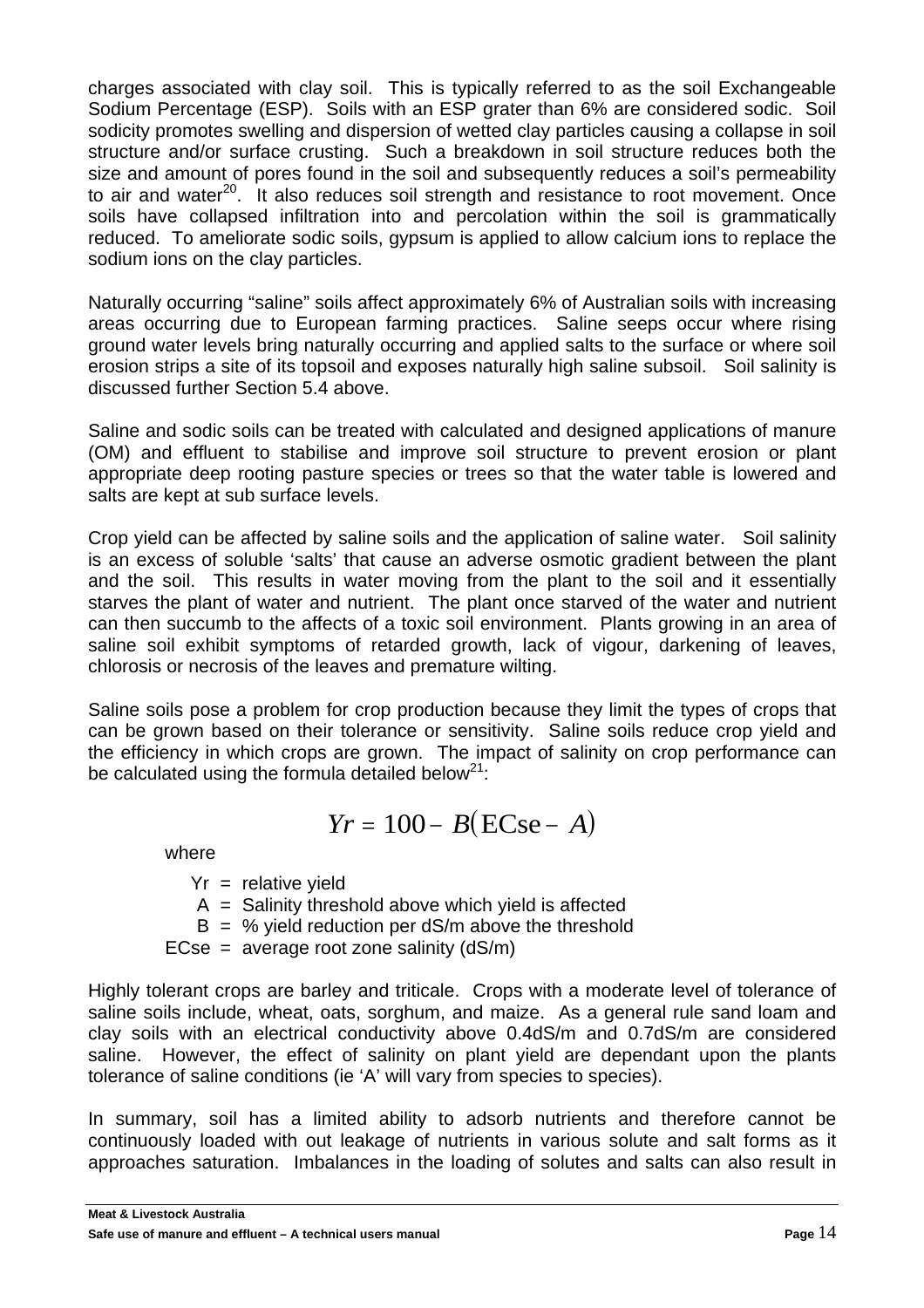failure of the system by BOD overload under anaerobic conditions, or soil structural collapse due to sodicity.

The critical factors in managing all 'salts' within an agricultural system are;

- maintenance of soil water and nutrient storage capacity;
- maximisation of plant growth and transpiration rates;
- removal of nutrients and salts by plant material; and
- management of percolation so that soil water accessions to ground water does not raise levels of water tables, and the loss of solutes and salts in leachate is limited.

### **- IMPORTANT - NOTES, HINTS AND TIPS**

- Soils with an ESP > 6% are sodic.
- Gypsum is usually applied to rectify "sodicity".
- Sand loam and clay soils with an electrical conductivity above 0.4dS/m and 0.7dS/m are considered saline.
- A "leaching fraction" is usually used to flush "salts" below the root zone and to manage "salinity".

#### **5.5 Feeding the Plant**

<span id="page-15-0"></span>Available water and nutrient deficiencies directly limit the dry matter yield of a crop. Nutrient concentrations fluctuate less than yield itself, therefore, yield is commonly the major determinant of nutrient removal by forage crops in dryland situations<sup>22</sup>. . Typically yield is directly related to the relative abundance of water. While many nutrient deficiencies limit yield, nitrogen is most often the limiting element and it has a direct influence on both yield and crop quality.

Nutrient concentrations may increase, decrease, or remain stable as yield increases, depending on the conditions under which yield increases occur. Increasing the supply of a deficient nutrient will increase crop yield and the nutrient concentration in the plant until the requirement is met. Any additional input of nutrient may not necessarily increase dry matter yield but may continue to increase the nutrient content in the crop<sup>23</sup>.

The nutrient concentration in plant tissue that yields 90% or more of the maximum yield is considered to be "adequate" while lower concentrations are considered to be critical or deficient concentration[s. A](#page-15-0)s plant nutrient concentrations increase toward the adequate level the plant maintains normal growth but can continue to absorb the nutrient without increasing yield. This condition is termed luxury consumption. Excessive absorption of a nutrient or element can be toxic to the plant and can reduce yield, directly or indirectly<sup>24</sup> (refer to [Figure 6\)](#page-16-0).

Different crops require different levels of nutrients to optimise growth and production. [Table 4 below](#page-17-0) illustrates the different levels of nutrient content in soil required to optimise individual crop responses.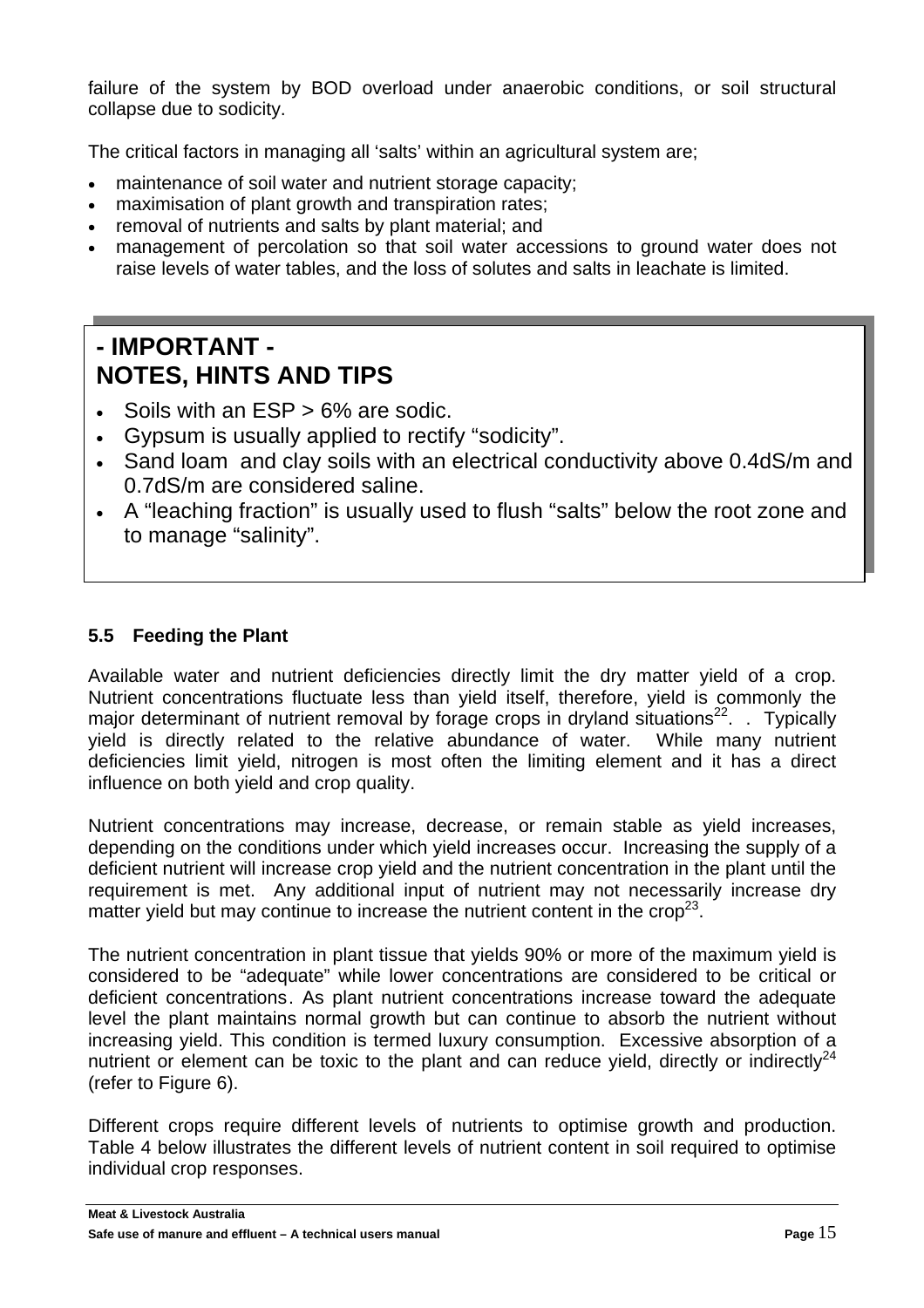

<span id="page-16-0"></span>**Figure 6** Generalised relationship between plant yield and nutrient concentration most frequently found in soil[s.](#page-19-1)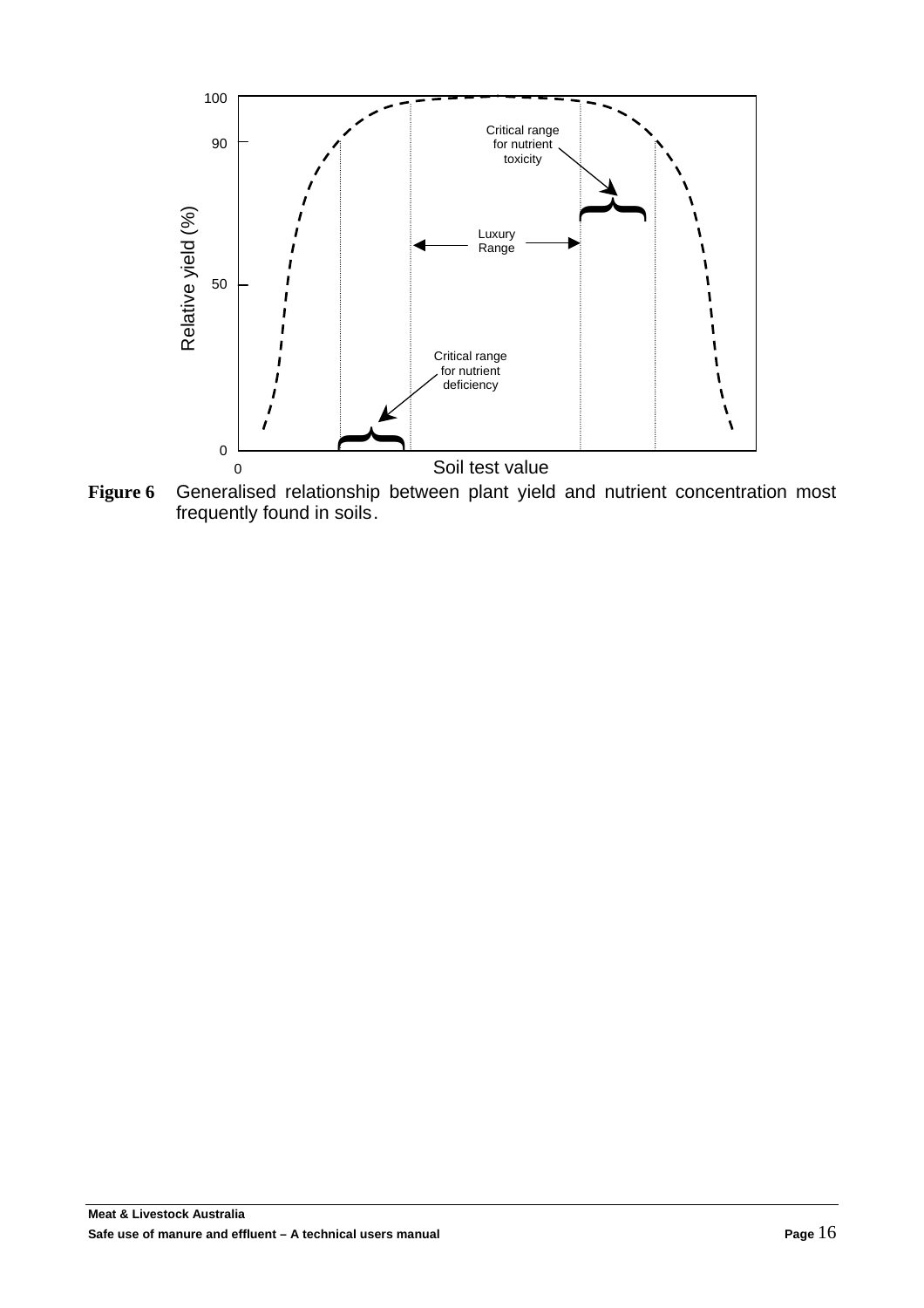#### **Table 4.** Crop Nutrient Concentrations

<span id="page-17-0"></span>

|                                     |                | <b>Barley</b>     |                |      | <b>Oats</b>      |                |      | <b>Triticale</b>           |      |        | Wheat                     |      |      | Canola            |      |                | <b>Cotton</b>        |      |
|-------------------------------------|----------------|-------------------|----------------|------|------------------|----------------|------|----------------------------|------|--------|---------------------------|------|------|-------------------|------|----------------|----------------------|------|
| Crop                                |                | (Hordeum vulgare) |                |      | (Avena sativa)   |                |      | (X Triticosecale)          |      |        | (Triticum aestivum)       |      |      | (Brassica napus)  |      |                | (Gossypium hirsutum) |      |
| Level                               | Min            | Avg               | Max            | Min  | Avg              | Max            | Min  | Avg                        | Max  | Min    | Avg                       | Max  | Min  | Avg               | Max  | Min            | Avg                  | Max  |
| (% )<br>Nitrogen                    | 1.3            | 3                 | 4              | 2    | 2.5              | 3              |      |                            |      | < 1.5  | 1.8                       | 3    | 2.5  | 4.5               | 5.5  | 2.13           | 2.3                  | 2.47 |
| (% )<br>Phosphorus                  | 0.3            | 0.4               | 0.5            | 0.3  | 0.4              | 0.6            |      |                            |      | 0.15   | 0.2                       | 0.5  | 0.2  | >0.23             |      | 0.19           | 0.3                  |      |
| (% )<br>Potassium                   | 0.8            | 3                 | 5.5            | 1.5  | $\overline{4}$   | 5              |      |                            |      | 1.25   | 1.5                       | 3    |      |                   |      | 2.75           | 3                    | 3.25 |
| (% )<br>Sulphur                     | 0.15           | $0.15 - 0.4$      | 0.4            | 0.2  | 0.3              | 0.4            |      |                            |      | 0.06   | 0.15                      | 0.4  | 0.3  | 0.5               | 0.9  | 0.15           | 0.35                 | 0.6  |
| Calcium<br>(% )                     | 0.34           | 0.7               | 1.2            | 0.2  | 0.3              | 0.5            |      |                            |      | < 0.2  | 0.35                      | 0.5  |      |                   |      |                |                      |      |
| (% )<br>Magnesium                   | 0.15           | 0.25              | 0.6            | 0.15 | 0.25             | 0.5            |      |                            |      | < 0.15 | 0.3                       | 0.5  | 0.3  |                   |      |                |                      |      |
| (%)<br>Sodium                       |                |                   |                |      |                  |                |      |                            |      |        |                           |      |      |                   |      |                |                      |      |
| (% )<br>Chlorine                    |                |                   |                |      |                  |                |      |                            |      | 0.3    |                           |      |      |                   |      |                |                      |      |
| Copper (mg/kg)                      | 4              | 5.5               | 11             | 3    | 8                | 15             |      |                            |      | < 5    | 15                        | 25   | 2    | 4                 | 6    | $\overline{7}$ | 13                   |      |
| $Zinc$ (mg/kg)                      | 25             | 50                | 100            | 15   | 40               | 70             | 31   | 38                         | 46   | < 15   | 50                        | 70   | 29   |                   |      | 16             | 35                   | 55   |
| Manganese (mg/kg)                   | 8              | $\overline{50}$   | 100            | 17   | 60               | 100            | 11   |                            | 1000 | 5      | 50                        | 100  |      |                   |      | 128            | 250                  | 570  |
| $Iron$ (mg/kg)                      |                | $40 - 60$         |                | 40   | 60               | 140            |      |                            |      | $<$ 25 | 60                        | 100  |      |                   |      | <47            |                      |      |
| Aluminium (mg/kg)                   |                |                   |                |      |                  | 70             |      |                            |      |        |                           | 2.2  |      |                   |      |                |                      | 170  |
| Boron (mg/kg)                       |                | 15                | 30             | 5    | 8                | 20             |      |                            |      | < 6    | 8                         | 10   |      |                   |      | 80             | 146                  | 160  |
| Molybdenum (mg/kg)                  |                | 0.1               | 0.18           | 0.2  | 0.25             | 0.3            |      |                            |      | < 0.09 | 0.14                      | 0.18 |      |                   |      |                | 1.2                  |      |
|                                     |                |                   |                |      |                  |                |      |                            |      |        |                           |      |      |                   |      |                |                      |      |
|                                     |                | Sorghum           |                |      | <b>Maize</b>     |                |      | <b>Subterranean Clover</b> |      |        | <b>Perennial Ryegrass</b> |      |      | <b>Lucerne</b>    |      |                | <b>Rhodes grass</b>  |      |
| <b>Crop</b>                         |                | (Sorghum vulgare) |                |      | (Zea mays)       |                |      | (Trifolium subterraneum)   |      |        | (Lolium perenne)          |      |      | (Medicago sativa) |      |                | (Chloris gayana)     |      |
| Level                               | Min            | Avg               | Max            | Min  | Avg              | Max            | Min  | Avg                        | Max  | Min    | Avg                       | Max  | Min  | Avg               | Max  | Min            | Avg                  | Max  |
| Nitrogen<br>(% )                    | 1.5            | 2                 | 4              | 3.5  |                  | 5              |      | 3.0                        |      | 2.0    | 4.0                       | 6.0  | 2.8  | 3.5               | 5.0  |                |                      |      |
| Phosphorus<br>(% )                  | 0.2            | 0.3               | 0.6            | 0.25 | 0.4              | 0.5            | 0.24 | 0.3                        | 0.5  | 0.15   | 0.40                      | 0.75 | 0.2  | 0.25              | 0.45 | 0.2            | 0.25                 |      |
| (% )<br>Potassium                   | $\overline{2}$ | 3.5               | $\overline{4}$ | 2.6  | 3                | 4              | 2.5  | 4.0                        |      | 1.4    | 3.0                       | 7.0  | 1.0  | 2.0               | 2.5  | 3.42           |                      |      |
| (% )<br>Sulphur                     | 0.1            | 0.11              | 0.2            | 0.15 | 0.3              | 0.5            | 0.2  | $2.5 - 4.0$                |      | 0.18   | 0.40                      | 0.65 | 0.17 | $0.2 - 0.3$       |      |                | 0.1                  |      |
| Calcium<br>(% )                     | $\mathbf{1}$   | 1.3               | 1.5            |      | 0.3              | 0.7            |      | $1.0 - 2.0$                |      | 0.2    | 0.6                       | 1.2  |      | $1.0 - 2.0$       |      |                |                      |      |
| (% )<br>Magnesium                   | 0.2            | 0.4               | 0.8            | 0.3  | 0.45             | 0.8            | 0.1  | $0.2 - 0.7$                |      | 0.1    | 0.3                       | 0.5  | 0.1  | $0.2 - 0.5$       | 0.65 |                |                      |      |
| (% )<br>Sodium                      |                |                   |                |      |                  |                |      |                            | 0.7  |        |                           |      |      |                   | 0.6  |                |                      |      |
| Chlorine<br>(% )                    |                |                   |                |      | 0.08             | 1.4            |      |                            | 1.9  |        |                           |      |      |                   |      |                |                      |      |
| Copper (mg/kg)                      | 8              | 11                | 15             |      | 12               | 20             |      | $2 - 3$                    |      | 5      |                           | 12   |      | $5 - 15$          |      |                |                      |      |
| Zinc (mg/kg)                        | 20             | 45                | 150            | 11   | $20 - 60$        | >60            |      | 25                         |      | 20     |                           | 50   |      | $12 - 18$         |      |                |                      |      |
| Manganese (mg/kg)                   | 40             | 70                | 150            |      | $20 - 200$       | 300            |      | $30 - 100$                 |      | 40     |                           | 100  |      | $25 - 35$         |      |                |                      |      |
| $Iron$ (mg/kg)                      | 60             | 120               | 300            |      | $50 - 250$       | 250            |      |                            |      |        | $50 - 60$                 |      |      | $45 - 60$         |      |                |                      |      |
| Aluminium (mg/kg)                   |                |                   | 70             |      | 100              |                |      |                            |      |        |                           |      |      |                   |      |                |                      |      |
| Boron (mg/kg)<br>Molybdenum (mg/kg) | 10             | 13                | 25             |      | 25<br>$0.1 - 10$ | $>25$<br>$>10$ |      | $25 - 60$<br>$0.5 - 1.0$   |      | 0.15   | $6 - 12$                  | 0.5  | 0.1  | $25 - 35$<br>0.15 | 0.3  |                |                      |      |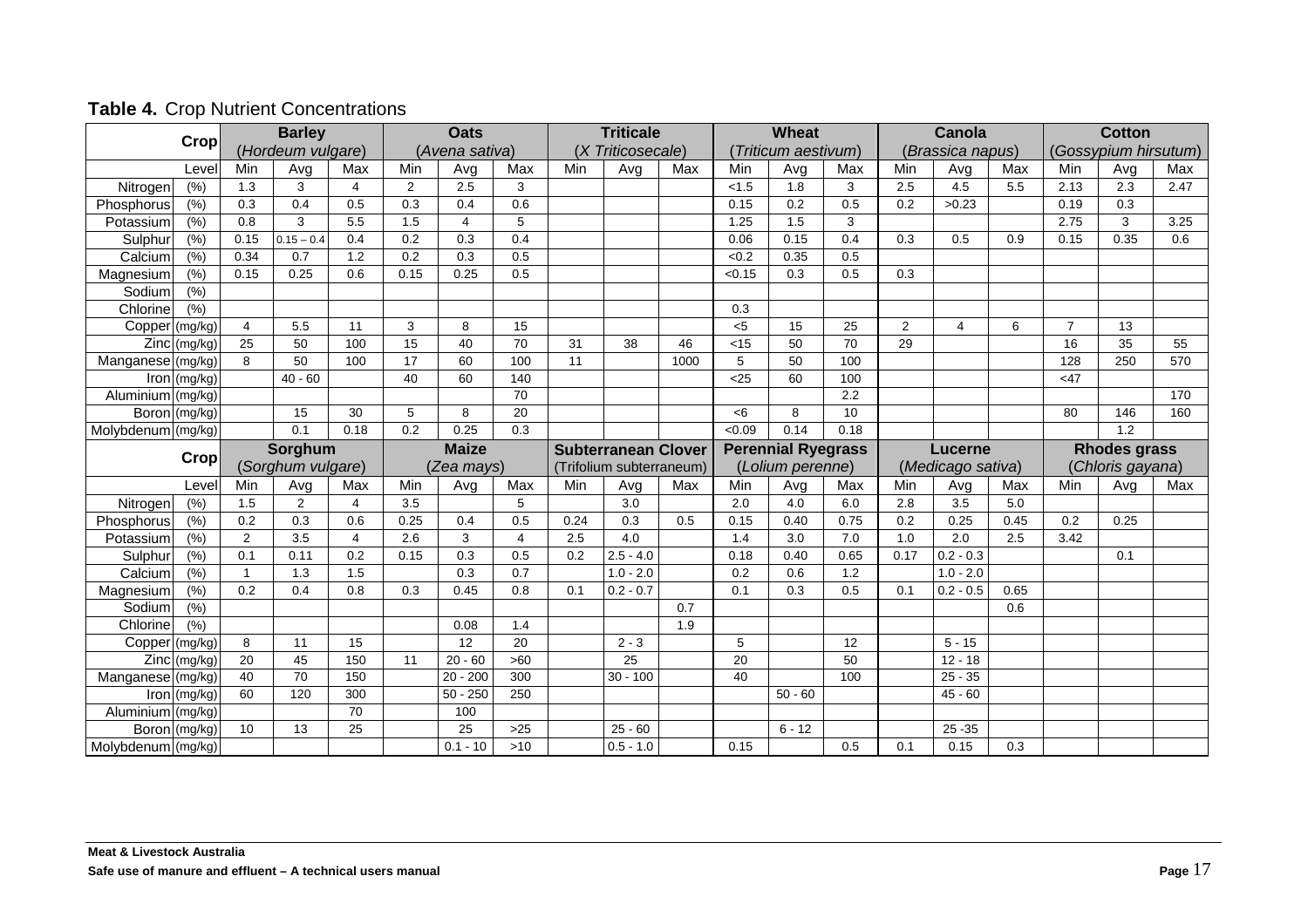While Figure 4 illustrates the generalised relationship between crop yield and tissue nutrient concentration, it is equally important to note that there are interdependences between the uptake of some nutrients as well as antagonistic relationships between relative uptake of others. The interaction between the uptake of nutrients is complex. A balanced nutrient supply is best described through fixed ratios between the supply of nutrients to the plant. Plant N:P uptake ratios range from 4.5:1 to 9:1. Therefore the supply of N and P should be aimed at a similar balance. Unfortunately the supply in feedlot manure is about 2:1 to 3:1. The ratio in effluent is highly variable. Given that the nutrient levels in the manure or effluent may be out of balance it is important to determine the nutrient status of the soil. The application rate can then be accurately determined as can other nutrient deficiencies or toxicities that may need to be offset with specific inorganic fertiliser or ameliorant applications.

Table 5 describes a general soil fertility guide. The level of nutrient needed to meet "adequate" plant nutrition is considered to be "moderate" in the table.

| <b>Parameter</b>             | <b>Determination</b>           | <b>Units</b>          | <b>Very Low</b> | Low           | <b>Moderate</b>  | High         | <b>Very</b><br>High |
|------------------------------|--------------------------------|-----------------------|-----------------|---------------|------------------|--------------|---------------------|
|                              |                                |                       | (VL)            | (L)           | (M)              | (H)          | (VH)                |
| Conductivity                 | 1:5 water                      | $ms$ $cm-1$           |                 | < 0.3         | $0.3 - 0.7$      | > 0.7        |                     |
| EC se                        | Calculation                    | $dS$ cm <sup>-1</sup> |                 | < 2.0         | $2.0 - 5.0$      | > 5.0        |                     |
| <b>Total Soluble Salts</b>   | 1:5 soil water                 | $mg kg^{-1}$          | < 500           | $500 - 700$   | 700 - 1150       | >1150        |                     |
| Organic Matter               | Walkley - Black                | %                     | < 1.5           | $1.5 - 2.5$   | $2.5 - 3.5$      | > 3.5        |                     |
| $NO3-N$                      | 1:5 water extract              | $mg$ kg <sup>-1</sup> | < 10            | 10 to 20      | $20 - 60$        | >60          |                     |
| P                            | Bray 1                         | $mg$ kg <sup>-1</sup> | < 12.5          | $12.5 - 25$   | $25 - 35$        | $>35$        |                     |
| P                            | Colwell (bicarb extr.)         | $mg$ kg <sup>-1</sup> | $<$ 15          | 15-30         | 30-50            | $>50$        | >150                |
| SO <sub>4</sub> <sup>2</sup> | calc.-phosph. extract          | $mg kg^{-1}$          | < 3.5           | $3.5 - 6.6$   | $6.5 - 11.5$     | > 11.5       |                     |
| Ca                           | $NH4$ acetate extract          | meg/100g              | < 0.5           | $0.5 - 1.0$   | $1 - 2.5$        | > 2.5        | >10                 |
| Mg                           | $NH4$ acetate extract          | meg/100g              | < 0.2           | $0.2 - 0.4$   | $0.4 - 0.8$      | $0.8 - 2.0$  | >2.0                |
| Κ                            | $NH4$ acetate extract          | meg/100g              | < 0.1           | $0.1 - 0.3$   | $0.3 - 0.5$      | > 0.5        |                     |
| Na                           | $NH4$ acetate extract          | meq/100g              | < 0.05          | $0.05 - 0.2$  | $0.2 - 0.5$      | $0.5 - 1.0$  | > 1.0               |
| Ca                           | $NH4$ acetate extract          | $mg$ kg <sup>-1</sup> | < 525           | $525 - 1150$  | $1150 -$<br>2000 | > 2000       |                     |
| Mg                           | $NH4$ acetate extract          | $mg$ kg <sup>-1</sup> | < 100           | $100 - 185$   | 185 - 425        | >600         |                     |
| K                            | $NH4$ acetate extract          | $mg kg^{-1}$          | $< 60$          | $60 - 185$    | 185 - 225        | >225         |                     |
| Na                           | $NH4$ acetate extract          | $mg kg^{-1}$          | < 75            | $75 - 125$    | $125 - 275$      | > 275        |                     |
| Al                           | 1:5 0.01M CaCl2                | $mg$ kg <sup>-1</sup> | < 3.8           | $3.8 - 6.3$   | $6.3 - 8.8$      | > 8.8        |                     |
| CI                           | 1:5 water extract              | $mg kg^{-1}$          | < 75            | 75 - 150      | $150 - 300$      | $300 - 600$  | >600                |
| Cu                           | DTPA extract                   | $mg kg^{-1}$          | < 0.1           | $0.1 - 0.3$   | $0.3 - 2.0$      | $2.0 - 10.0$ | >10                 |
| Cu                           | EDTA/ammon. bicarb.            | $mg$ kg <sup>-1</sup> | < 2             | $2 - 4.5$     | $4.5 - 8$        | > 8          |                     |
| Fe                           | <b>DTPA</b> extract            | $mg kg^{-1}$          | < 1             | $1.0 - 10$    | $10 - 100$       | > 100        |                     |
| Fe                           | EDTA/ammon. bicarb.            | $mg kg^{-1}$          | < 60            | $60 - 140$    | 140 - 350        | > 350        |                     |
| Zn                           | <b>DTPA</b> extract            | $mg kg^{-1}$          | < 0.1           | $0.1 - 0.3$   | $0.3 - 1.0$      | $1.0 - 10.0$ | >10                 |
| Zn                           | EDTA/ammon. bicarb.            | $mg kg^{-1}$          | $\lt 2$         | $2$ to $5$    | $5 - 8.5$        | > 8.5        |                     |
| Mn                           | EDTA/ammon. bicarb.            | $mg kg^{-1}$          | < 45            | 45 - 130      | 130 - 350        | > 350        |                     |
| B                            | hot $0.01M$ Ca Cl <sub>2</sub> | $mg kg^{-1}$          | < 0.1           | $0.1 - 0.5$   | $0.5 - 2.0$      | > 2.0        |                     |
| B                            | hot water / MgCl <sub>2</sub>  | $mg kg^{-1}$          | $0.8 =$         | $0.8 - 1.5$   | $1.5 - 3.5$      | > 3.5        |                     |
| Mo                           | anion exchange                 | $mg kg^{-1}$          | < 0.07          | $0.07 - 0.25$ | $0.25 - 0.7$     | > 0.7        |                     |

**Table 5.** Soil Test Levels Commonly Used by Laboratories. (Values based on a collation of those used by 4 commercial laboratories).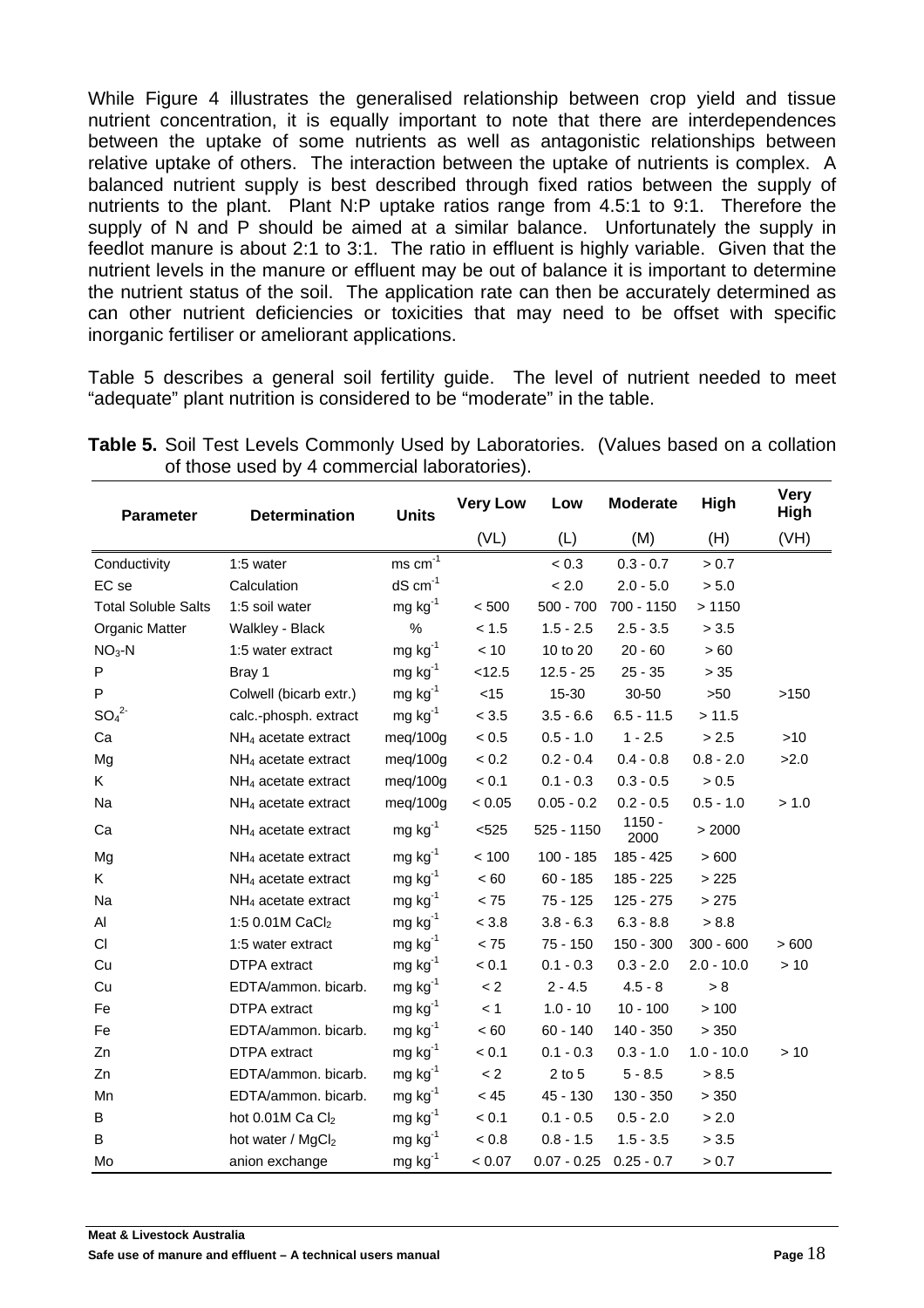*Important Note -* These values should be used only as a guide. They are most applicable to soils with low to moderate clay contents and acidic to neutral conditions. Agronomic advice should be sou[gh](#page-37-19)t for individual test results. Further information can be obtained from Glendinning [an](#page-13-1)d Pevirill *et. al.*<sup>25</sup>

#### <span id="page-19-0"></span>*5.5.1 Luxury Uptake of Nutrients by Plants*

The nutrient content of the crop is dependent upon a number of factors. A primary influence on concentrations of an element is the relative abundance of it in the soil. Under a given set of growth conditions it has been shown that the uptake of solutes by roots (hence plant tissue concentration) is related to their concentration in the soil solution and the extent buffered by the soil<sup>26</sup>.

Often crops grown in areas receiving manure and effluent have nutrient and salt concentrations above typical values and removal rates can be an order of magnitude higher than those encountered in typical crop production. Depressed yields have been noted at high application rates of manure, with the N content of the harvested forage ranging from 0.69 to 1.42% for the highest (320t dry basis/acre) application rate, indicating N uptake approached a maximum<sup>27</sup>. FLOT202 demonstrated a similar relationship with measurement of a strong relationship between the concentration of P in plant dry matter and soil Colwell- $P^{28}$  (see [0\)](#page-20-1). The effects of buffering capacity on soils were illustrated when the experimentation found that the highest uptake of soil P occurred on the soil with the lowest buffering capacity<sup>29</sup>.

<span id="page-19-2"></span>The proven ability of plants to concentrate elements in tissue beyond their nutritional requirements is useful when exporting from the profile a potentially large nutrient pool from manure and effluent application. In essence, equilibrium in the soil-plant system may be achieved where relatively high application rates of nutrient and salt are matched by a corresponding high crop removal rate. In summary, the rate of removal of crop nutrients and salts is therefore a function of both dry matter production and nutrient/salt concentration in plant tissue. By marrying the gross amount of dry matter harvested with its chemical composition, a measurement of nutrient and salt removal by the plant is obtained. Silage crops (corn or sorghum) recycle nutrients well because they produce more plant material (Dry Matter - DM), and harvesting the silage removes more **Figure 7** - P in Plant (%) Versus Soil nutrients from the land application area than  $\begin{array}{c} \n\text{Figure 7 - Find } \text{F} \\
\text{Colwell P - Sandy Loan Soil}\n\end{array}$ do other crops $30<sub>1</sub>$ .

<span id="page-19-1"></span>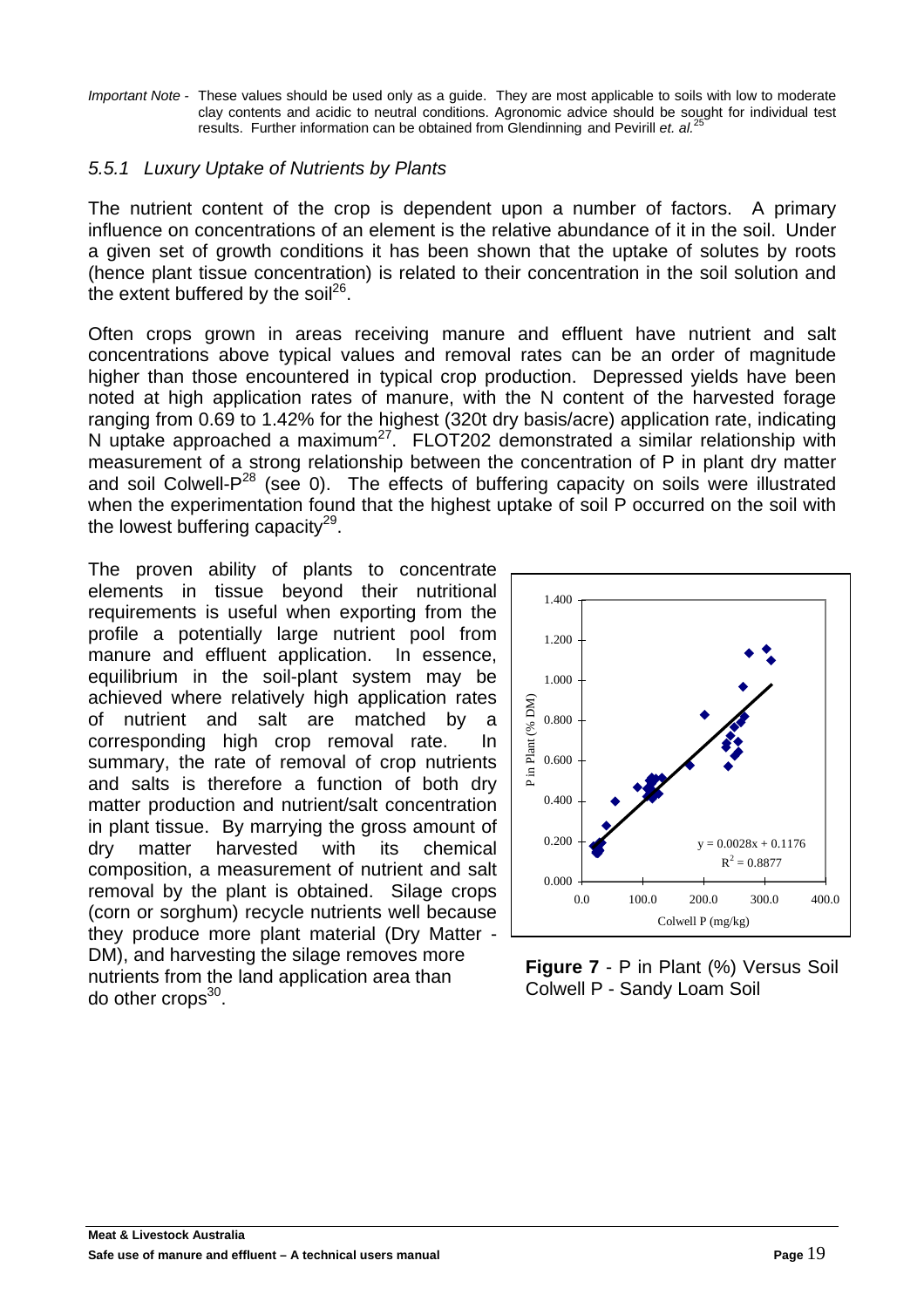### <span id="page-20-1"></span><span id="page-20-0"></span>**- IMPORTANT - NOTES, HINTS AND TIPS**

- Nutrient removal is a fraction of yield and crop nutrient content.
- Nutrient content required by plants varies between crops.
- Nutrient supply can be customised as a result of soil nutrient content and plant requirement.
- Crop performance is related to nutrient supply and ratios between nutrients. The ideal nutrient ratio for a plant is:

<span id="page-20-2"></span>

|  |  |  | $N$ : $P$ : $K$ : $S$ |
|--|--|--|-----------------------|
|  |  |  | 5 : 1 : 6 : 1.5       |

#### **6. Effect of Manure on Soil**

The land application of manure may provide the soil with nutrients and organic matter. This can improve the soil nutrient cycle; the physical state of the soil and therefore plant growth, at the same time reducing a potential 'waste disposal problem'. In the later case this is more a case of perception because manures are more often a resource in the wrong place than a 'problem'.

When manures are added to soil they can reduce the soil bulk density. Fibrous manures, such as feedlot manure, reduce bulk density more than poultry manure<sup>31</sup>. The two major factors contributing to the change in bulk density are the organic matter additions and improved soil aggregation.

It has been found that aggregate stability and infiltration rates increased with increasing rates of manure application until excess application rates of sodium and potassium caused a reversal in soil structural stabilit[y.](#page-20-2) The higher infiltration at low to medium manure application rates was directly attributable to improved soil organic matter. Several researchers have reported lower runoff volumes and soil erosion on plots receiving animal manure than on control plots receiving no manure. Research in the project FLOT 202 found that the organic matter content of a soil and soil aggregation relate inversely to rainfall-runoff and soil loss<sup>32</sup>. The data in [Figure 10](#page-21-0) show that the gross amount of water lost was significantly less than from the manured treatments than the control. This is due to improved infiltration rates which results in more rainfall being stored in the soil and therefore, less runoff.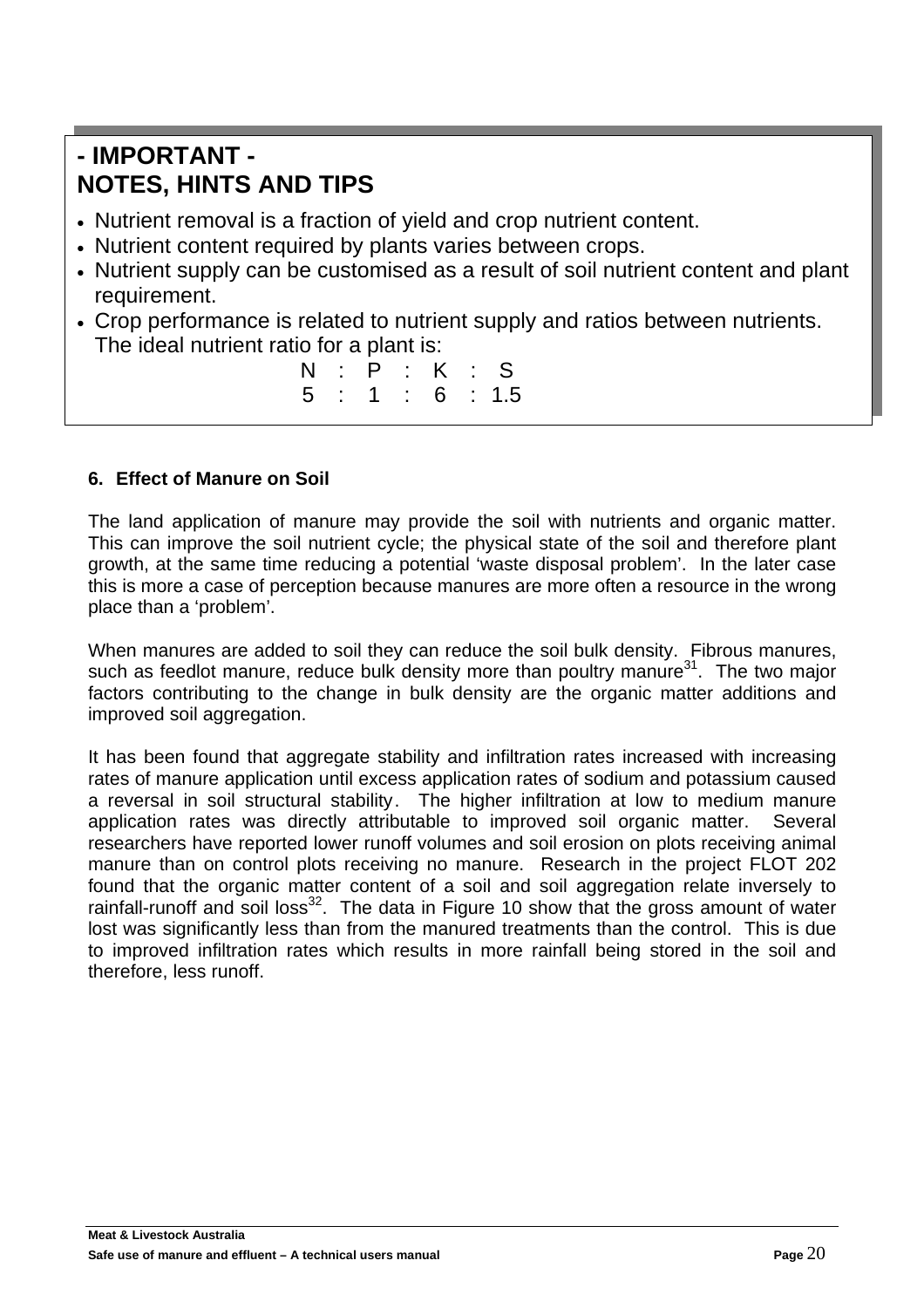

<span id="page-21-0"></span>**Figure 10** Cumulative Surface + Subsurface Loss of Water as a % of Cumulative Rainfall – Tullimba Experimental Feedlot Small Plots

The cation exchange capacity of a soil gives an indication of the gross amount of charge in a soil and it directly effects the soils nutrient and water holding capacity. Therefore, the presence of organic matter influences a soil's ability to capture and hold water and nutrient. The application of manure to soils improves organic matter levels, and in particular the cation exchange capacity of a soil. The value of manure can be increased accordingly. Improvements in water use efficiencies (soil capture, retention, and supply to the plant) of greater than 10% are achievable on loam soils. This improvement in water efficiency may increase the value of manure by as much as \$20/T/year (depending upon the value of the irrigation water).

FLOT 202 research also found that manure amended soils produced higher yielding crops (see [Table 6\)](#page-22-0). While increased nutrient availability was a significant factor in the higher crop yields achieved in amended soils, the higher productivity also was due to increased levels of organic carbon provided by manure. It helped to create a more stable soil structure, which in turn increased water infiltration and reduced runoff. An extension of this finding is that manure will assist in reducing soil erosion as manure treated soils increase the capacity to hold moisture and nutrients which is directly related to a significant increase in the cation exchange capacity (see [Figure 10\)](#page-21-0).

The uptake of nutrient is limited to the rooting depth of the crop and the movement of nutrient deep into the soil profile is often limited by soil physical and chemical constraints. For instance, some soils have quite impermeable subsoils, or an uneven nutrient removal rate over the profile. This affects the movement of nutrients beyond the plough layer<sup>33</sup>. Leakage of solutes from a soil receiving waste waters is not limited to flushing of 'salts'. As previously discussed in Section [5.4,](#page-13-0) all manner of solutes move through soils in leachate. [Figure 11](#page-23-0) shows that the gross amount of phosphorus (P) lost in leachate from a acid sandy loam can be related to the available soil  $P^{34,28}$  $P^{34,28}$  $P^{34,28}$ . It shows that soils tend to leak P in increased concentrations and well before they have reached saturation levels consistent with that defined using a p isotherm. Equally, in heavy clay soils with a neutral or alkaline pH, precipitation of insoluble calcium phosphate removed P from the system. A considerable amount of Ca is also added in effluent and therefore Ca interactions with P must consider this continual input as well as the resident Ca effects on the ability of the soil to retain P.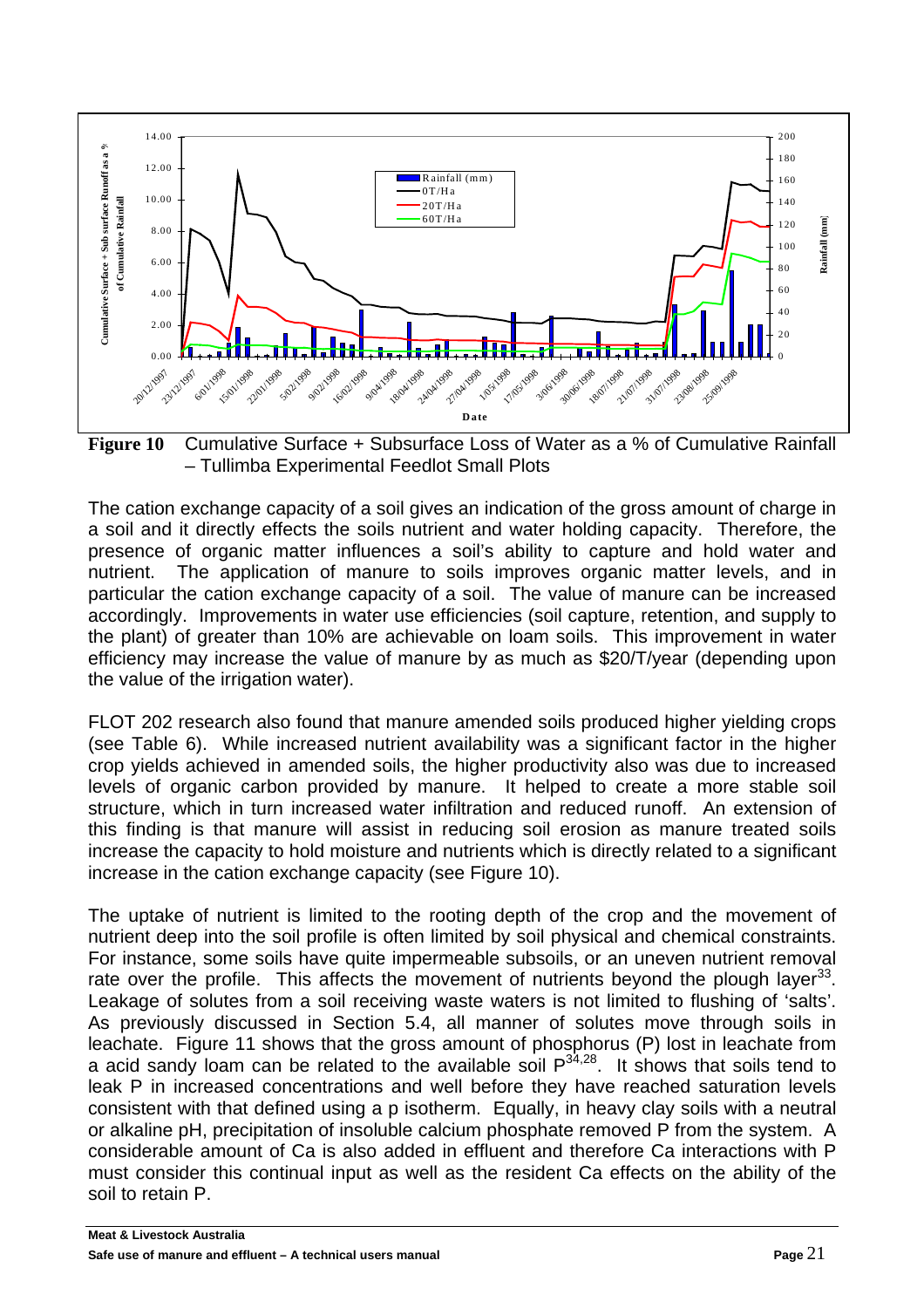The soils in the FLOT 202 plots and pot trials receive different amounts of beef cattle feedlot manure and effluent. The increase in soil available P was directly related to increasing rate of application. The measurement of P in the leachate was total phosphorus. Specification of the P found that a considerable amount of the P was in the organic form. These complex molecules, or solutes, while dissolved in water are weakly charged and can move in leachate especially where the soil attractive forces (which can be estimated by its CEC) are limited. [Figure 11](#page-23-0) also shows that the heavy clay soil, which had received the same rates of wastes, did not release P in the same quantities for a given soil available P concentration. The data show that this heavy soil was able to limit loss of both P salts and solutes.

|                    | Treatments<br>(manure T DM/ha) |                | Year 1<br>Sorghum |              |           | Total  | Year 2<br>Sorghum | Total to<br>date |        |
|--------------------|--------------------------------|----------------|-------------------|--------------|-----------|--------|-------------------|------------------|--------|
| Year 1             | Year 2                         | Effluent       | Harvest           | Harvest<br>2 | Triticale | Year 1 | Harvest 1         | Harvest 2        | Year 2 |
| 0                  | 0                              | $\blacksquare$ | 2039              | 1563         | 2280      | 5882   | 831               | 1482             | 2313   |
| $\mathbf 0$        | 0                              | $\ddot{}$      |                   |              |           |        | 711               | 1302             | 2013   |
| 20                 | 25                             | $\blacksquare$ | 4158              | 2765         | 3793      | 10716  | 5853              | 6444             | 12297  |
| 20                 | 25                             | $\pm$          |                   |              |           |        | 6004              | 7583             | 13587  |
| 20                 | $25(N)^*$                      | -              |                   |              |           |        | 7559              | 10344            | 17903  |
| 60                 | O(N)                           | $\blacksquare$ | 5807              | 6431         | 6620      | 18858  | 5015              | 8489             | 13504  |
| 60                 | O(N)                           | $\ddot{}$      |                   |              |           |        | 5800              | 9818             | 15618  |
| Inorg <sup>#</sup> | Inorg <sup>#</sup>             |                | 4664              | 7618         | 9908      | 22190  | 3468              | 7764             | 11232  |

<span id="page-22-0"></span>

|  |  |  |  |  |  |  | Table 6. Dry Matter yield (kg/ha) of Forage Sorghum and Triticale for Year 1 and 2. |
|--|--|--|--|--|--|--|-------------------------------------------------------------------------------------|
|--|--|--|--|--|--|--|-------------------------------------------------------------------------------------|

N applied as urea<br>The inorganic fertiliser (NPKS) was applied 4 times through each crop growth period and applied at a rate to achieve a projected 'maximum' growth.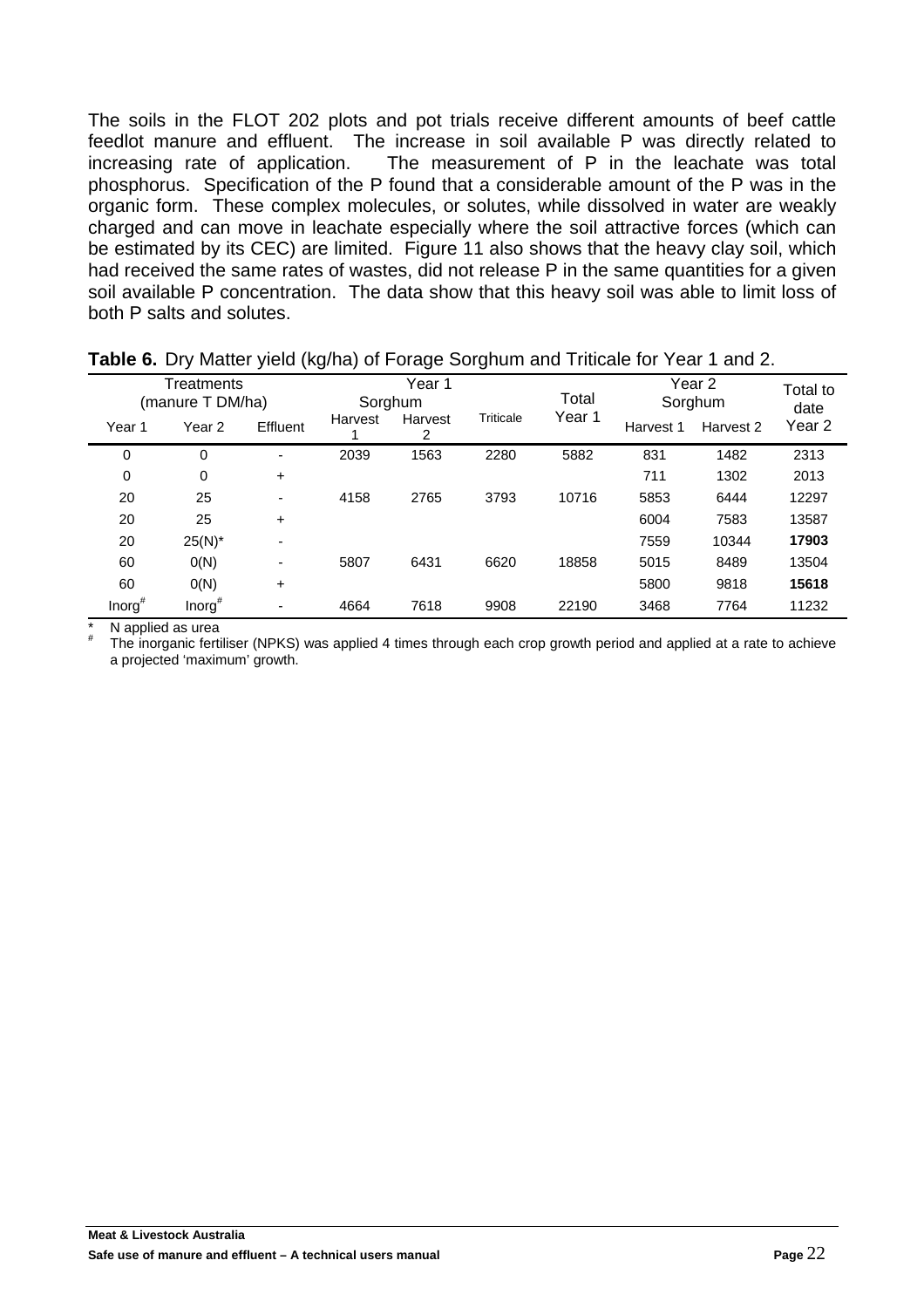![](_page_23_Figure_0.jpeg)

<span id="page-23-0"></span>**Figure 11** Gross Loss of P in Leachate from a Sandy Loam and Heavy Clay - Pot **Experiment** 

In summary, manures are a major source of organic matter, while manures also increase; CEC, infiltration, and plant available water. The benefits of manure application increase with increasing manure application rates and they are profound in light soils (loams) and least noticeable on heavy well structured clays (eg. montmorillinite clays). Manure additions to poorly buffered soils (with low CECs) have the greatest positive impact on soil structure and water relationships and therefore crop performance.

### **- IMPORTANT - NOTES, HINTS AND TIPS**

- Well structured clays benefit least from manure applications with respect to nutrient and water supply
- Any soil with structural problems whether it be a clay or a sandy loam will have improved water capture and retention with manure applications
- Increasing organic matter content in soil through the application of feedlot manures increases infiltration and water holding capacity and thus increases the proportion of rainfall that is captured by the soil-plant system.
- The improved soil water relations and soil health gives improved plant production that in turn promotes a greater and more effective water usage and nutrient uptake.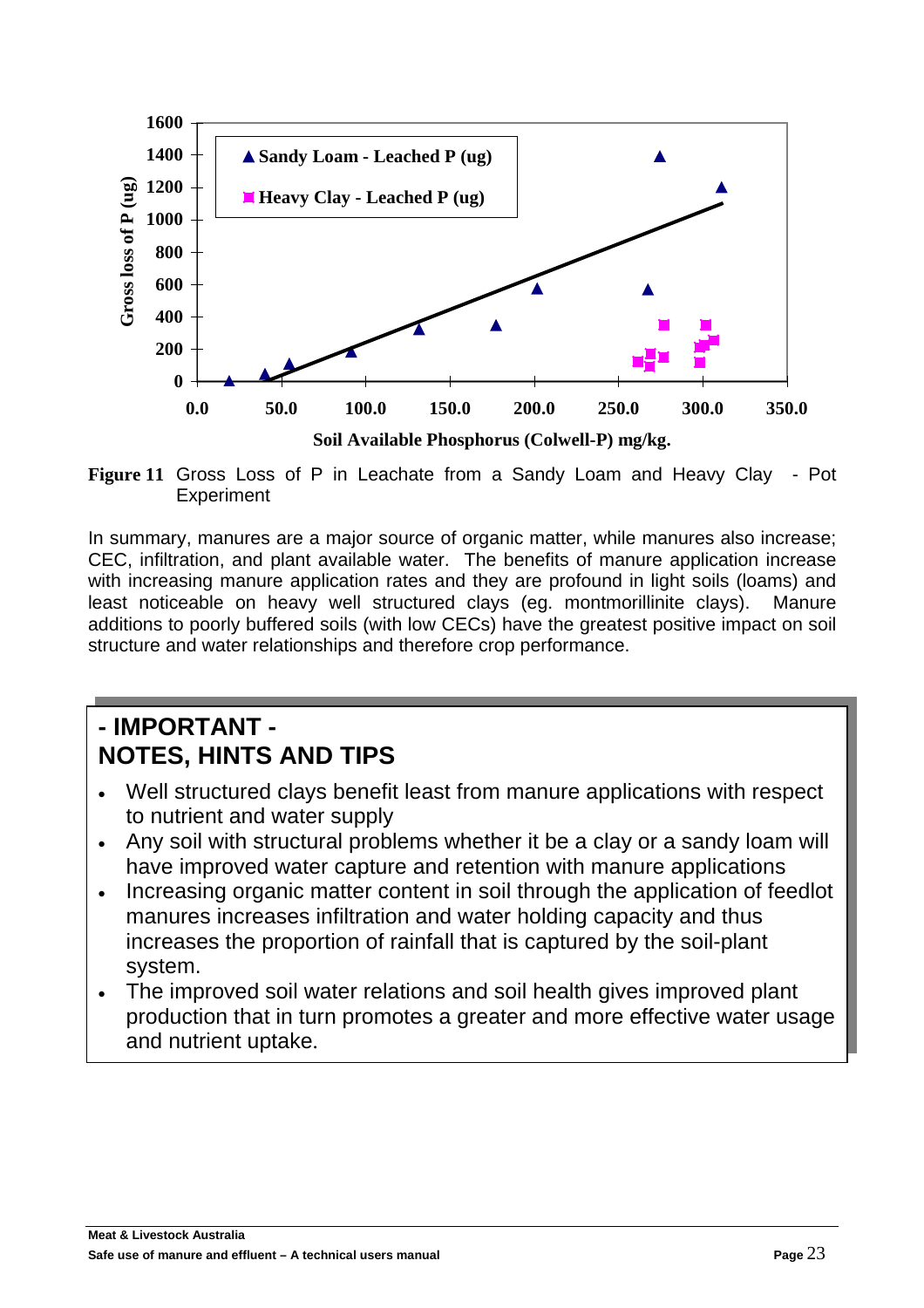#### **7 EFFECTS OF WASTE WATER APPLICATION**

Irrigation is a common method of utilising liquid effluent from cattle feedlots. The effluent is derived from rainfall-runoff from within the controlled drainage area. Its quality varies from feedlot to feedlot and year to year. Disposal of effluent can occur through evaporation, treatment or irrigation. Irrigation of effluent aims to have the water, nutrients and salts utilised by pasture or crop growth. Its reuse must be properly managed to minimise possible adverse environmental consequences and to maximise agricultural production and returns on the capital investment in irrigation infrastructure.

The management of effluent irrigation is more complex than normal irrigation using good quality water. Feedlot runoff usually contains nutrients and salts, either dissolved or suspended in the water. While the nutrients can be a valuable source of fertiliser for an irrigated crop if the effluent is applied at an appropriate rate, the salts may be harmful to young crops or cause degradation of the soil structure by accumulating in the soil. Feedlot effluent application rates are usually limited by either nitrogen, salinity or sodium content<sup>35</sup>.

<span id="page-24-1"></span>Because holding pond water contains plant nutrients such as nitrogen, phosphorous and potassium, its application on agricultural land, in correct amounts, can increase crop yield<sup>36</sup>. Traditionally, waste application rates that supplied nutrients in amounts equal to crop utilisation, have been recommended, because higher applications could potentially reduce drainage water quality and soil productivity<sup>37</sup>. This approach to land utilisation of waste means that the system is sustainable.

Feedlot runoff stored in holding ponds generally has an electrical conductivity (EC) of 1 to 10 dS/cm, depending on factors such as cattle ration, stocking density and degree of evaporation. Salt in irrigation water can potentially cause problems if application rates are not supplemented with clean water (or water with relatively low salinity), or the irrigation water has high concentrations of Na. Sodium adsorption ratios in excess of 15 are usually considered unacceptable<sup>38</sup>. Sodium concentrations should therefore be closely monitored.

#### **7.1 Leaching fraction**

Salts can accumulate in the soil when too much feedlot effluent is applied. This is especially the case in areas where precipitation is too low to leach salts downwards below the root zone. Under proper irrigation, some soils can take as much as one or two tons of salt per acre each year without detrimental result[s.](#page-24-1) The amount depends on several factors including soil texture, irrigation depth and rainfall. The amount of 'salt' that can be loaded onto an effluent irrigation area can be calculated and used to determine the annual average amount of waste water that can be applied and also the amount of salt that must be moved below the root zone to prevent salt accumulation. Dilution of holding pond water with good quality fresh water can be used to minimise the potential for reducing the land's productivity. In most cases clean water is needed for irrigation to achieve the desirable levels of deliberately leaching of the soil profile by drainage. This required drainage is called the 'Leaching Fraction' (LF) and is a directly related to the salinity of the waste water applied and the salinity level at which crops can tolerate. That is, the more saline the irrigation water the higher the LF. The practical range of LF for a variety of irrigation water qualities is illustrates in Table  $7^{39}$ .

<span id="page-24-0"></span>Several researchers have found that concentrations of pollutants and salt concentrations in holding pond water increase over time due to evaporative loss<sup>40</sup>. Pow[er r](#page-24-1)ecommend, for Kansas, that one part of feedlot effluent should be diluted with four parts of clean water.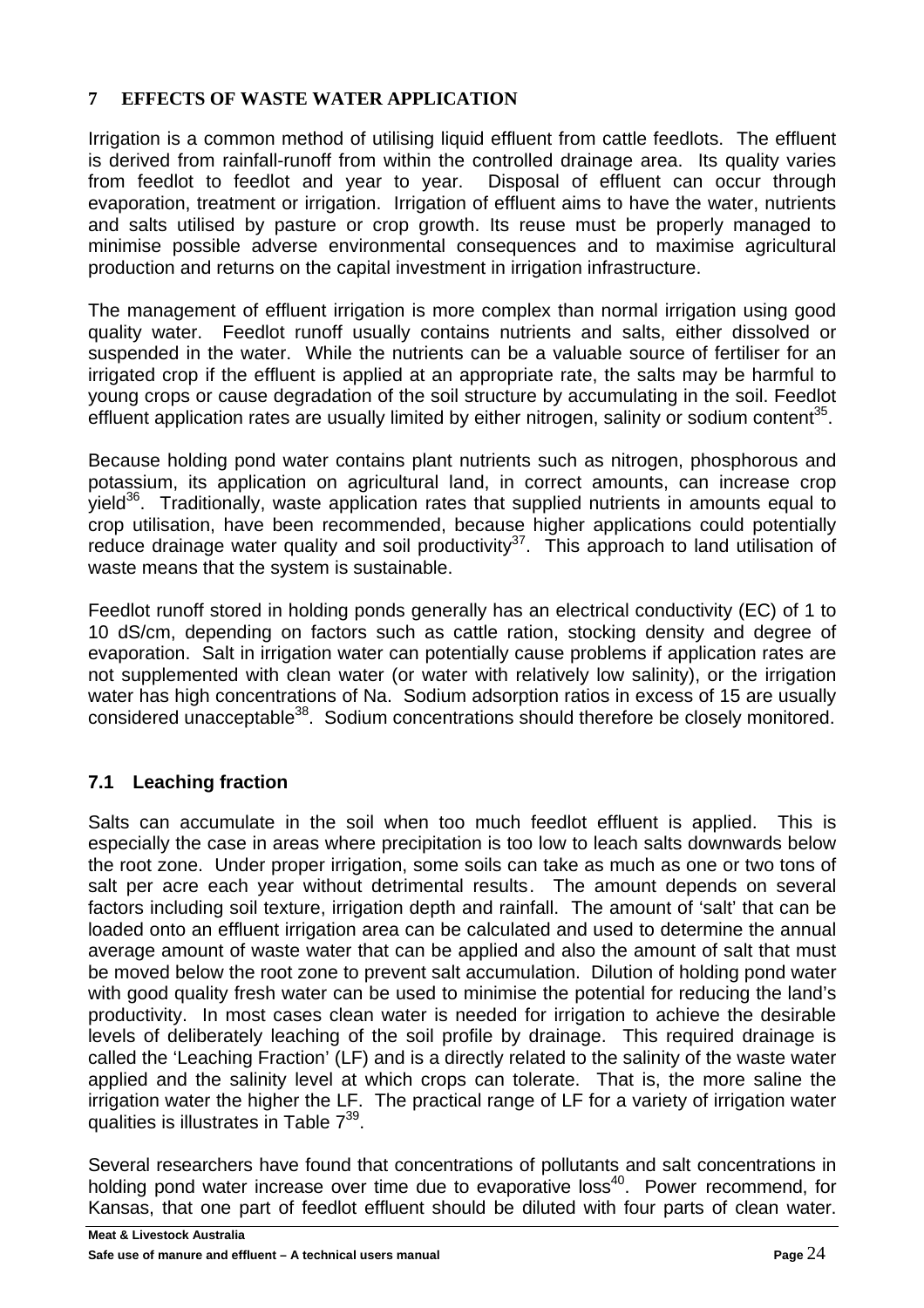This is qualified with the comment that dilution ratio can vary with clean water quality, soil and crop type, and effluent quality.

<span id="page-25-0"></span>

| <b>Irrigation Water Salinity</b> | <b>Leaching Fraction</b> |
|----------------------------------|--------------------------|
| EC                               | ΙF                       |
| $(\mu S/cm)$                     | (%)                      |
| 200                              | 2.5                      |
| 400                              | 5                        |
| 600                              | 7.5                      |
| 800                              | 10                       |
| 1000                             | 12.5                     |

**Table 7.** Leaching Fractions required as a result of salinity in irrigation waste water, assuming a maximum soil salinity (ECe) of 4 dS/m.

#### **7.2 Clean Water Irrigation Supply**

The main objective of irrigation is to provide plants with sufficient water to prevent moisture stress that may result in reduced yield. Irrigation of feedlot effluent is significantly affected by irrigation practices, the crop grown, and the soil type and depth. Continued safe onsite disposal of waste waters is ultimately dependent upon maintaining the health of the soilplant system receiving the waste water. The critical determinant is not a single parameter but rather the balance between hydraulic loading, waste loading versus the net removal or loss of nutrient from the system and continuance of stable soil chemistry. Where excess nutrient occurs, environmental hazard increases.

Therefore, the proper management of feedlot effluent irrigation is essential if the feedlot operation is going to be environmentally sustainable and to maximise economic returns from waste reuse and irrigation infrastructure. The management of the irrigation area is dependent on the application system, application rate, crop type, soil type and depth and the availability of clean irrigation water. In high moisture deficit areas clean water will be required for the dilution of effluent prior to its application to land or to fulfil the plants requirements. This enhances the leaching of excess salt below the root zone and reduces the likelihood of soil degradation. If clean water is available in addition to effluent then crop productivity and nutrient uptake can be increased. This may allow the size of effluent irrigation areas to be reduced below that defined by the sustainable application of just the nutrient and salts in effluent

Typical surface methods used for feedlot effluent irrigation include furrow, contour ditch and border check. Spray irrigation methods are generally preferred for effluent irrigation due to the reduced potential for runoff and tailwater generation, greater uniformity of application and the ability to more accurately apply smaller quantities more regularly. Typical spray methods include hand shift spray lines, travellers, centre pivots and lateral moves.

Sweeten<sup>41</sup> states that sprinkler irrigation is the preferred approach to land application of feedlot runoff because sprinklers allow for controlled, low application rates (eg. 10 mm), if necessary, to prevent runoff. Flood irrigation (eg. furrow) usually creates a tailwater problem in fine textured soils because it is difficult to apply less than 75 mm per irrigation to get complete coverage. High application rates may result in excessive soil loading rates for nutrients and salts.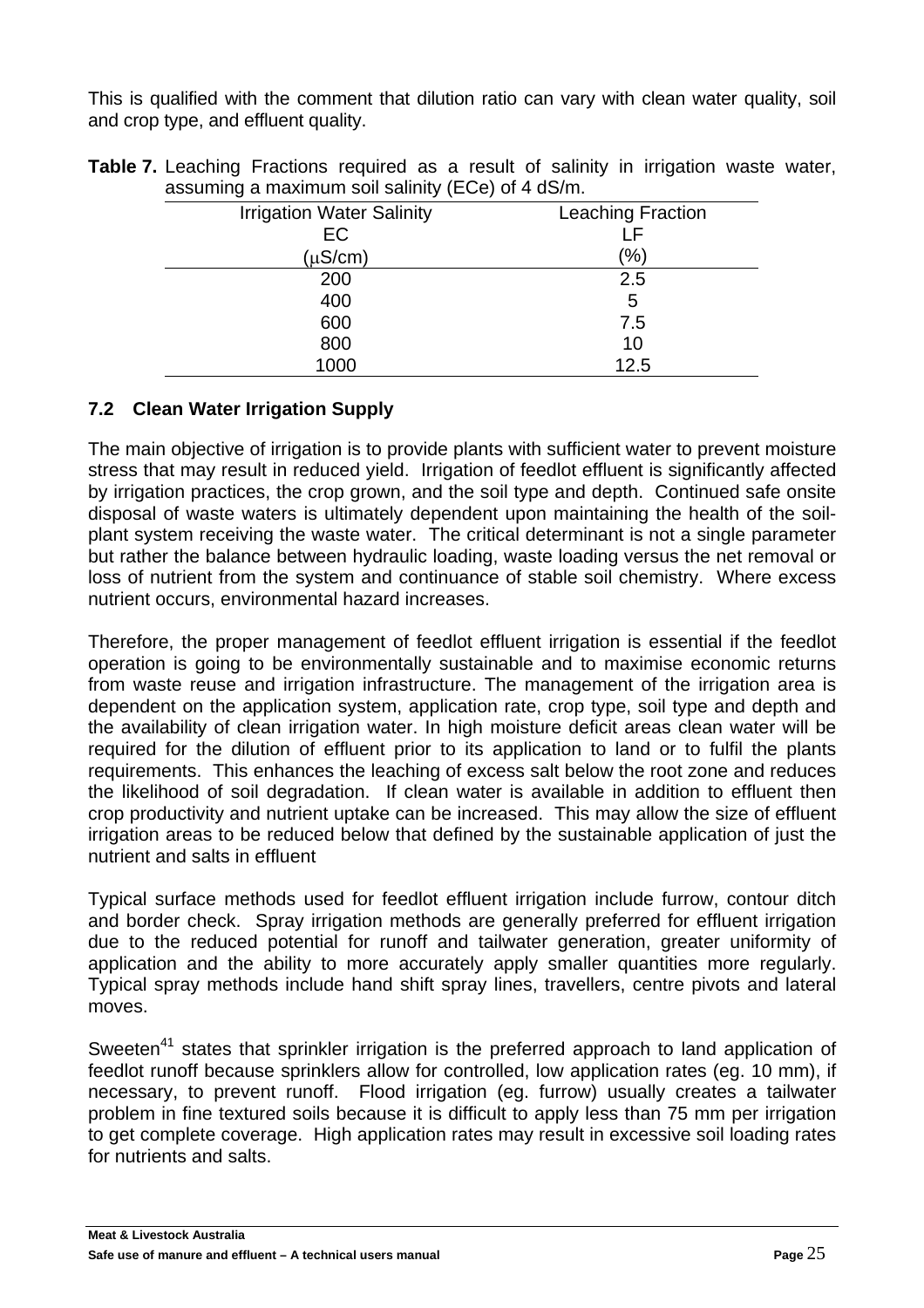In most states of Australia regulations require that waste water irrigation areas are formally defined have dedicated tailwater capture and recycling systems. The capture of tailwater has the potential to provide a 'grey water' that can be used to further dilute effluent.

In summary, clean irrigation water should be used to supplement effluent irrigation so that rather than applying water at a "supplementary" rate, operators can strive to achieve "full" irrigation. This may actually allow the liquid utilisation area to be reduced in size because of the potentially greater uptake of nutrient by crop. It is recommend that feedlot managers should regularly test the quality of their effluent irrigation water, clean irrigation water and soil.

### **- IMPORTANT - NOTES, HINTS AND TIPS**

- Design 'Irrigation Systems' and 'Land Area' to include a leaching fraction.
- Well structured clay soil are more resilient against soil structure decline caused by salinity and sodicity through effluent applications, however once an imbalance has occurred they will take the longest and incur the greatest cost to remediate.
- Clean irrigation water should be used to supplement effluent irrigation.

#### **8 MANAGEMENT PRACTICES**

There are several recommended practices for profitable and sustainable utilisation of wastes. The following principals are as applicable to feedlot farms as they are the mainstream users of manure and effluent products.

- A nutrient management plan (NMP) should be developed for each effluent irrigation and/or manure application area. The NMP should allow for manure applications every two or three years. Manure applications and cropping regimes should be focused on the sustainable utilisation of nutrient from manure and or effluent.
- The nutrient management plan may require the use of inorganic fertilisers and clean water irrigation so that crop uptake of nutrient is balanced and not impaired by seasonal conditions.
- Applying manure every two to three years rather than annually can save costs incurred by incorporation and spreading operations. This combines well with tillage practices and soil fertility management.
- Application rates should be based on soil tests taken prior to preparation of a soil for planting. The nutrient management plan should also include in its calculations the amount of plant available nutrient resident in the soil. The fertiliser recommendations for a particular crop and yield goal should not be exceeded.
- Effluent irrigation or manure application should not be spread near bores nor near watercourses as per State guidelines.
- Effluent irrigation should only be undertaken when a crop is actively growing and is best undertaken when the soil is in a healthy state.
- Manure should be spread after harvest and prior to initial land preparation, ie. the soil profile has dried. This will reduce soil compaction because the land can better support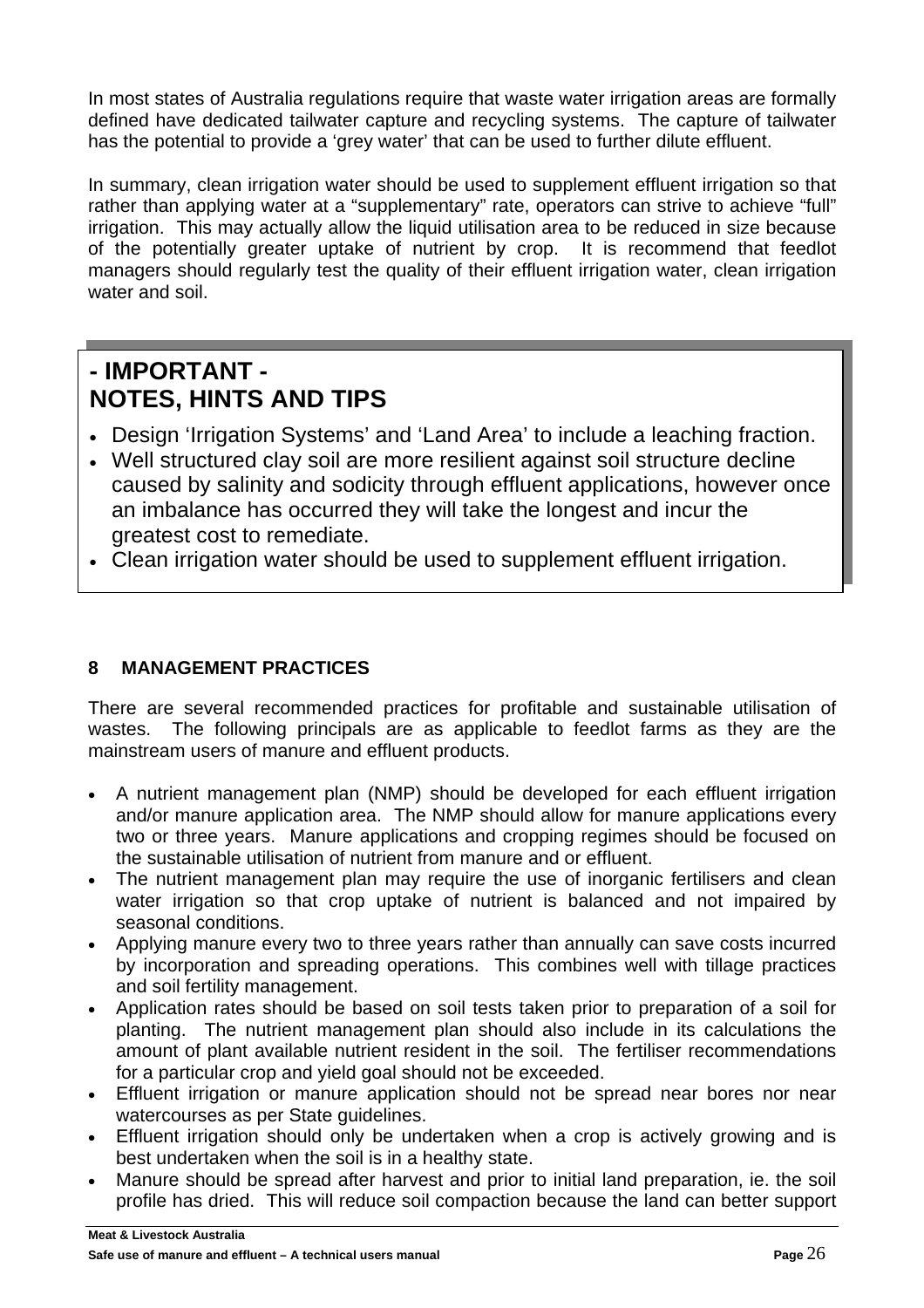the equipment. Multi-axle spreaders with flotation tyres reduce near surface and deep compaction. Axle loads should be kept under 7 T/axle. Spreading should be undertaken as close to crop plant as possible in light soils.

- Manure should be applied as close to crop plant as possible. This is especially the case with light soils where the potential for leaching is greatest.
- Incorporate the manure on the day of application. This breaks-up and mixes the manure into the soil and reduces nitrogen loss and placement of phosphorous in the root zone. Increasing the degree of incorporation reduces nitrogen loss from manure. Tined equipment incorporates manure less than disc machinery.
- Soil ameliorants such as gypsum and lime should be added to address any imbalances in the soil exchange complex.

Mass balance calculations in a NMP show that the limiting elements applied in manure and effluent are most often 'salts' such as sodium. It has been an accepted practice to add 'salts' at a far higher rate than the plants requirement, because rainfall and clean irrigation water can remove it from the soil system by leaching. This philosophy requires that sufficient deep drainage occurs to remove the excess salt. In some areas deep drainage below the root zone is small and accumulation of salt can occur. If the possibility of salt build up does not restrict application rates, then the limiting factors for application rates are most likely to be P and K. This means that some key elements (especially N) will be deficient. It is important that inorganic fertilisers be applied to the land to fill any deficiencies and thus allow the target yield to be met. In most cases an application of inorganic N is required in conjunction with manure and/or effluent usage to achieve a balanced nutrient profile.

#### **8.1 Crop Removal and Crop Program**

The first step in determining the nutrient management program is to define the areas that will be cropped and the cropping programme. The cropping programme should be kept simple and achievable. A good cropping programme is typically planned over a three to five year period. Once these parameters have been defined the next step is to estimate the yield of pasture hay, silage, grain and stubble hay that is likely to be generated.

A typical cropping programme for a feedlot farm is shown in [Table 8 below.](#page-28-0)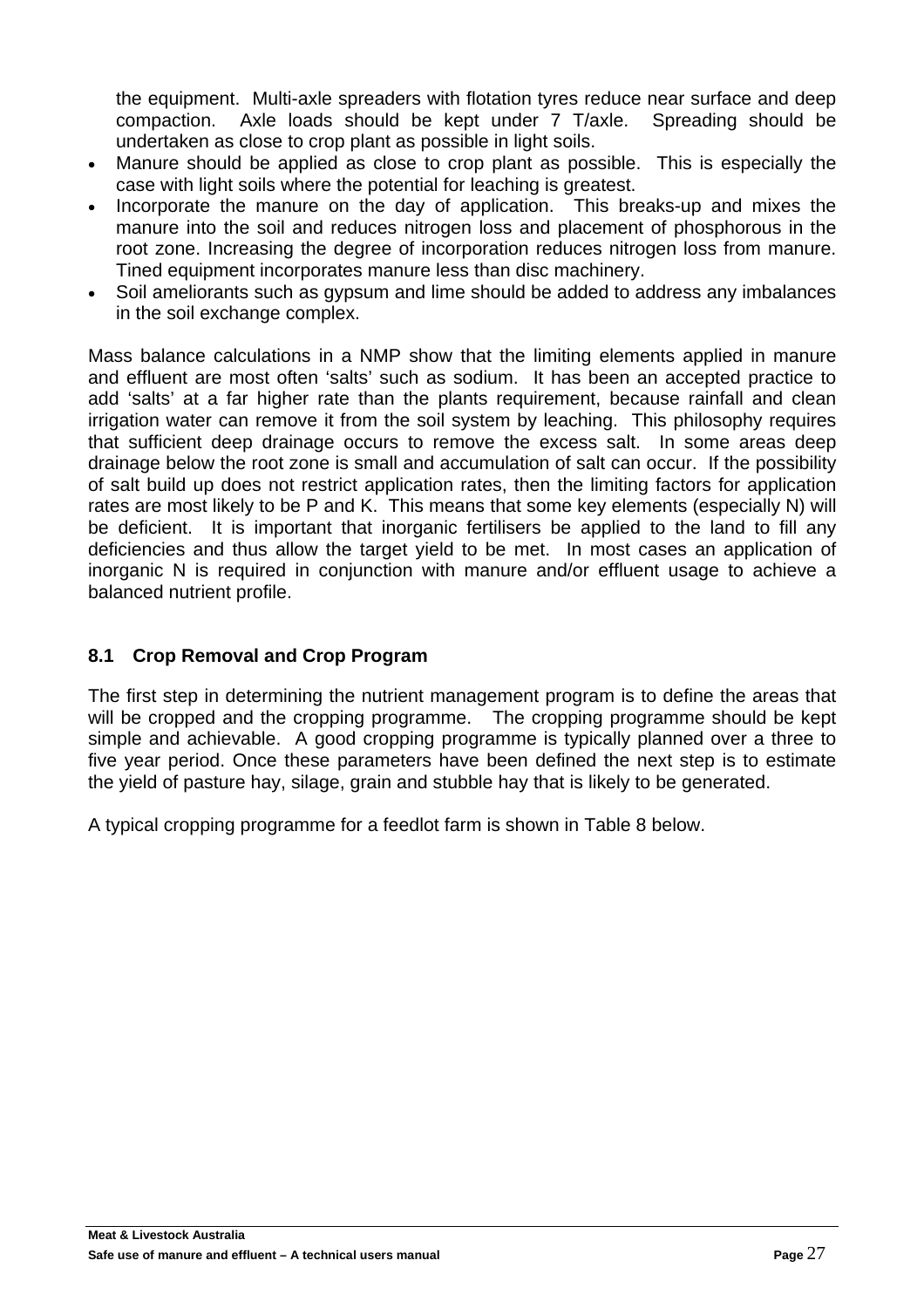| Date              | Crop                       | Water, Waste Water and Manure Usage                                                     |
|-------------------|----------------------------|-----------------------------------------------------------------------------------------|
| April 2000        | Plant Forage Oats          | Spread<br>March<br>Waste<br>Clean<br>water<br>$+$<br>manure<br>in<br>and<br>incorporate |
| August 2000       | Harvest Oats for Silage    | Nil                                                                                     |
| October 2000      | Plant Silage Maize         | Waste water + Clean                                                                     |
| March 2001        | Harvest Maize for Silage   | Nil                                                                                     |
| April 2001        | Fallow                     | Nil                                                                                     |
| October 2001      | Plant Silage Maize         | Waste water + Clean<br>Spread manure in Aug/Sept and incorporate                        |
| <b>March 2002</b> | Harvest Maize for Silage   | Nil                                                                                     |
| April 2002        | <b>Plant Barley</b>        | Clean Water Only - Break crop                                                           |
| December<br>2002  | Harvest Grain/Bail Stubble | Nil                                                                                     |
| January 2003      | Fallow                     | Nil                                                                                     |
| October 2003      | Plant Silage Maize         | Waste water + Clean                                                                     |
| March 2004        | Harvest Maize for Silage   | Nil                                                                                     |
| April 2004        | Return to Start of Cycle   |                                                                                         |

#### <span id="page-28-0"></span>**Table 8.** Basic Crop Rotations for a Farm.

#### **8.2 Soil Testing**

A soil test should be used by a trained agronomist, soil scientist or agricultural engineer to calculate the quantity of nutrient that is need to sustain crop growth. This is simply gained by defining the following;

- The amount of nutrient readily available in the soil. This is usually the amount of a nutrient in excess of the "adequacy" level or the amount that is deficient in the soil which is the difference between the adequacy level and the actual reading,
- The gross amount that the crop needs to meet its full growth habit and desired quality
- An estimate of the amount of nutrient that may be lost from the soil system through volatilisation, leaching and soil fixation
- An estimate of the amount that may be released through mineralisation of SOM over the life of the crop and the cropping programme in general.

If there is a soil deficiency typically needs to be filled over and above the quantity that the crop needs. The manure application rate (or should be determined for each nutrient using the formula described below.

Required nutrient input =  $GCR - ASS (or + SND) - Est M + Est L$ 

#### Where;

- GCR = Gross Crop Requirement
- ASS = Available Soil Store
- SND = Soil Nutrient Deficit
- Est  $M =$  Estimated supply from mineralisation
- Est  $L =$  Estimated loss of nutrient from the system.

Application Rate (T/ha) = Required Nutrient Input (kg/ha)  $\div$ Manure Nutrient Concentration (kg/T) ÷ Bio-availability of Nutrient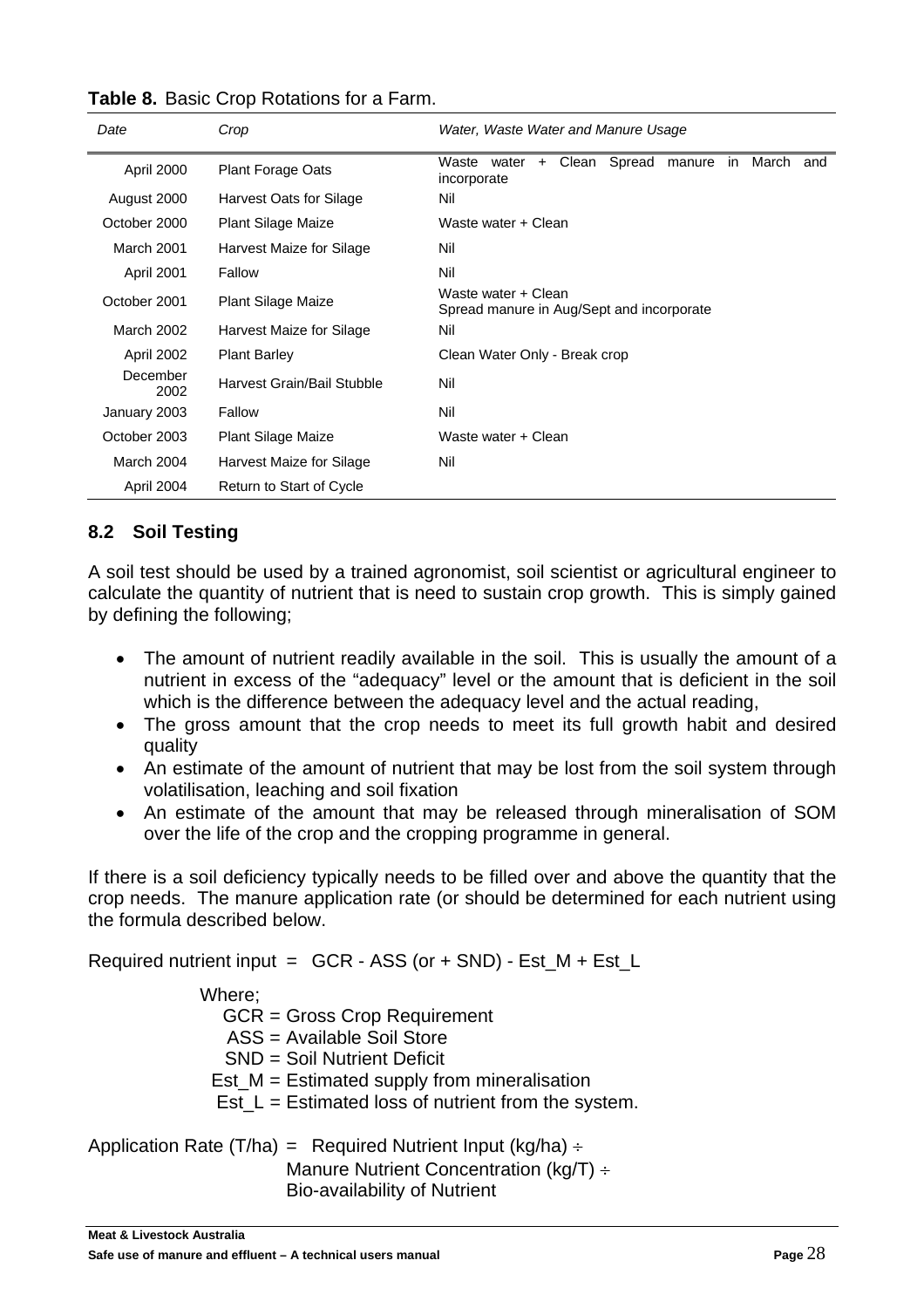The calculation should be used to determine the limiting nutrient (that is the one with the lowest application rate). The deficiencies for the other nutrients can then be determined and quantities of inorganic fertilisers defined.

#### **8.3 Manure Application Rates, Testing and Spreading**

Research has shown that the improvements in soil physical characteristics coupled with a balanced soil fertility, obtained from the manure plus some inorganic fertiliser (eg urea), will provide improved crop yields. To obtain the optimum and environmentally sustainable production levels and healthy soils, soil and manure analysis should be conducted to:

- obtain the best balance of nutrition for the crop;
- ensure that toxicities and deficiencies do not occur; and
- monitor long term trends of nutrient concentrations to prevent accumulations to levels that are environmentally hazardous.

In addition to manure application, standard agricultural inorganic fertilisers can be applied to increase any particular nutrient. Farmers can tailor the nutrients available to plants by the types of inorganic fertilisers they choose and the individual crop requirements. For the best results from manure application an application of nitrogen in the form of Urea is the most effective and efficient ways of meeting the plant requirements for nutrients.

#### *Manure Sampling and Testing* In the Field

- 1. A sample of approximately 0.5 to 1.0 kilogram fresh weight of spread manure should be collected.
- 2. The sample should be placed immediately into a sealed bag or container to prevent moisture loss.
- 3. Record unique identification information on the bag/container with a black permanent marking pen. This may include: type of contents (manure), collectors name, collection location, original source of manure, date, application rate.
- 4. Place the samples immediately into a portable refrigerator/freezer or esky to preserve the original chemical condition of the sample during transport.

#### When and what to sample

- 1. Manure used as an inorganic fertiliser for cropping can be sampled at the time of application. Place trays in line with the spreading vehicle so that they pass underneath the vehicle and capture the manure as it falls to the ground. The trays should be large enough to capture at least 1 kg of fresh weight. At least 3 replicates from different locations should be taken for a particular application rate.
- 2. Samples may also need to be taken for planning purposes prior to application or sale of the manure. Samples taken from the manure stockpile should be taken at various depths into the stockpile to account for variation in moisture content.

#### From the Field to the Laboratory

- 1. Store sample in a portable refrigerator (<4°C) or cooled container in dark place.
- 2. Send to laboratory as soon as possible.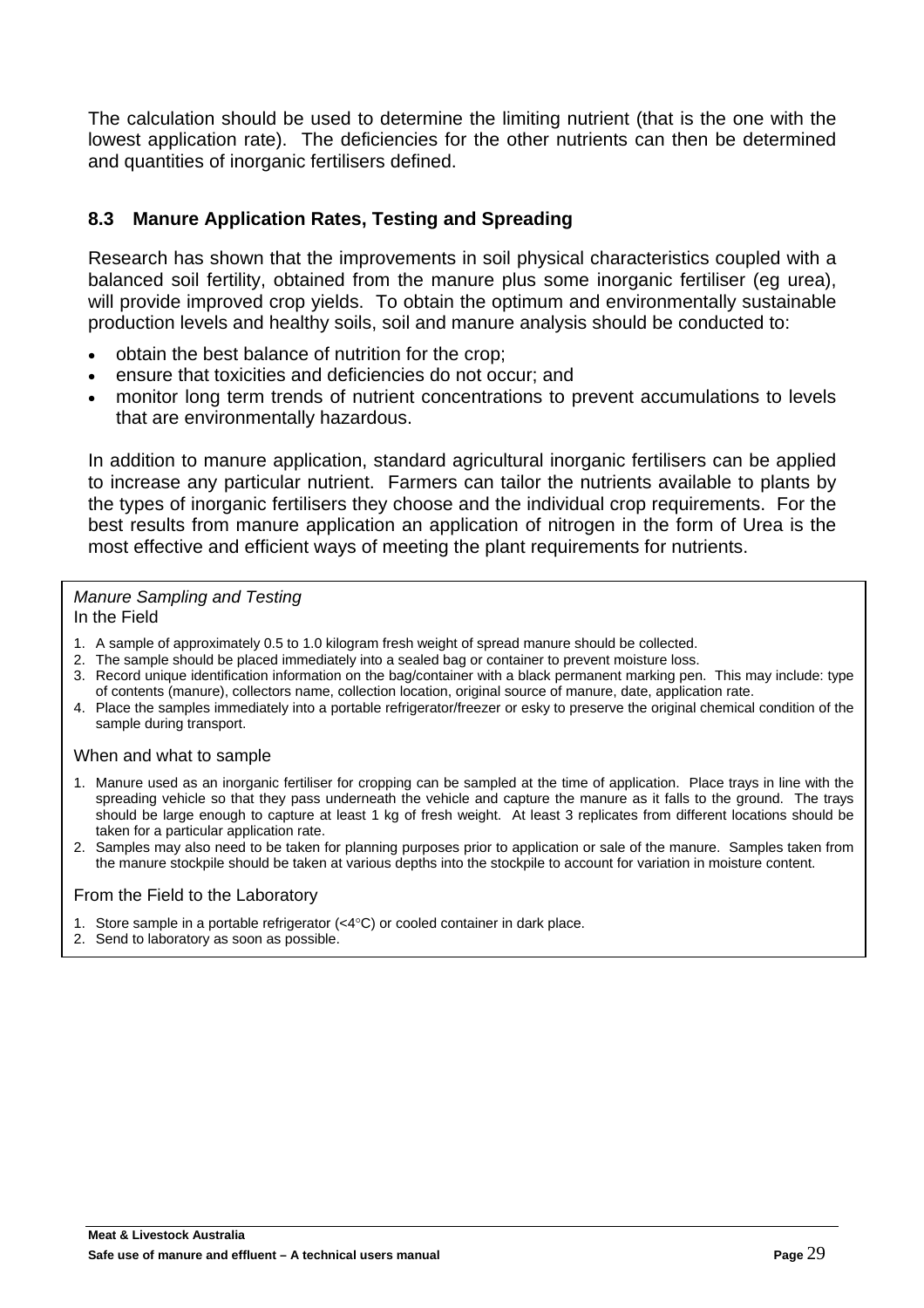# **- IMPORTANT - NOTES, HINTS AND TIPS**

• Manure nutrients are normally in a ratio

N : P : K : S  $2.5 \cdot 1 \cdot 2 \cdot 0.5$ 

• Therefore if phosphorous applications match crop demand additional inorganic nitrogen and potassium are needed to meet the ideal nutrient ratio for plants of:

$$
\begin{array}{cccccc} N & : & P & : & K & : & S \\ 5 & : & 1 & : & 6 & : 1.5 \end{array}
$$

• All applications of inorganic fertilisers should be based on recommendations following complete soils test of the application area and only once all deductions are made from the gross nutrient requirement from inputs from manure and effluent.

### **8.4 Determining Rates of Waste Water Irrigation**

The determination of waste water application rates follows a the same methods as those defined in Section 9.3 above. However it is simpler because it can be generally assumed that the entire nutrient is immediately available and therefore there is no need to include an allowance for long term mineralisation of material it contains. It is important to note that the limiting element (using the above) calculation is most likely to be sodium unless the loss term is expanded to include the 'loss' associated with the leaching fraction.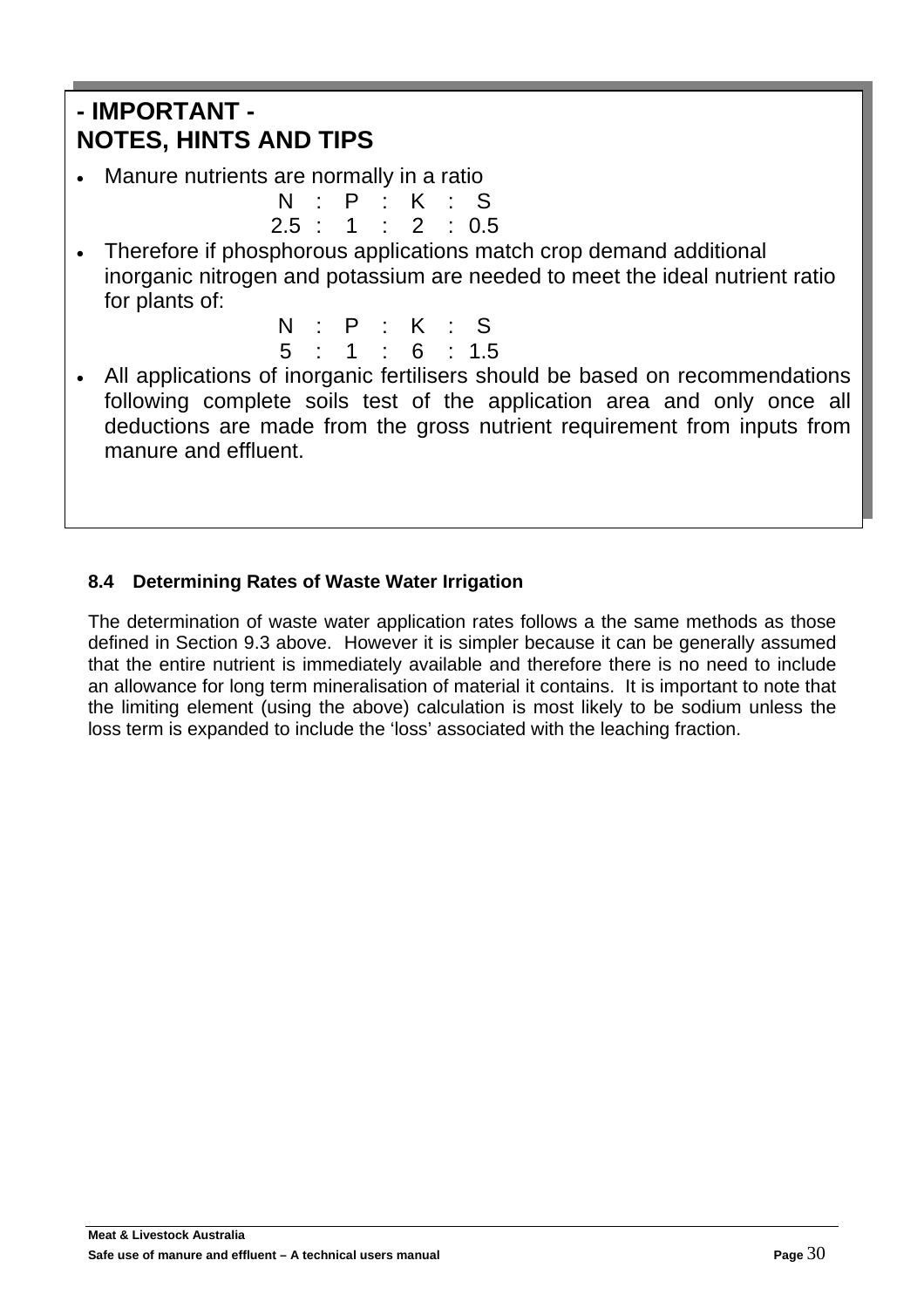#### **9 PROFITING FROM MANURE AND EFFLUENT USE**

Proper waste management at any livestock facility is becoming a requirement of its operational license and it ultimately attracts costs. For a beef cattle feedlot it is debatable whether the recovery cost of manure and effluent as resources should be:

- levied directly against the sale of the products on the basis that 'waste management' is a separate cost centre; or
- simply included as a cost to the beef production system with manure and effluent as a potentially useful derivative and by-product that (initially) has a \$0 cost and \$0 value.

For a farmer purchasing and spreading manure or irrigating effluent the quality and consistency of supply of these products is paramount and the practicality of application of the byproducts of utmost importance.

#### **9.1 The Economics of Manure Reuse**

Irrespective of the above, it is useful to know the costs of manure production so that these costs can be managed. The economics of manure management are driven by economies of scale and also the management system used. Most feedlots are able to generate a supply of processed manure for a cost of \$5-9/T (wet). Raw manure is currently being sold ex feedlot for values in the range of \$3-12/T (wet) and partially composted manure can sell for values in the order of \$9-20/T.

The cost of feedlot manure management is summarised in the [Table 9 below.](#page-32-0) These costs only take into account the labour and machinery costs associated with manure handling, and exclude any infrastructure costs.

A hidden cost in the management of the manure is loss of mass incurred through the decomposition process. This may be as large as 15% from the time the manure is hauled out of the pens and then finally hauled off the property. The magnitude is directly related to the age of the manure removed from the pens and also the length of time it is kept in the stockpile. A significant stockpile loss may turn the product from being a profit earner, to being a loss generator. The loss should be measured and included in the accounting for manure management costs.

A gross value of \$55/T (\$40/T fertiliser value + \$15/T soil conditioner) can be placed on manure. This value only considers one year of water savings and is therefore an underestimate of the full value of the product. However it is clear that there is a substantial and positive cost differential between recovery cost and the potential sale value. Unfortunately, this sale value is the value of the product to the end user and significant discounting of the product is required if the product is to be purchased and used for their maximum benefit.

Screening is required if the manure contains foreign matter (timber, concrete, rocks etc). The cost of this is significant and any means of eliminating the need for screening (best achieved through good design and pen base material selection) is important to the economics of the operation. Partial composting of the manure through turning the product may cost \$3-7/T. While this may seem to be a large cost it does directly add value to the manure product and will make it more saleable.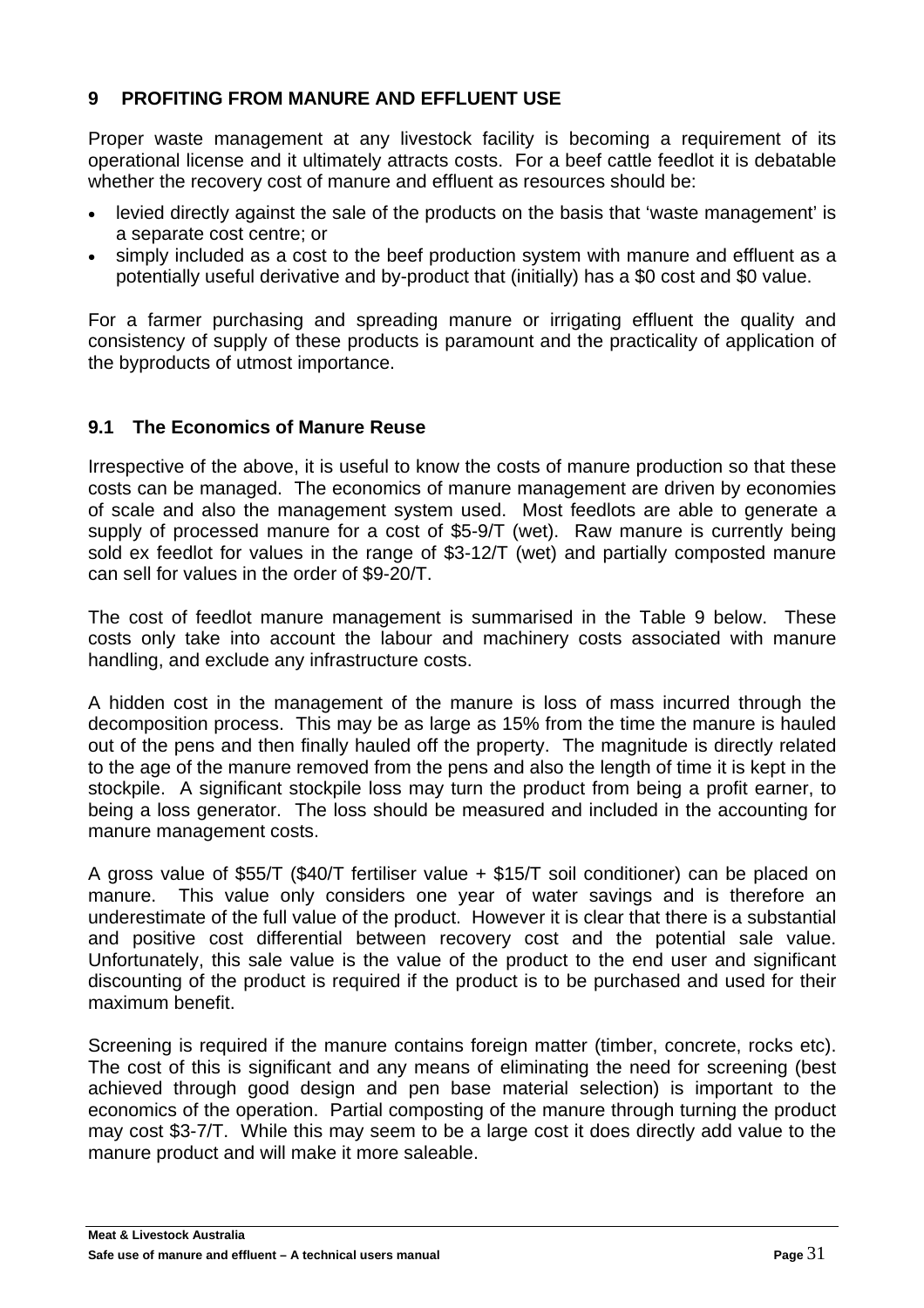<span id="page-32-0"></span>

| <b>Manure management</b><br>practice                                       | Cost \$/T (wet) * |
|----------------------------------------------------------------------------|-------------------|
| Harvest                                                                    | $0.50 - 2.50$     |
| Load and Haulage to stockpile <sup>a</sup>                                 | $0.50 - 1.75$     |
| Screening                                                                  | 2.50-4.50         |
| Reload                                                                     | $0.50 - 1.25$     |
| Sub total                                                                  | 2.00-10.00        |
| Storage losses                                                             | $0.40 - 1.50$     |
| Partial composting                                                         | 3.00-7.00         |
| Sub total                                                                  | 5.50-18.50        |
| Spreading<br>$1.1 \t1.1 \t1.1 \t2.1 \t3.1 \t4.0011^{42} \t1.1 \t1.1 \t1.1$ | 4.00-10.00        |

**Table 9.** Costs of Manure Management.

some data drawn from Powell  $(1994)^{42}$  {moisture content is

 $30\%$  30%}<br>a manure sold off feedlot from pen directly to end user attracts only a loading cost.

Sale returns to the feedlot are increased if haulage and spreading costs are reduced. The spreading costs vary considerably and they range in nature from a cubic meter rate to a per hectare rate. Spreading costs can be reduced through the supply of large quantities and application of manure at higher rates. Equally, haulage costs can be minimised through the use of large trucks. A semi trailer can carry 25 T (wet basis) (or about 17.5 T dry basis) at a per kilometre rate of \$3.00 per kilometre. Therefore the cost of cartage is \$0.17 per tonne per kilometre. The use of a B-Double will reduce haulage costs substantially. Contract cartage using a B-Double tipper can be reduced to about \$4 per kilometre with a load of about 38 tonnes. Some feedlots provide a packaged service of manure sale, haulage, and spreading in an effort to better market the product and increase returns to their operation. Discounting of all of these costs is contingent upon the ease of handling the product.

Overly wet product provides a cost benefit to the feedlot because less manure is sold per tonne weight, but it creates unwanted difficulties in handling, and in particular spreading, and also a lower value product for the end user.

The farmer using manure often has to change soil management practices to incorporate the use of added heavy traffic across their land. With out consideration of this further cost will be incurred. Typically, an additional deep ploughing or ripping is needed to relieve compaction following the spreading operation. The cost of deep ripping varies significantly and across the range of \$20 to 60 per hectare. This variance is dependent on soil type, soil moisture, ripping depth and tractor size used. If 10 tonnes (wet) of manure is applied per hectare this equates to an additional cost of \$2-6 per tonne for use of the manure as an organic fertiliser as opposed to the convenience of inorganic fertiliser use. The use of multi-axle spreaders with flotation tyres reduces both near surface and deep compaction of the soil (see picture above) and therefore has a significant influence on the gross costs of manure application programs.

It is for the above reasons that tri-annual application of manure is promoted from an economic perspective. Aside from the immediate and profound benefits of soil improvement and greater ease of nutrient management there are a number of cost benefits. These include the ability to:

- obtain discounts in manure spreading and haulage costs and most importantly;
- spread these costs and the costs of additional paddock management over a three year period;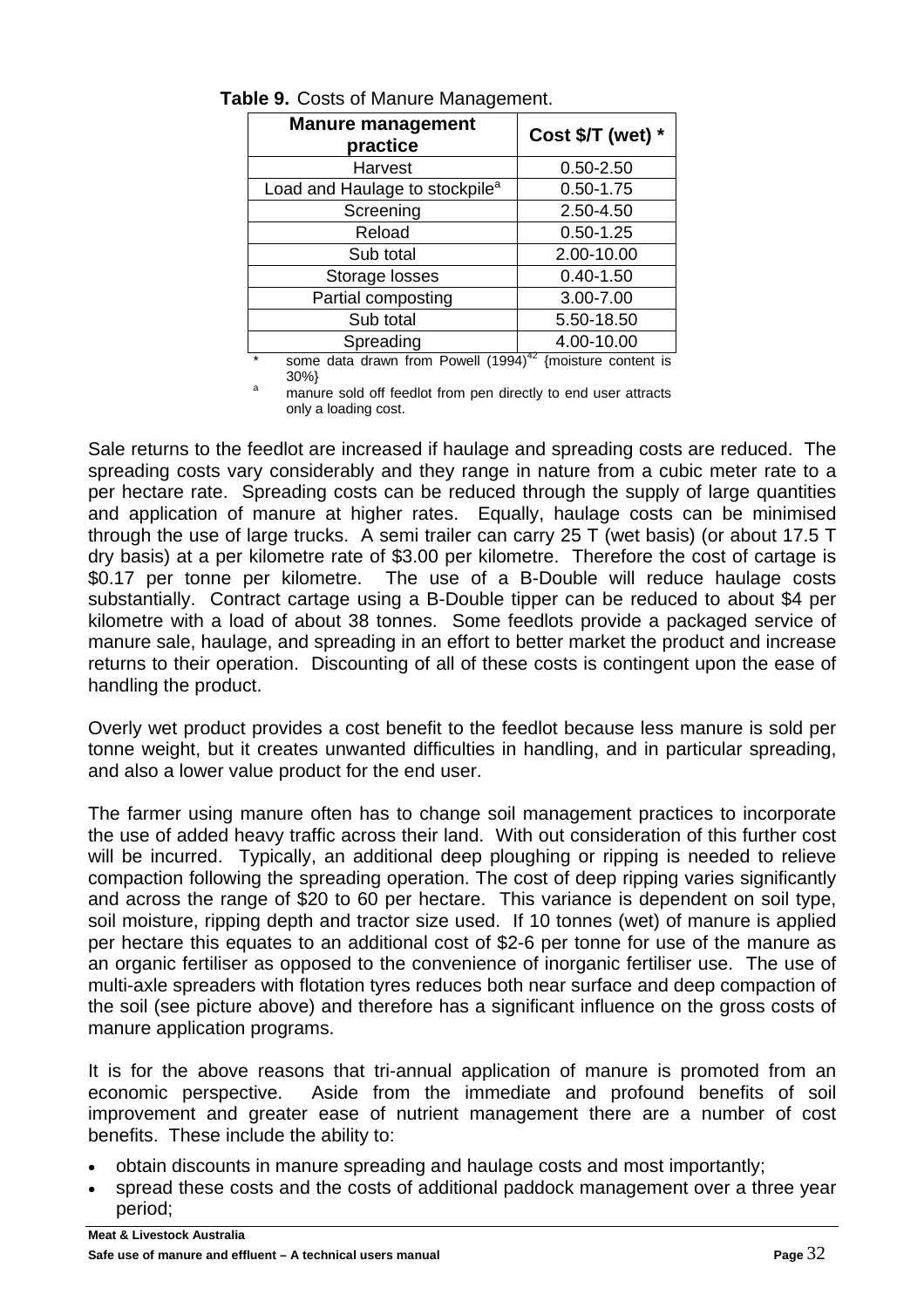- reduce disruption to farming operations;
- greater flexibility in incorporating organic fertiliser application in a crop rotation, and,
- increased overall nutrient recovery rates and water use efficiency.

In summary the cost of spreading and cartage are pivotal in determining the economies of any manure spreading operation. The cost differential between the sale cost of manure  $($10$  (wet basis)) and its worth (fertiliser + ameliorant value) is about \$35 T (wet basis). On a spreading cost of \$10 the radius of economic usage is in the order of 147 kilometres. Economic haul distances increase if tri-annual manure applications are used together with B-Double haulage. The maximum economic haul distance can be extended to about 400 km based on an ex-feedlot sale price of \$10/T (wet 30% MC) and 1 year of water savings. This haulage distance can be increased further where soils are degraded (very low carbon contents and saline or sodic conditions) and the soil conditioner value of manure increases substantially because it can be considered in terms of the return of land to productive use.

It is difficult to add these to the 'ameliorant' value of manure for degrade lands at this stage. Those that do state, anecdotally, that they see a greater return. Typically the most positive visual responses occur during dry years when the increased water storage and holding capacity assist crops struggling to find moisture.

## **- IMPORTANT - NOTES, HINTS AND TIPS**

- You get more manure for your dollar (per tonne) the dryer manure gets, however dryer, older manure may have less nutrient reducing its fertiliser value.
- Very dry or very wet manure is difficult and costly to spread
- A balance between manure nutrient and moisture content is essential in maximising your investment.

#### **9.2 Economics of Effluent Use.**

The economics of effluent irrigation are more difficult to quantify than those associated with manure harvest and sale. In most cases effluent is applied to the feedlot farm and is not sold off-site. The land application of waste waters is typically a licence condition and the infrastructure development part of the feedlot complex. Therefore the economics of waste water irrigation can be limited to the possible operational costs associated with 'safe' reuse and additional costs required to maximise crop production.

The cost of applying the waste water is in the order of  $$5 - 50$  per megalitre depending on the amount of water captured and the pumping and irrigation systems. The nutrient content of the waste water can be valued. The value is highly variable and may range from as little as \$30 per megalitre through to and over \$200 per megalitre, where the waste water contains significant quantities of plant macronutrients such as nitrogen and phosphorus. The water also has a value and can be benchmarked against the value of a clean water irrigation supply that may have a cost of \$2.50 to greater than \$50 per megalitre.

These data show that feedlot effluent is a valuable resource. However, it can contain significant quantities of sodium and this has the capacity to degrade soil health and plant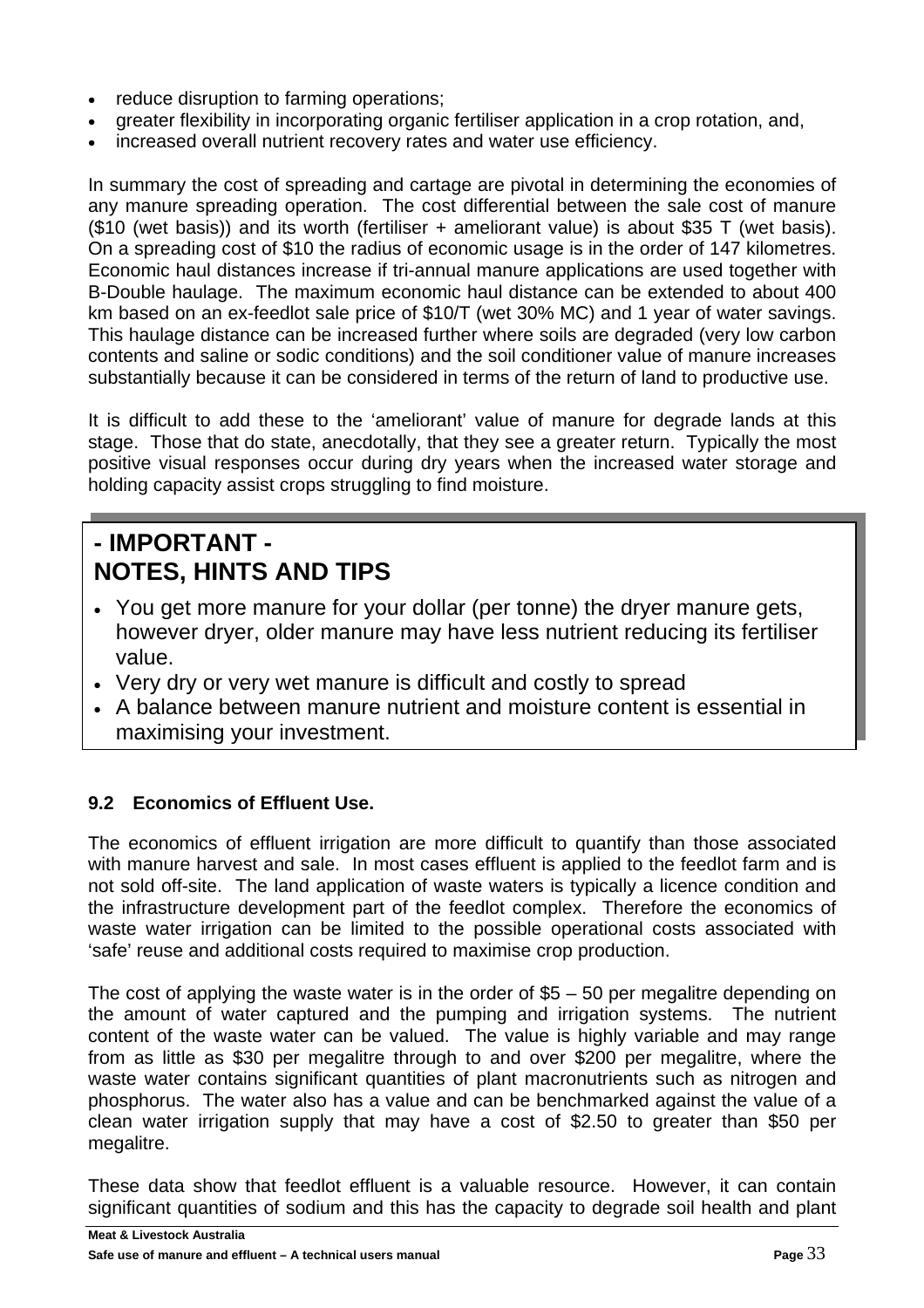production. Equally chloride concentrations may be high and this can cause yield reductions due to toxicities. Soil sodicity can be offset through the application of gypsum or lime. The cost of these ameliorants is in the order of \$25-45 per tonne delivered and spread depending upon the farm location and its distance from a supplier. The amount of gypsum and lime required is dependant upon the amount of effluent applied, the amount of sodium it contains, the amount lost in the leaching fraction, the amount of calcium the effluent contains, and the soil physical and chemical make-up. In some situations the equivalent of three tonne of gypsum is required each year to offset the application of the waste water. The cost of this soil ameliorant can negate the fertiliser value of the waste water.

This underpins the importance of managing feed qualities to reduce sodium loads in faecal matter and feedlot waste waters. The reduction of sodium in the waste water has a positive cost benefit all of the way through the crop production system in the effluent irrigation area and sustainability of the feedlot operation.

Most effluent cannot be applied at rates that fully meet the crops water demand. This necessitates the supply of clean water to ensure that maximum crop growth is achieved. This is an added cost but it provides a key element of sustainable reuse. By maximising crop production, the capture of nutrient is maximised, as is the economic return due to increased crop yield. In turn, this reduces the potential for loss of nutrient off site (because the potential for nutrient accumulation is reduced) and this improves the environmental performance of the waste water irrigation system. This principal should be applied to all facets of the feedlot operation and indeed most agricultural enterprises.

### **- IMPORTANT - NOTES, HINTS AND TIPS**

• Clean water is needed for crop irrigation to maximise production and nutrient capture and minimise environmental losses.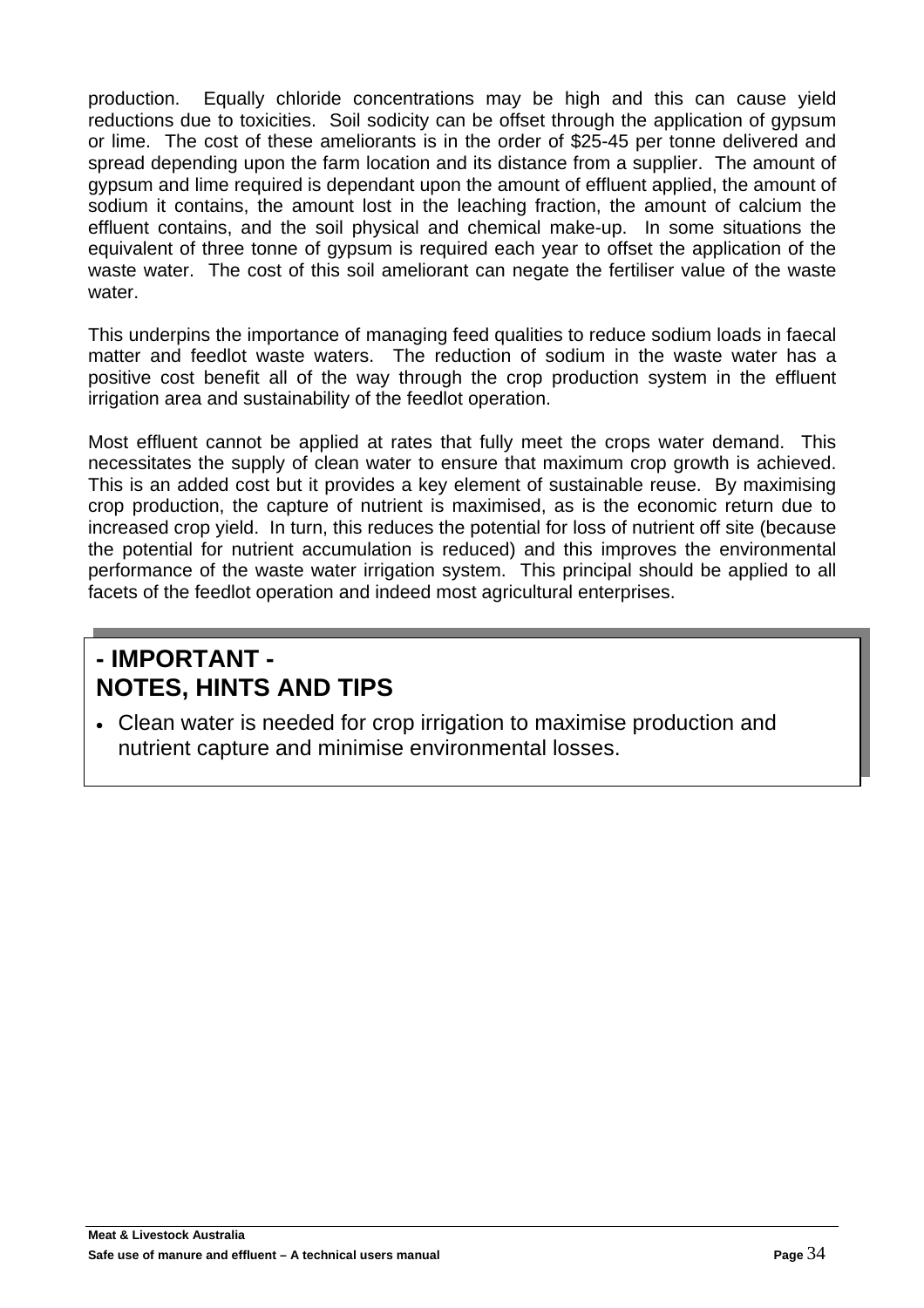### **10 GLOSSARY OF TERMS**

| Adsorption                     | The attraction of ions or compounds to the surface of a solid.                                                                                                                      |
|--------------------------------|-------------------------------------------------------------------------------------------------------------------------------------------------------------------------------------|
| Anoxic                         | State or presence without oxygen.                                                                                                                                                   |
| <b>Biological</b><br>oxidation | The chemical change of an atom, ion or molecule through the addition of<br>oxygen by means of biological chemical reactions.                                                        |
| Chelate                        | A soluble organo-metal complex. Certain micronutrients are supplied as<br>chelates, often complexed with synthetic chelating agents such as<br>ethylene tetra-acetic acid.          |
| Complexation                   | The chemical means of forming a large compound through combining<br>smaller individual compounds.                                                                                   |
| Denitrification                | Microbial process whereby nitrate is converted to nitrous oxide and<br>nitrogen gas.                                                                                                |
| <b>Mineralisation</b>          | The conversion of an element from an organic form to an inorganic state<br>as a result of microbial decomposition.                                                                  |
| <b>Nitrification</b>           | The biological oxidation of ammonium to nitrate, predominantly by<br>autotrophic bacteria.                                                                                          |
| Rhizosphere                    | That portion of the soil in the immediate vicinity of plant roots in which the<br>abundance and composition of the microbial population are influenced by<br>the presence of roots. |
| Salinity                       | A property expressed by the total amount of water soluble salts present in<br>a soil horizon.                                                                                       |
| Volatilisation                 | Heat induced losses from organic material, especially common with<br>nitrogen compounds.                                                                                            |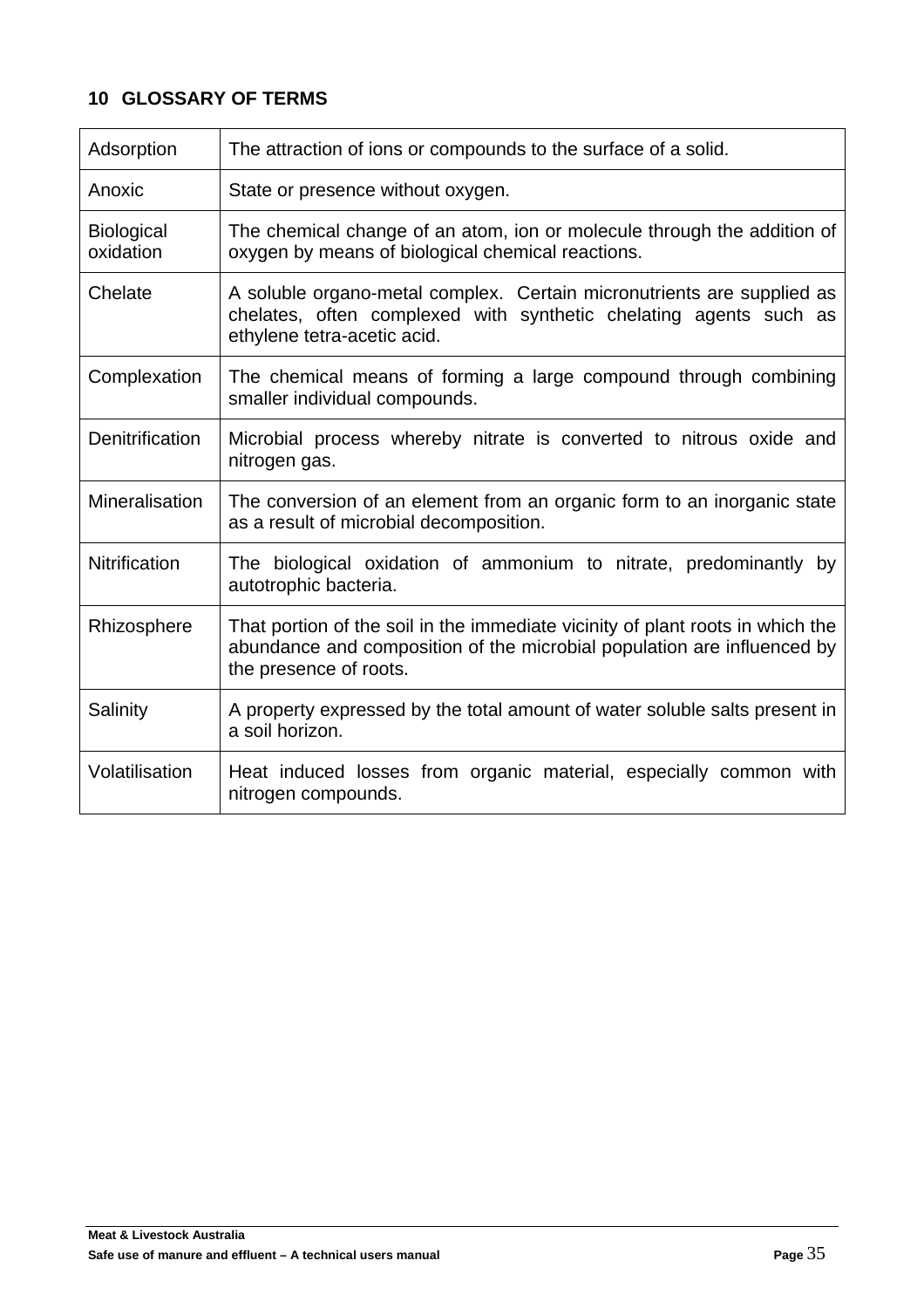- $\mathbf{1}$ <sup>1</sup> van Sliedregt, H., Casey, K. & McGahan, E. (1999). 'Cleaner Production: Waste Characterisation and Minimisation' in *1999 Production and Environmental Monitoring Workshop Proceedings*. University of New
- England, Armidale. 2 Sliedregt, Case and McGahan (1997). A review of Waste Minimization through Environmental Nutrition in proceedings of Production and Environmental Monitoring Workshop Armidale NSW. December 1997.<br>
Based on data from USDA Agricultural Waste Management Field Handbook<br>
Lott, S. and Blair, G., (1996). Obtaining the best use of
- 
- *Environmental Monitoring Workshop*, 5-6 December. 1996. University of New England Armidale. p 99-105.<br><sup>5</sup> Harding, S.A., Clapp, C.E., Larson W.E., (1987*). Soil and Crop Response to Nitrogen Fertilisation of Soil*
- *Containing Decomposed Sewage Sludge*. Agriculture and Ecosystems and Environment V 18 pp 313-324 *Freney, J.R., Simpson, J.R. and Denmead OT (1983). Volatilisation of Ammonia. <i>In Gaseous losses of Nitrogen*
- *from the Plant-Soil systems* (ed. J.R. Freney and J.R. Simpson), pp 1-32. The hague: Martinus Nijhoff/ Dr W. Junk
- 
- Publishers.<br><sup>7</sup> Ryden, J.C., (1984). *The flow of nitrogen in grassland*. Proceedings of the Fertiliser Society No. 229. pp44<br><sup>8</sup> Pratt, P.F., Keney, D.R. and Walsh, L.M. (1973) *Using Organic Wastes as Nitrogen Fertiliser*
- 27(6):10-13. 9 Nye, P.H., and Tinker, P.B. (1977). Solute Movement in the Soil-Root System *in Volume 4 of Studies of Ecology*.
- Blackwell Scientific Publications. Melbourne.<br><sup>10</sup> Watts, P.J., Gardner, E.A., Tucker, R.W., Moody, P.W. and Gilbert, M. (1992). Phosphorous Balance for Cattle
- feedlots . In conference of *Engineering in Australia*. Albury, NSW, Australia. October 1992 pp153-158. 11 Gardner, T., Watts, P.J., Tucker, R.W, and Moody, P. (1994). Sizing Ecologically Sustainable land Disposal Areas for Feedlots. Section 7.2 in *Designing Better Feedlots*. Ed. P.J. Watts and R.W. Tucker State of Qld Dept Primary
- Industries Publication No. QC94002.<br><sup>12</sup> Casey, K.D. and Gardner, E.A. (1995). 'Modelling the Utilisation of Liquid Effluent from feedlots'. in *Feedlot*
- *Waste Management Conference Proceedings*. 12 14 June 1995.<br><sup>13</sup> Page, A.L. & Chang, A.C. (1985). Fate of wastewater constituents in soil and groundwater: Trace elements. In Irrigation with reclaimed municipal wastewater - A Guidance Manual, Lewis Publishers, USA. pp 13-1 - 13-14.<br><sup>14</sup> Leeper G.W., & Uren N.C., (1993). Soil Science - an introduction Melbourne University Press. 5<sup>th</sup> Ed.<br><sup>15</sup>
- 
- New York.<br><sup>16</sup> Glendinning, J.S. (ed) (2000). *Australian Soil Fertility Manual*. CSIRO Publishing, Australia.<br><sup>17</sup> McCalla, T.M. (1942). *Influence of Biological Products on Soil Structure and Infiltration*. Soil Sci. Soc
- 
- 7:209-214. 18 Nash, D., and Murdoch, C. (1997). *Phosphorus in Runoff from a Fertile Dairy Pasture*. Australian Journal of Soil
- Research. 35 419-429.
- <sup>19</sup> Mehadi, A.A. and Taylor, R.W. (1998). *Phosphate Sorption of Two Highly-weathered Soils*. Soil Science Society of
- America Journal. 52: 627-632<br><sup>20</sup> Murdoch S., Hunt J., Lott S., and Blair G, (2000). Long Term Affects of Manure and Effluent Application on a Heavy Clay Soil, In: *MLA Project 202, Safe Utilisation of Feedlot Manure and Effluent, 1998/99 Annual Report*.
- University of New England, Armidale. 21 Kruger, I., Taylor, G., and Ferrier, M., (1995). Australian Pig Housing Series *Effluent at Work*, NSW Department of Agriculture, Tamworth, Australia. 22 Robinson D.L., (1996). Fertilisation and Nutrient Utilisation in Harvested Forage Systems: Southern Forage Crops
- In: *Nutrient Cycling in Forage Systems.* Editors, Joost R.E. and Roberts C.A. Proc. Of Symposium March 7-8, 1996. Columbia 23 Black C.A., (1993). Soil Fertility evaluation and control. Lewis Pub., Boca Raton. FL 24 Tisdale, S.L., Nelson, W.L., Beaton, J.D. and Havlin, J.L., (1993). Cropping Systems and Soil Management. In: *Soil*
- 
- *Fertility and Fertilizers*. Macmillan Publishing Company. pp 594-605. 25 Pevirill, K.I., Sparrow, L. A. and Reuter, D.J. (1999). *Soil Analysis, an Interpretation Manual*, CSIRO Publishing,
- Australia. 26 Lott, S.C., Faireather, H., Murray, S.T. and Blair, G. (1996)*. An Overview of Environmental Monitoring and its Use*
- *in the Production System.* Proc of Production and Environmental Monitoring Workshop, 5-6 December 1996.
- University of New England, Armidale. Australia <sup>27</sup> Manges H.L., Schmid L.A., and Murphy L.S., (1971). Land disposal of Cattle Feedlot Waste. Int. Syp. Livestock waste Proc., University of Illinois, Urbana-Champaign pp62-65<br><sup>28</sup> Klepper, K., Blair, G., MacLeod, D., and Murray, S. (1998). 'Phosphorus Dynamics in the Soil -Plant System
- Following the Addition of Beef Feedlot Manure'. In *National Soils Conference: Conference Proceedings*, April 1998, Brisbane, QLD.
- <sup>29</sup> Holford I.C.R., and Mattingly, G.E.G. (1976). Phosphate adsorption and plant availability of phosphate. *Plant and Soil* 44, 377-89